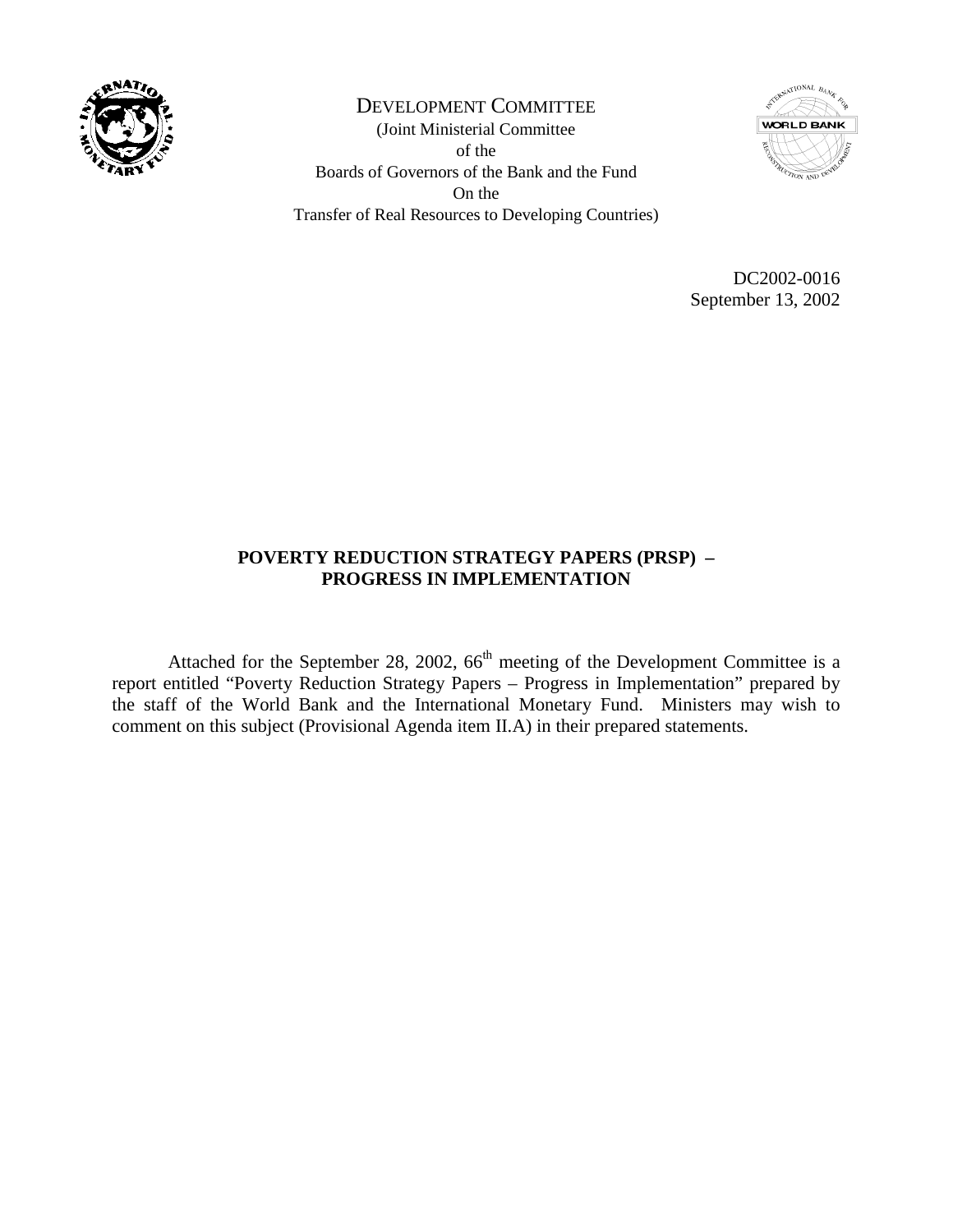### INTERNATIONAL DEVELOPMENT ASSOCIATION AND INTERNATIONAL MONETARY FUND

### **Poverty Reduction Strategy Papers—Progress in Implementation**

Prepared by the Staffs of the World Bank and the IMF

September 11, 2002

| $\mathbf{I}$ .   |                                                                                |  |
|------------------|--------------------------------------------------------------------------------|--|
| II.              |                                                                                |  |
|                  |                                                                                |  |
|                  |                                                                                |  |
|                  |                                                                                |  |
|                  |                                                                                |  |
| III.             |                                                                                |  |
|                  | A. Institutionalizing Stakeholder Participation and the Role of Parliaments 14 |  |
|                  |                                                                                |  |
|                  |                                                                                |  |
|                  |                                                                                |  |
|                  |                                                                                |  |
|                  |                                                                                |  |
|                  |                                                                                |  |
| IV.              |                                                                                |  |
|                  |                                                                                |  |
|                  |                                                                                |  |
| V.               |                                                                                |  |
|                  |                                                                                |  |
| <b>Tables</b>    |                                                                                |  |
| 1.               |                                                                                |  |
| 2.               | Timing of Full PRSP Completion and PRGF Board Consideration30                  |  |
| <b>Boxes</b>     |                                                                                |  |
| 1.               |                                                                                |  |
| 2.               |                                                                                |  |
| 3.               | Vietnam: Localizing the Comprehensive Growth and Poverty                       |  |
|                  |                                                                                |  |
| $\overline{4}$ . | Selected Capacity Building Activities with Parliaments on PRSPs 17             |  |
|                  |                                                                                |  |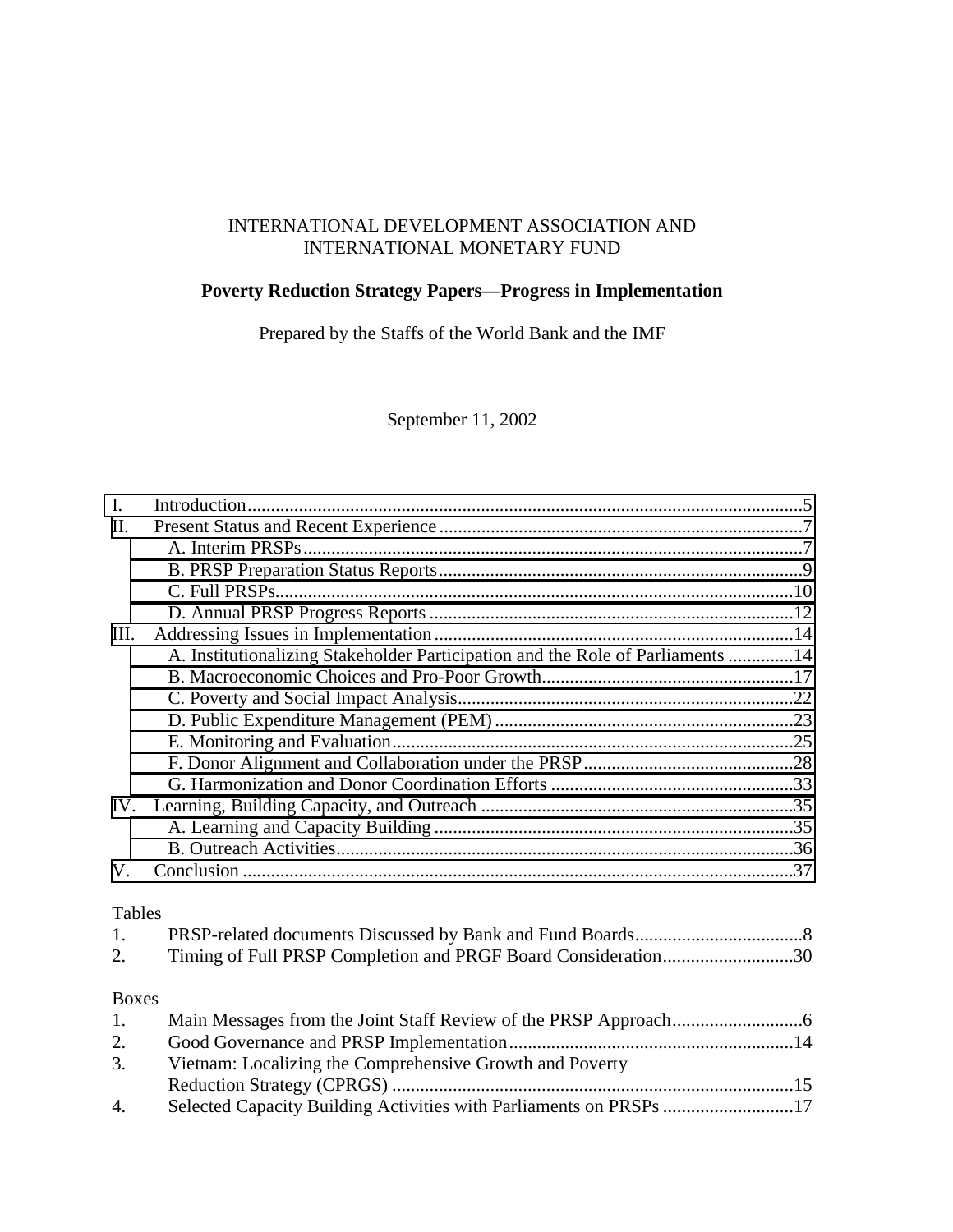| 5.                 |                                                                         |  |
|--------------------|-------------------------------------------------------------------------|--|
| 6.                 | Public Expenditure Reviews Supporting PRSP Process and                  |  |
|                    |                                                                         |  |
| 7.                 |                                                                         |  |
| 8.                 |                                                                         |  |
| 9.                 |                                                                         |  |
| 10.                | Alignment of IDA's Program to Support CPRGS Implementation in Vietnam32 |  |
| 11.                | Local Ownership and Monitoring of Donor Performance in Tanzania 34      |  |
| 12.                |                                                                         |  |
| 13.                |                                                                         |  |
| Annexes            |                                                                         |  |
| 1.                 | Guidelines for Joint Staff Assessments of PRSP Annual Progress Reports  |  |
|                    |                                                                         |  |
| 2.                 |                                                                         |  |
| <b>Annex Table</b> |                                                                         |  |
| 1.                 | Possible Country Timelines for I-PRSPs, PRSPs, CASs, PRGFs, and         |  |
|                    |                                                                         |  |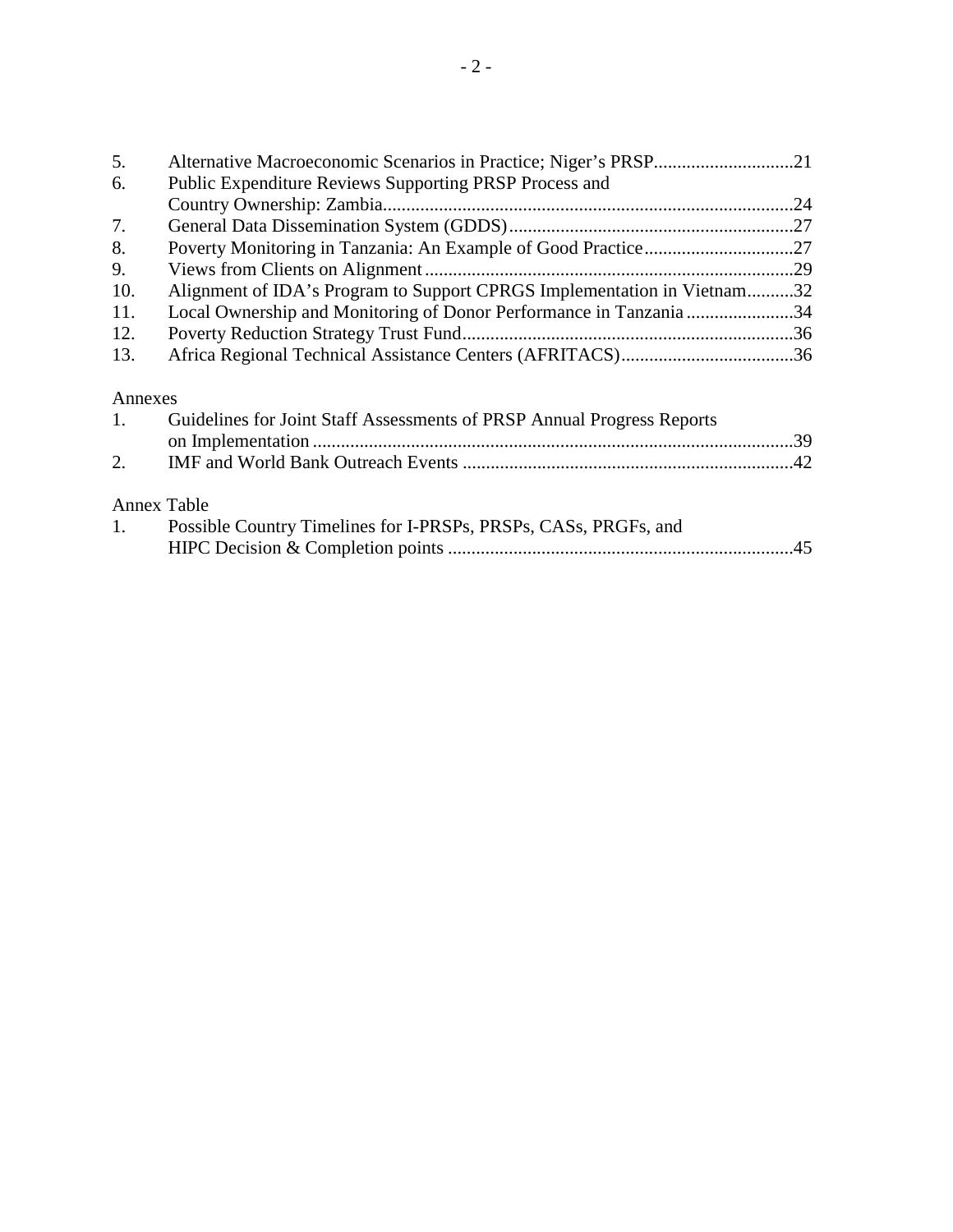# **Acronyms**

| <b>ADB</b>    | <b>African Development Bank</b>                               |
|---------------|---------------------------------------------------------------|
| AFRITACS      | Africa Regional Technical Assistance Centers                  |
| CAS           | <b>Country Assistance Strategy</b>                            |
| <b>CSO</b>    | <b>Civil Society Organizations</b>                            |
| <b>CPRGS</b>  | Comprehensive Growth and Poverty Reduction Strategy (Vietnam) |
| <b>DAC</b>    | <b>Development Assistance Committee</b>                       |
| <b>DANIDA</b> | Danish International Development Agency                       |
| <b>DfID</b>   | Department for International Development                      |
| EC            | <b>European Commission</b>                                    |
| <b>ECA</b>    | Economic Commission for Africa                                |
| <b>ESW</b>    | <b>Economic Sector Work</b>                                   |
| <b>GDDS</b>   | <b>General Data Dissemination System</b>                      |
| <b>GPRS</b>   | Growth and Poverty Reduction Strategy (Albania)               |
| <b>GTZ</b>    | Gesellschaft f! r Technische Zusammenarbeit                   |
| <b>HIPC</b>   | <b>Heavily Indebted Poor Country</b>                          |
| <b>ICFTU</b>  | International Confederation of Free Trade Unions              |
| <b>IDA</b>    | <b>International Development Association</b>                  |
| <b>IFMIS</b>  | <b>Integrated Financial Management Information System</b>     |
| <b>ILO</b>    | <b>International Labor Organization</b>                       |
| I-PRSP        | <b>Interim Poverty Reduction Strategy Paper</b>               |
| <b>JSA</b>    | <b>Joint Staff Assessment</b>                                 |
| <b>MDB</b>    | <b>Multilateral Development Bank</b>                          |
| <b>MDGs</b>   | Millennium Development Goals                                  |
| <b>MTEF</b>   | Medium Term Expenditure Framework                             |
| <b>NGO</b>    | Non-Governmental Organizations                                |
| <b>NORAD</b>  | Norwegian Agency for Development Cooperation                  |
| <b>OECD</b>   | Organization for Economic Co-operation and Development        |
| <b>PEFA</b>   | Public Expenditure and Financial Accountability               |
| <b>PEM</b>    | Public Expenditure Management                                 |
| <b>PER</b>    | <b>Public Expenditure Review</b>                              |
| <b>PETS</b>   | <b>Public Expenditure Tracking Surveys</b>                    |
| <b>PPA</b>    | <b>Participatory Poverty Assessment</b>                       |
| PRGF          | Poverty Reduction and Growth Facility                         |
| <b>PRSP</b>   | <b>Poverty Reduction Strategy Paper</b>                       |
| <b>PRS</b>    | <b>Poverty Reduction Strategy</b>                             |
| <b>PRSC</b>   | <b>Poverty Reduction Support Credit</b>                       |
| <b>PSIA</b>   | Poverty and Social Impact Analysis                            |
| <b>ROSC</b>   | Reports on Observance of Standards and Codes                  |
| <b>SECO</b>   | (Swiss) State Secretariat for Economic Affairs                |
| <b>SPA</b>    | Strategic Partnership with Africa                             |
| <b>SWAP</b>   | Sector Wide Approach                                          |
| TA            | <b>Technical Assistance</b>                                   |
| <b>UNDP</b>   | <b>United Nations Development Programme</b>                   |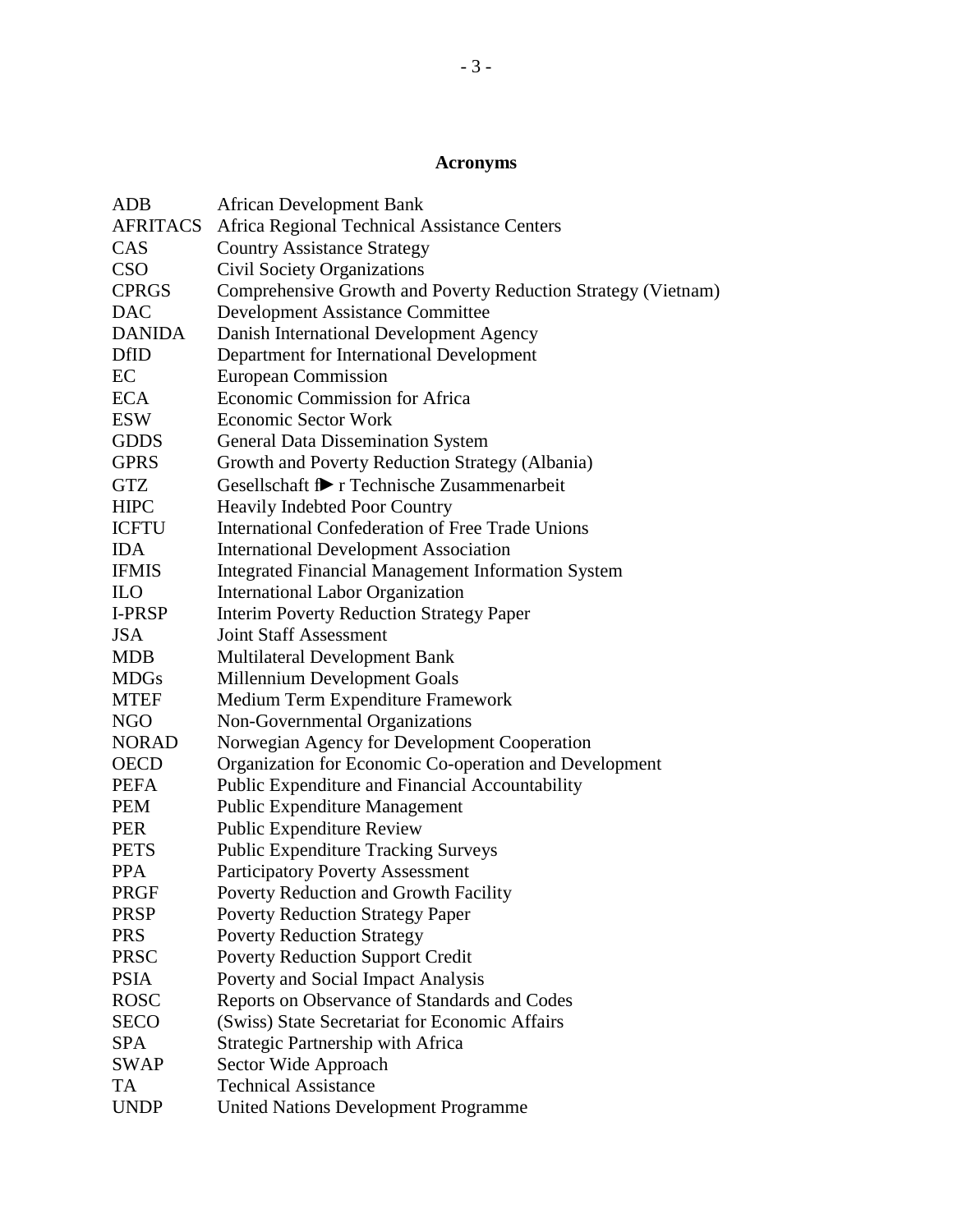USAID United States Agency for International Development WCL World Confederation of Labor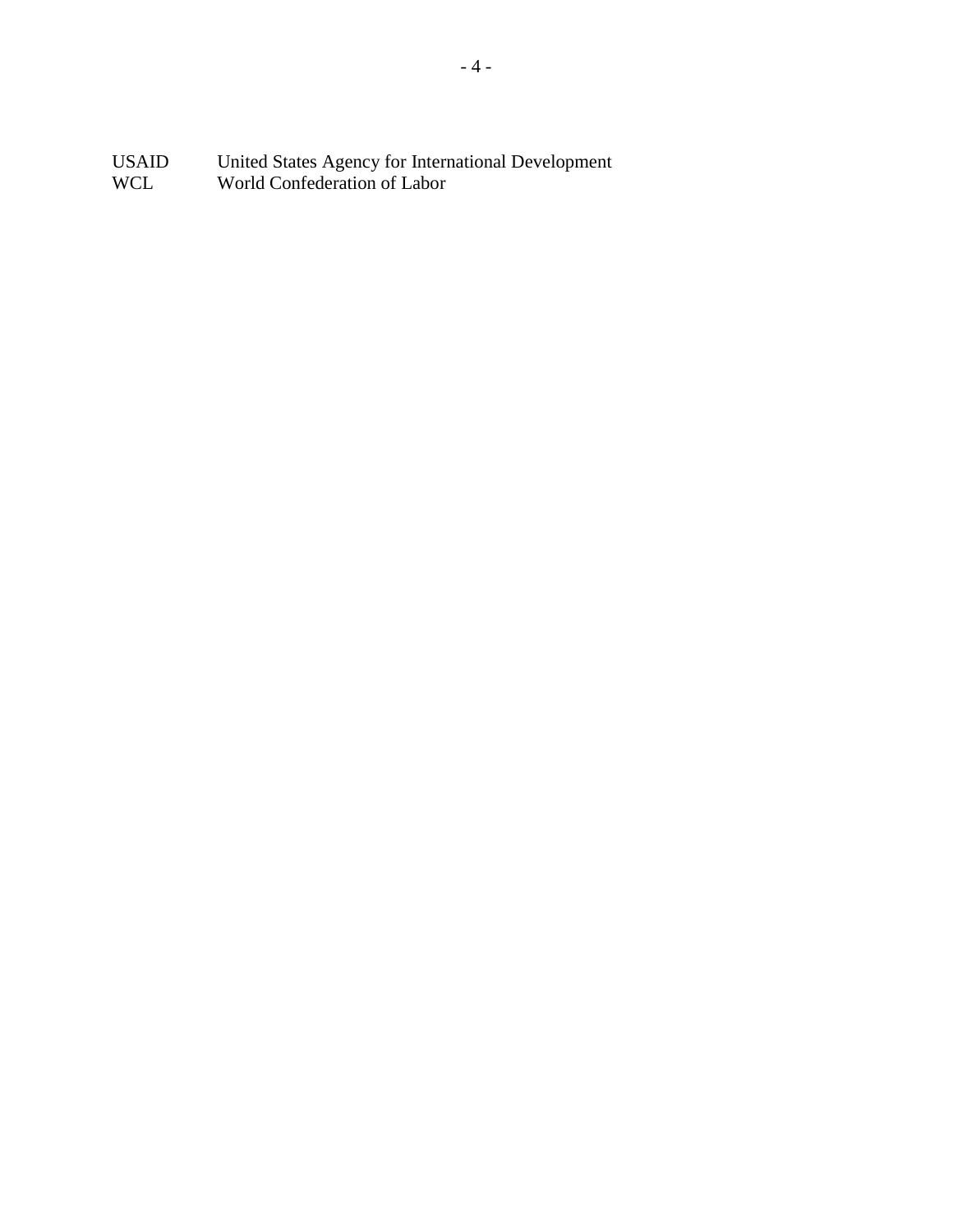#### **I. INTRODUCTION**

<span id="page-5-0"></span>1. In March 2002, the Boards of the World Bank and IMF endorsed the findings of the joint staff review of the Poverty Reduction Strategy Paper (PRSP) Approach (see Box 1). The Monterrey consensus subsequently underlined the centrality of nationally owned poverty reduction strategies to achieving progress toward the Millennium Development Goals (MDGs). The extent to which the MDGs can be met at the country level will, of course, depend on individual country actions—including policy and institutional change and the availability and effective use of resources—and the support of the international community. In low-income countries, PRSPs provide the crucial link between national public actions, donor support, and the development outcomes needed to meet the MDGs.

2. Since the joint Review, the number of full PRSPs has doubled, to 18, and many other countries have made substantial advances in the design and implementation of their poverty reduction strategies. This recent experience confirms that the PRSP approach remains on track. The quality and commitment that characterize several of the recent PRSPs and the momentum described in recent annual PRSP country progress reports show the dynamism and relevance of the PRSP approach at the country level.

3. But recent experience also shows that substantial challenges remain which countries and their development partners will need to address over time, including:

- Building capacity. The PRSP approach demands increased national capacity for policy design, including better understanding of the sources of growth and of the poverty and social impacts of key policy reforms; improved budget management; and more systematic monitoring and reporting of poverty trends. These developments will require sustained effort and resources.
- Opening up the policy dialogue. The policy dialogue needs to be deepened on several levels, including the design of macroeconomic frameworks underpinning PRSPs, the development of alternative scenarios and policy reform options, the extension of participatory processes to include private sector representatives, and linking to representative bodies, especially parliaments.
- Aligning external assistance behind national strategies. International commitments need to be translated into practice by linking donor assistance more closely to PRSP priorities, deriving policy conditionality from PRSP programs, and relating aid allocations to PRSP implementation. This applies equally to IDA assistance and Fund PRGF arrangements. The pace of progress on harmonizing and simplifying policies and practices for delivering aid also needs to accelerate.
- Integrating national poverty reduction strategies into budgetary priorities and implementation. Better linkage of PRSPs with core decision-making processes, in particular national budgets, will benefit the design and in particular the costing of the strategy, and will help to ensure realism of proposed programs and targets. These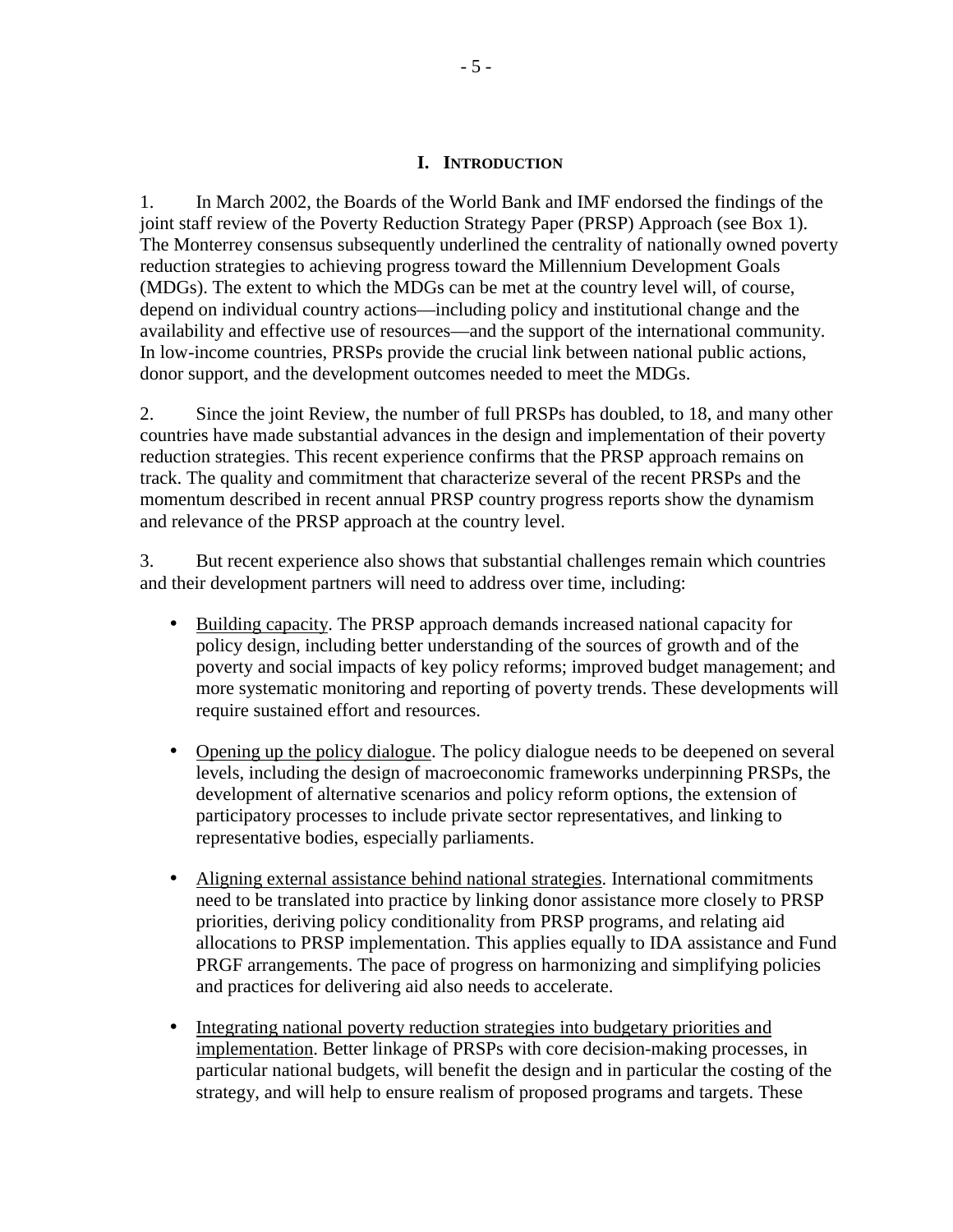linkages will also improve prospects for implementation and donor alignment. In this, improved public expenditure management has a critical role to play.

### **Box 1. Main Messages from the Joint Staff Review of the PRSP Approach**

The joint Review was carried out by Bank and Fund staff over several months, drawing on a broad range of contributions from low-income countries, development partners, and Civil Society Organizations (CSOs). It was considered by the Boards in March 2002; the summary of main findings were disseminated at the Financing for Development Conference in Monterrey and have subsequently been widely distributed in several languages.

The joint Review found general agreement on four key achievements of the PRSP approach to date:

- a growing sense of ownership among most governments of their poverty reduction strategies;
- a more open dialogue within governments, and with at least some parts of civil society, than had previously existed;
- a more prominent place for poverty reduction in policy debates, extending beyond social sector interventions to focus on reducing income poverty through higher and more broadly shared growth; and
- more systematic data collection, analysis, and monitoring of outcomes.

The key challenges identified during the joint Review include:

- alignment by partners, including the Bank and Fund, to support PRSP implementation;
- shifting beyond process, to content and implementation, and greater understanding of the linkages between policies and poverty outcomes; and
- realism in the setting of goals and targets, as well as in managing expectations, both within countries and among their development partners.

4. This report begins by reviewing briefly the PRSPs, I-PRSPs and progress reports considered by the Boards since the Spring Meetings. It then focuses on key issues that countries are confronting as they begin to implement their PRSPs: participation, macroeconomic policy choices and pro-poor growth, poverty and social impact analysis, public expenditure management, monitoring and evaluation, and donor alignment and harmonization. It also indicates how the Bank and the Fund are working to help respond to these challenges. A final section covers learning, capacity building, and outreach.

5. Subsequent Bank and Fund annual reports on progress in PRSP implementation will review further progress in each of the key challenges noted above. By next year's report, the number of full PRSPs could more than double again, to over 40, with up to 14 country progress reports on implementation. Staff will continue to work with the countries and a range of development partners to understand the challenges and opportunities facing the PRSP approach as it continues to evolve. In sum, this will provide a substantially broader knowledge base on which to report in September 2003.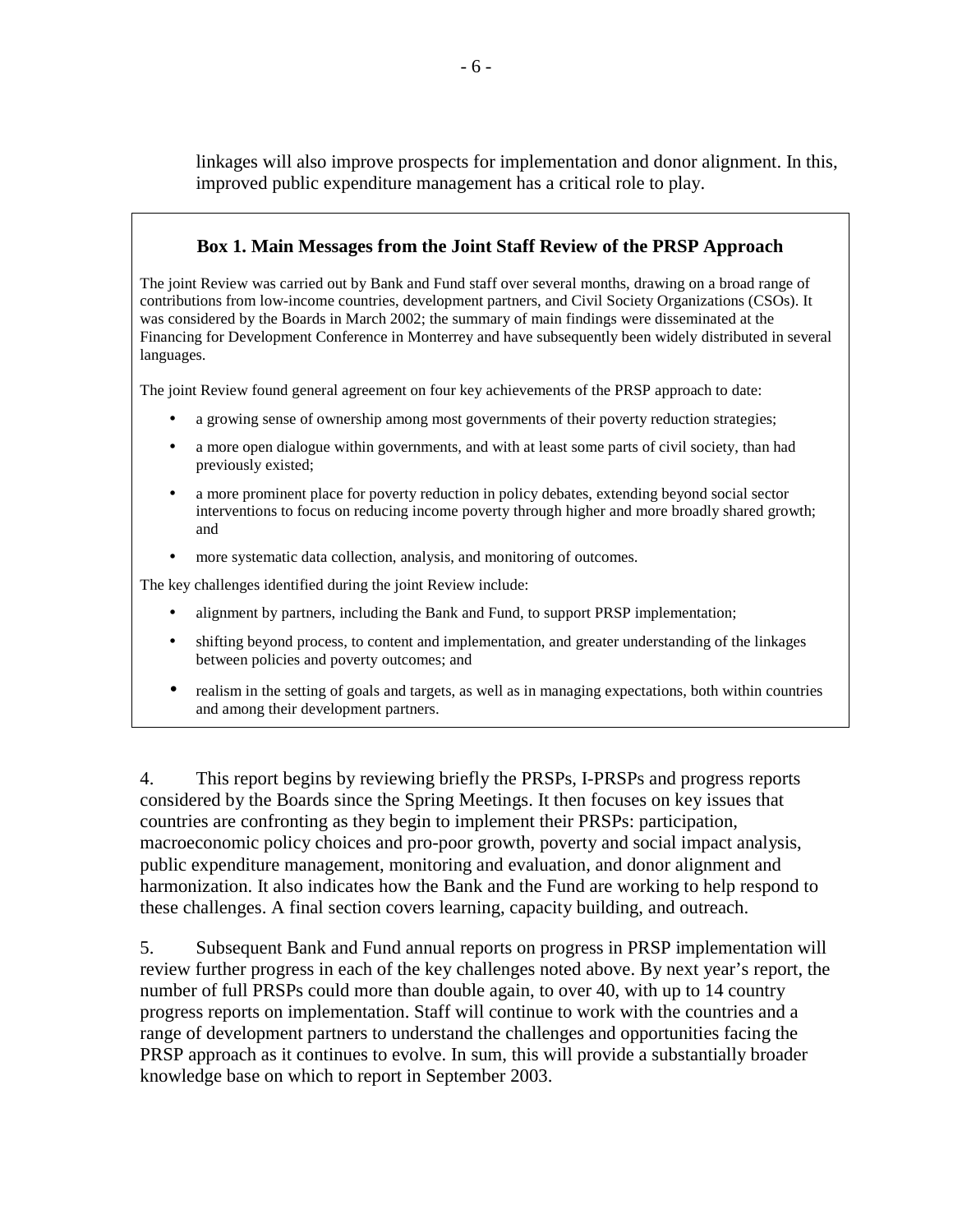#### **II. PRESENT STATUS AND RECENT EXPERIENCE**

<span id="page-7-0"></span>6. The past six month period has been particularly active for countries preparing national poverty reduction strategies. A further nine full PRSPs and two annual PRSP progress reports have been completed and considered by the Executive Boards of the World Bank and IMF (text Table 1, below). Six countries have made use of PRSP Preparation Status Reports to allow further time to produce better quality full PRSPs while maintaining access to concessional resources (specific country circumstances are highlighted in Section II.B) including interim debt relief. And, a further four have completed interim PRSPs (I-PRSPs). This brings the total to eighteen full PRSPs, forty-five I-PRSPs, and five annual PRSP progress reports. Although the majority of PRSP-related documents were prepared by African countries, progress has been made across all regions.

#### **A. Interim PRSPs**

7. Three I-PRSPs were considered by the Executive Boards of the Bank and Fund between February and early August  $2002$ .<sup>1</sup> Each demonstrated strong commitment and broad ownership and made use of some degree of participation.<sup>2</sup> Cape Verde used a number of earlier participatory and nationally-based poverty reduction plans as the launching pad for its PRSP process. In Côte d'Ivoire, I-PRSP consultations extended beyond official circles to include civil society and other stakeholders. Like many of the earlier I-PRSPs, all three were relatively lengthy documents and, in this respect, went beyond the scope expected. While countries have discretion to produce longer I-PRSPs, this recent experience reinforces the staffs' earlier concerns about countries' limited institutional capacity being directed toward I-PRSP document preparation at the expense of ongoing work in developing full PRSPs.<sup>3</sup> Staff have continued to encourage governments to produce relatively short and well-focused I-PRSPs, while recognizing that the length and content will vary with country circumstances.

1

<sup>&</sup>lt;sup>1</sup> Cape Verde, Côte d'Ivoire, and the Democratic Republic of Congo (DRC). Another I-PRSP, by the Federal Republic of Yugolslavia was considered by the Boards in the middle of August.

<sup>&</sup>lt;sup>2</sup> Although broad-based participation is not expected at the I-PRSP stage, the majority of countries to date have organized some degree of participation in preparing these documents.

 $3$  For example, the DRC produced a 100 page I-PRSP.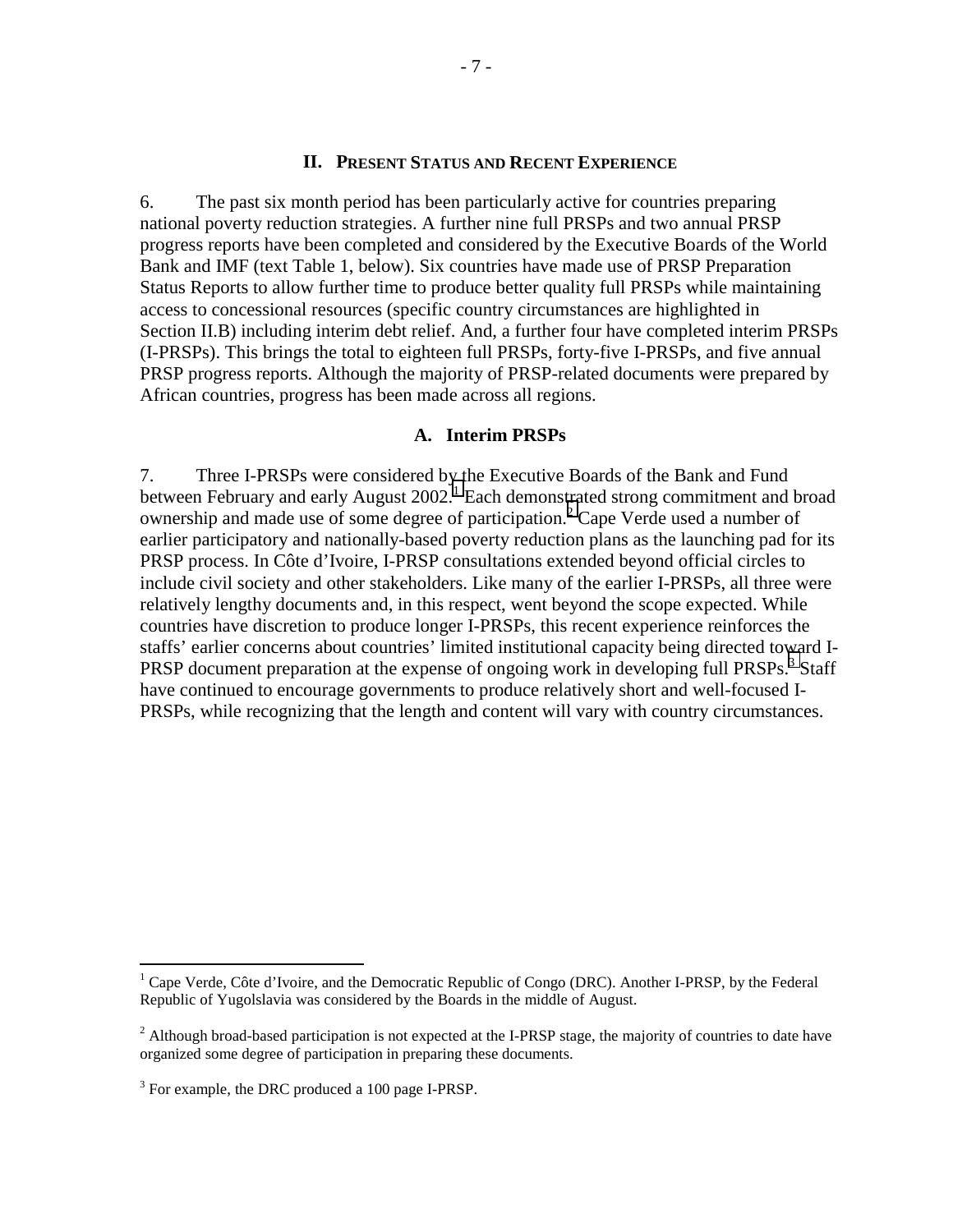| Region/Country                      | Document                         | Date considered by Bank<br>& Fund Boards 2/ |  |
|-------------------------------------|----------------------------------|---------------------------------------------|--|
| <b>Africa</b>                       |                                  |                                             |  |
| Cape Verde                          | <b>I-PRSP</b>                    | April-02                                    |  |
| Cote d'Ivoire                       | <b>I-PRSP</b>                    | March-02                                    |  |
| Democratic Republic of Congo        | <b>I-PRSP</b>                    | $June-02$                                   |  |
| Gambia                              | <b>Full PRSP</b>                 | July-02                                     |  |
| Ghana                               | <b>Preparation Status Report</b> | February-02                                 |  |
| Guinea                              | <b>Full PRSP</b>                 | July-02                                     |  |
| Lesotho                             | <b>Preparation Status Report</b> | March-02                                    |  |
| Malawi                              | <b>Full PRSP</b>                 | August-02                                   |  |
| Mauritania                          | <b>PRSP Progress Report</b>      | $June-02$                                   |  |
| Rwanda                              | <b>Full PRSP</b>                 | July/August-02                              |  |
| Senegal                             | <b>Preparation Status Report</b> | April-02                                    |  |
| Uganda                              | <b>PRSP Progress Report</b>      | July/September-02                           |  |
| Zambia                              | <b>Full PRSP</b>                 | $May-02$                                    |  |
| <b>Europe and Central Asia 3/</b>   |                                  |                                             |  |
| Albania                             | <b>Full PRSP</b>                 | $June-02$                                   |  |
| Georgia                             | <b>Preparation Status Report</b> | July-02                                     |  |
| Moldova                             | <b>Preparation Status Report</b> | June/July-02                                |  |
| Yugoslavia, Fed. Rep. Of            | <b>I-PRSP</b>                    | August-02                                   |  |
| <b>Latin America and Caribbean</b>  |                                  |                                             |  |
| Guyana                              | <b>Full PRSP</b>                 | <b>TBD</b>                                  |  |
| <b>Middle East and North Africa</b> |                                  |                                             |  |
| Yemen                               | <b>Full PRSP</b>                 | August/July-02                              |  |
| <b>East Asia and Pacific</b>        |                                  |                                             |  |
| Lao P.D.R.                          | <b>Preparation Status Report</b> | $July-02$                                   |  |
| Vietnam                             | <b>Full PRSP</b>                 | June-02                                     |  |

#### **Table 1. PRSP-related documents Discussed by Bank and Fund Boards (mid-February through mid-August 2002) 1/**

1/ Discussed by the Executive Boards of the Fund and Bank since, or not accounted for in, the Comprehensive Review of the PRSP Approach.

2/ Where two months indicated, first is date of Bank Board meeting.

3/ Bosnia and Herzegovina has also produced an I-PRSP, but it has not been formally considered by the Boards of the Fund and Bank.

8. While the I-PRSPs were fairly comprehensive, each country faces key challenges in developing its full PRSP. In particular:

> • While each drew together available data that allowed a more systematic review of the poverty situation, the I-PRSPs acknowledged data shortcomings. Their **plans for addressing data limitations** could have been better specified, however, particularly with regard to capacity building needs and the role of donors.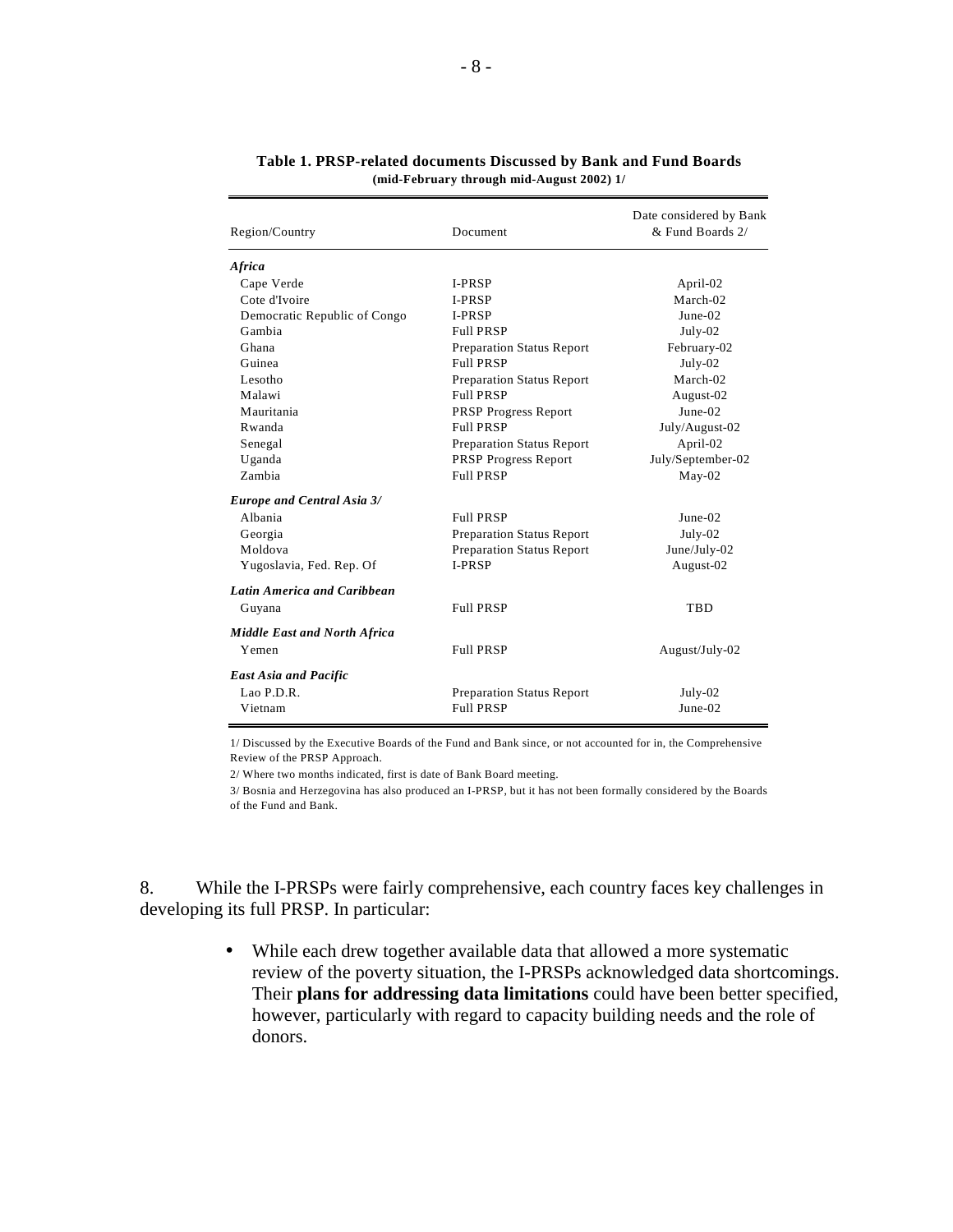- <span id="page-9-0"></span>• The roadmaps for the planned **participatory processes** could have usefully included more detail about timetables and institutional arrangements.
- Although **descriptions of existing policy frameworks** were generally comprehensive—with the I-PRSP for Côte d'Ivoire including a particularly extensive sectoral analysis—key sectoral plans or cross-cutting issues could have been given more weight in the I-PRSPs. For example, gender (Côte d'Ivoire and the Democratic Republic of Congo (DRC)), the efficiency of service delivery and resource allocation (Côte d'Ivoire and DRC), and links with rural poverty (Cape Verde), could have received greater attention.
- The Joint Staff Assessment (JSA) for all three I-PRSPs stressed that further efforts would be needed to **cost and prioritize public policy actions** in full PRSPs, including through strengthening public expenditure management (Cape Verde and Côte d'Ivoire), and linking sector strategies to budgets and growth projections (DRC and Cape Verde).

9. The issue of quality versus speed in PRSP preparation emerges in each of the three cases. The relatively extended timetable for developing DRC's full PRSP is appropriate given the challenges and constraints it faces as a post-conflict country. The proposed timetable for Cape Verde and Côte d'Ivoire, however, may still prove to be overly optimistic in view of other countries' experiences with the time needed to produce a quality strategy. As Bank and Fund staff assess upcoming I-PRSPs, it will be important to focus on the realism of countries' timetables for completing their full PRSP.

### **B. PRSP Preparation Status Reports**

10. Six countries (Georgia, Ghana, Lao P.D.R., Lesotho, Moldova, and Senegal) have presented PRSP Preparation Status Reports to the Boards during the past six months. The reports highlight areas of progress, including improvements in institutional arrangements (Moldova), the identification of targets and indicators (Lesotho), collection of poverty data (Georgia), poverty analysis (Lao P.D.R. and Senegal), and tracking of poverty-related expenditure (Ghana).

11. PRSP preparation status reports are intended to explain circumstances in which PRSP preparation is expected to take more than one year to complete, as well as identify any technical assistance requirements. In the cases to date, these reports have typically been due to delays in the scheduled completion of countries' full PRSPs. Delays have reflected a variety of factors, including the need for further consultation and participation (Georgia, Lao P.D.R., and Lesotho), technical and organizational difficulties (Senegal), political changes and financial difficulties (Moldova), and the complexity of and technical assistance requirements for costed and well prioritized measures (Georgia) and sectoral action plans (Lao P.D.R.). This experience is consistent with issues raised in earlier preparation status reports, and illustrates some of the key constraints that countries are facing in preparing their full PRSPs. A common theme across all preparation status reports is the difficulty of, and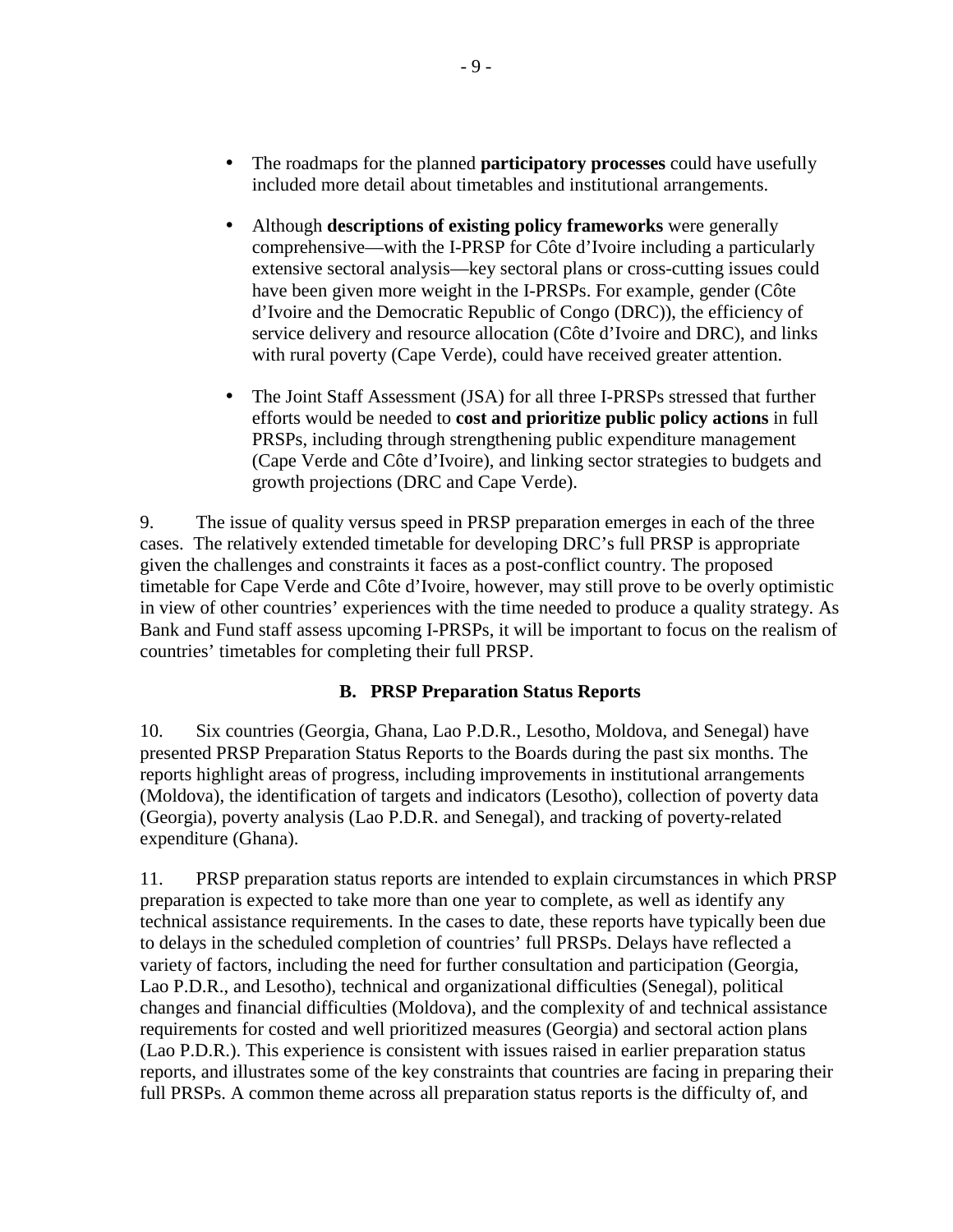<span id="page-10-0"></span>need for further work on, costing and prioritizing public policy actions (Georgia, Lao P.D.R., and Lesotho), and strengthening public expenditure management and tracking (Ghana and Senegal). Other areas where additional technical work is often also required are participation and consultation (Georgia and Moldova), and monitoring and evaluation (Ghana, Lesotho, and Moldova).

12. The number of extensions of PRSP preparation timetables is consistent with the pattern of overly optimistic schedules in the early round of I-PRSPs and underscores the need for realism when countries' set their initial timelines. It also reinforces the need for clearer indications by donors about the delivery and coordination of technical assistance. The JSAs accompanying the six reports have generally assessed the revised timetables for PRSP preparation as still ambitious, with the exception of Moldova where the initial expected completion date for the full PRSP has been extended by more than one year.

### **C. Full PRSPs**

13. Nine full PRSPs have been completed since the joint Review: Albania, The Gambia, Guinea, Guyana, Malawi, Rwanda, Vietnam, Yemen, and Zambia. This represents a more regionally diverse group, including countries from Europe and Central Asia, East Asia, and the Middle East, and some emerging from conflict. Staff analysis suggests that the progress that characterized the first ten full PRSPs as summarized in the findings of the joint Review (see Box 1) remains valid, as do the key challenges.

### **Participation**

14. All nine full PRSPs were the product of participatory processes that sought to bring the views of a wide range of stakeholders into the design of the national poverty reduction strategy, and there is evidence of more timely dissemination of information, greater use of local languages, and more participation (see Section III.A below). In Malawi and Zambia, for example, private sector and religious groups—as well as the more traditionally consulted bodies, such as non-governmental organizations (NGOs) and donors—were involved. In Malawi, comments from stakeholders were incorporated into the final document through a series of iterations. Rwanda and Vietnam produced and disseminated PRSPs in local languages.

15. **In several countries, participatory processes are building on a tradition of consultation or on previous participatory exercises.** For example, in Rwanda the PRSP evolved from the *Vision 2010* (prepared in 1998). There is also evidence that PRSP processes are influencing a shift toward broader discussions on government decisions beyond the PRSP. For example, the participatory process in The Gambia is viewed as an instrument for accountability, empowerment and joint decision-making. As a result, pre-budget discussions were held with civil society and the results of these meetings were used to establish the 2002 Budget ceilings.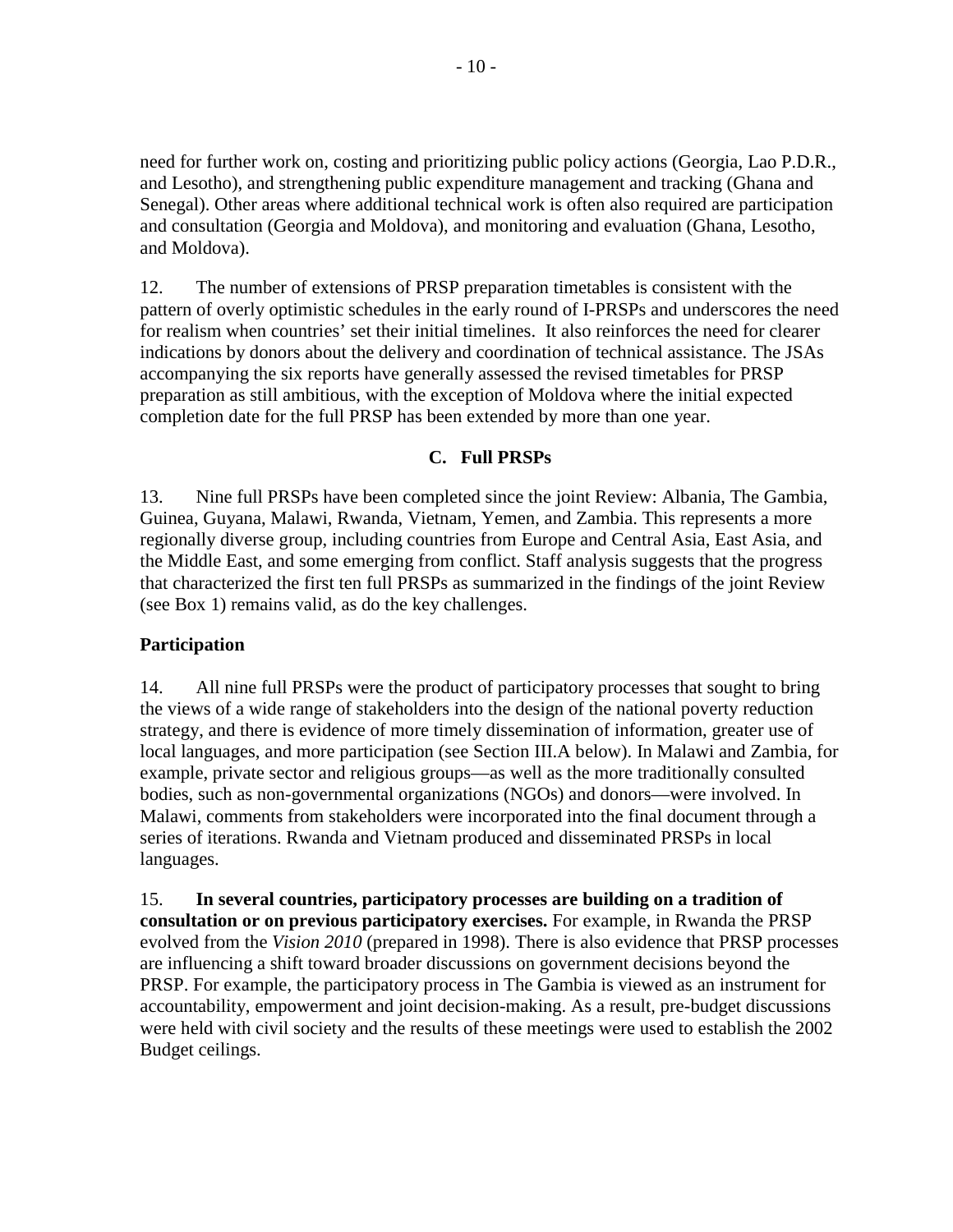16. **Parliamentary involvement in PRSP preparation also appears to be increasing, although many PRSPs are still approved by the executive before being distributed to parliaments.** For instance, Vietnam's Comprehensive Poverty Reduction and Growth Strategy (CPRGS) was distributed to the Economic and Budget Committee of the National Assembly for discussion and comment prior to approval by the Prime Minister. In Albania, members of parliament were briefed on the Growth and Poverty Reduction Strategy (GPRS), and the relevant parliamentary commissions will play a role in GPRS implementation. The need to regularize greater openness in government decision making and to extend participation to cover key macro and structural policy choices and trade-offs still presents major challenges (see Sections III.A and III.B below).

### **Poverty Diagnostics**

17. **The extent to which recent full PRSPs are based on rigorous poverty diagnostics varies considerably by country**. Data constraints remain a problem. For example, while Malawi, Rwanda, Vietnam, and Zambia were able to draw on recent poverty data to inform PRSP design, Albania was unable to track trends because of insufficient information. Also, in Guyana the available data did not include remote areas where many indigenous people live and also lacked a gender dimension.

18. Even where available data are weak, **most countries managed to present useful poverty diagnostics**. For example, Guinea's PRSP, despite limited quantitative information, provides a relatively thorough poverty analysis by making good use of available qualitative information. Albania and Guinea both explicitly recognized the multidimensional nature of poverty in their PRSPs, while in Guyana, efforts were made to understand the poverty impact of previous government policy. In Vietnam, a robust and comprehensive poverty analysis was undertaken and presented. As discussed further below (Section III.C), however, progress with poverty and social impact analysis of key reforms has been more gradual.

### **Priority Public Actions**

19. **All nine recent full PRSPs grounded their strategies in the objective of sustained economic growth.** Albania, Guyana, and Rwanda view growth as an explicitly private sector-led process; hence their PRSPs emphasized reform of regulatory frameworks and infrastructure development. These countries' strategies identified an agenda to promote private sector development through strengthening governance, addressing urgent infrastructure needs, and undertaking financial sector reform and further privatization. The growth objective in Vietnam's CPRGS is based on rapid private sector development and trade liberalization. There also tends to be a strong focus—in The Gambia, Malawi, Rwanda, Yemen, and Zambia, for example—on the leading role of agriculture and the need to further stimulate rural development. In many countries, poverty tends to be concentrated in rural areas. Hence, agriculture is accorded the highest priority for diversifying production and exports, creating employment, and increasing household incomes. Rural sector policies also propose ways to diversify economic activity, for example, through tourism, agro-processing, and other forms of off-farm employment.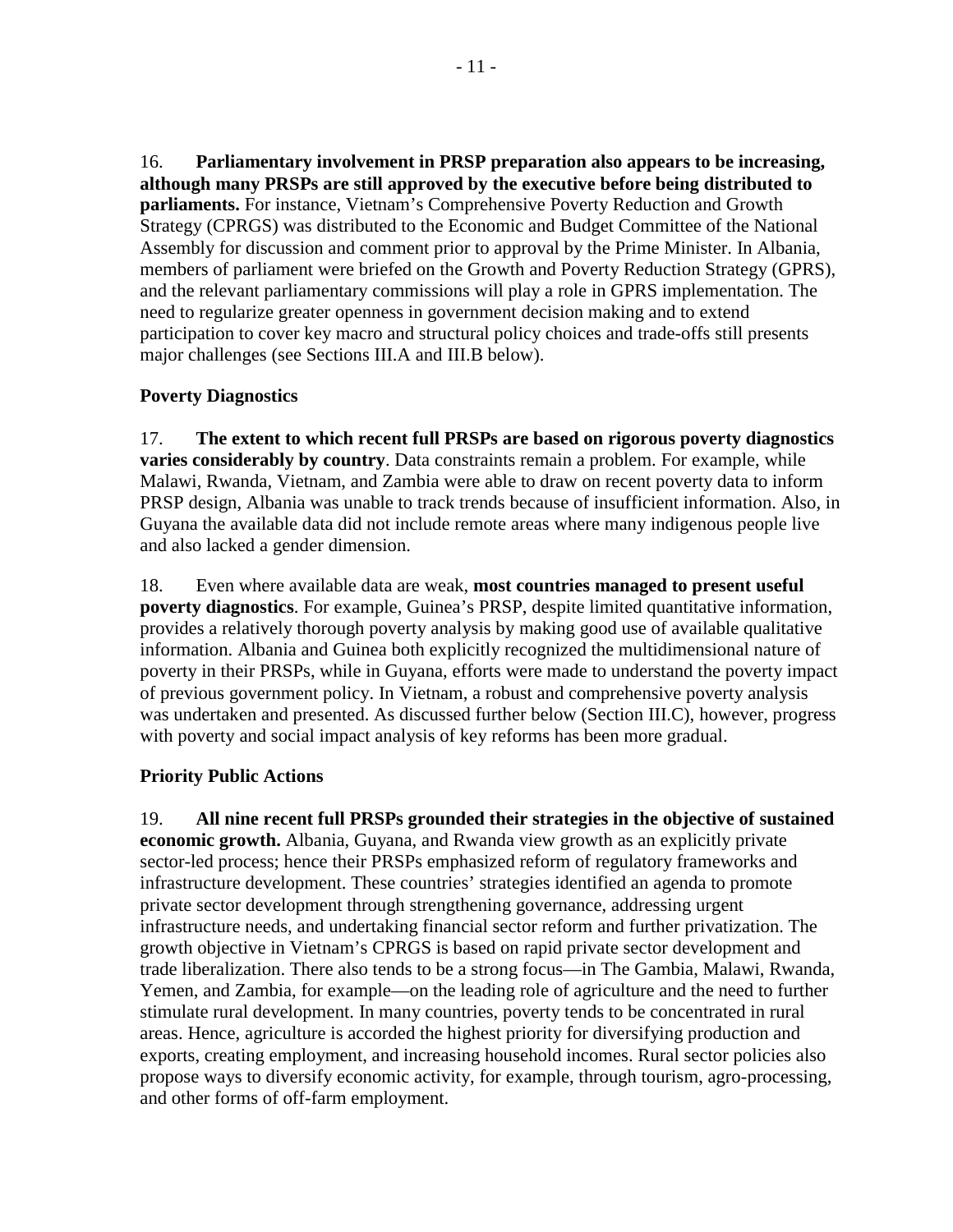<span id="page-12-0"></span>20. **Improved governance was identified in seven of the recent nine full PRSPs as a critical pillar of the strategy, while improved access to basic health and education services was seen as a priority for all**. Cross cutting issues, such as HIV/AIDS, gender, and the environment are also featured in several of the PRSPs, as are the creation of social safety nets and institutional reform. For example, in Albania's GPRS, there is a welcome emphasis on the environment, identifying key issues and their links with poverty, and a reasonable action plan and timeframe to address them. Vietnam's CPRGS featured gender issues and a commitment to promoting gender equity through a range of specific actions.

### 21. **Costing, prioritizing, and linking policies to diagnostics remain major**

**challenges**. Some PRSPs, such as Guinea's, were commended for their efforts to cost and prioritize public actions, and others (e.g., The Gambia) have effectively incorporated technical assistance to support public expenditure tracking and management reforms. Most of the nine PRSPs, however, had difficulty in presenting a realistic and sequenced policy package to tackle poverty. Costing was a problem in the case of Vietnam, for example. Another challenge that has not been fully met is to ensure that the proposed policies are consistent with the underlying diagnostics. For example, gender policies proposed in Yemen were not well linked to poverty diagnostics, and the energy sector program in Albania faced similar problems. The JSA of Guinea's PRSP commented that many of the policies proposed in the PRSP could have been more closely related to poverty reduction.

### **Monitoring and Evaluation**

1

22. **The core outcome indicators selected in the full PRSPs were viewed as generally appropriate by Bank and Fund staff**, but a challenge for some countries—for example, Rwanda and Zambia—has been to identify a manageable set of intermediate indicators that will enable changes over time to be tracked. Additionally, staff have expressed concern that the targets being set are often too ambitious (see Section III.E). In Guinea, for example, the targets selected were consistent with the MDGs, but were assessed by staff to be unrealistic unless major institutional and resource constraints could be addressed. Institutional capacity to implement monitoring and evaluation plans is a constraint in all nine PRSPs, although in most cases, governments have already secured donor support to address this need (e.g., The Gambia, Guyana, Guinea, Rwanda, and Yemen).

### **D. Annual PRSP Progress Reports**

23. Since the PRSP approach is intended to be a continuous process of improving public actions for poverty reduction and growth, staff have proposed that countries update their poverty reduction strategies every two to five years. In each of the intervening years, the authorities are expected to prepare and discuss in-country annual progress reports on implementation.<sup>4</sup> So as to minimize the administrative burden on countries, reporting on

<sup>&</sup>lt;sup>4</sup> A PRSP Progress Report and accompanying JSA could be discussed by the Board(s) either on its own or in conjunction with an IMF or IDA operational decision. A progress report on the first year of implementation of (continued)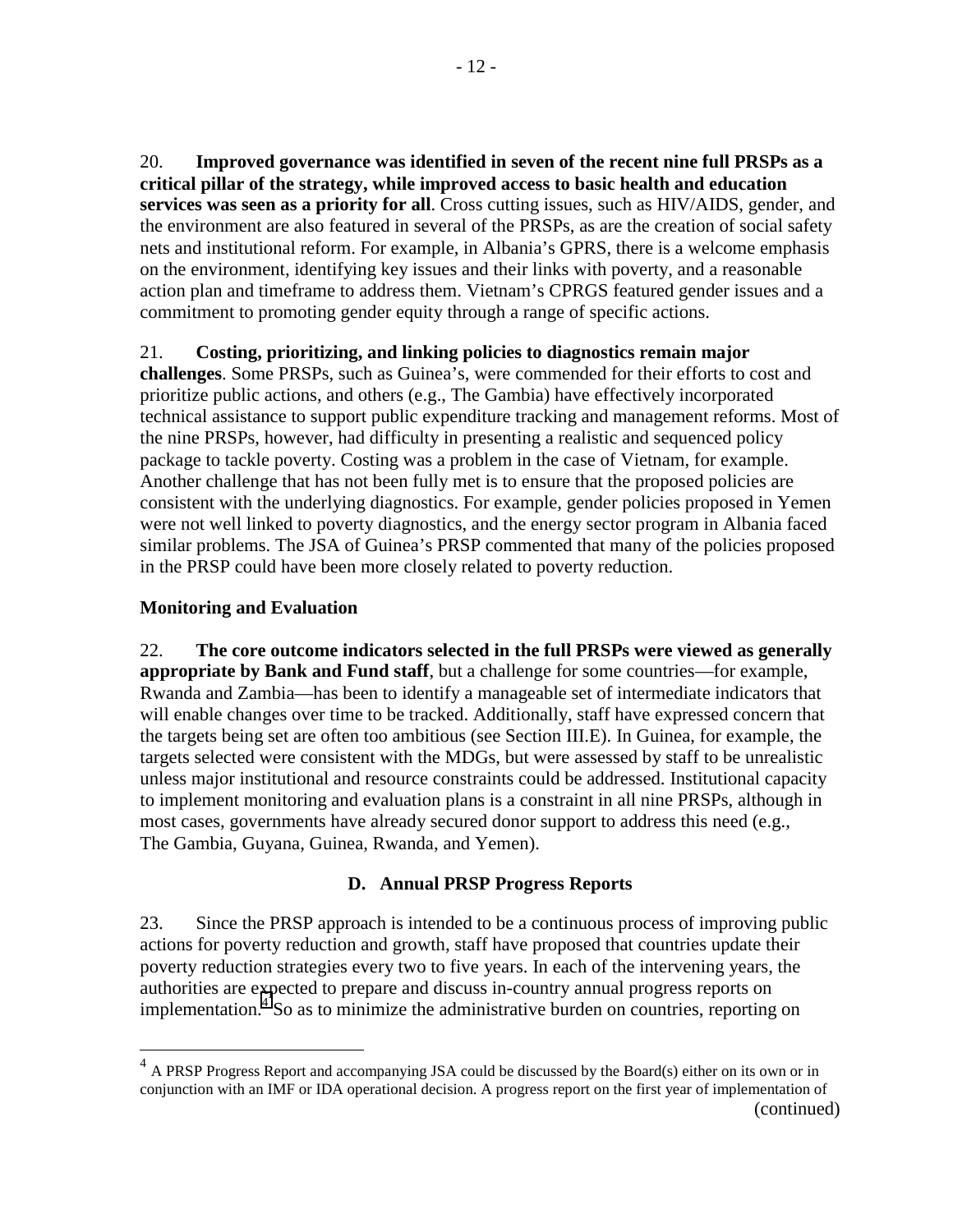progress should ideally be integrated with regular government decision-making processes (e.g., annual budgets and/or reports on implementation of national anti-poverty or development programs), and be presented as short summary documents. The exact timing of the annual PRSP Progress Report is flexible, and could change over time in order to become consistent with national reporting and decision making processes. The Bank and the Fund have prepared guidance for staff on preparing JSAs for annual progress reports on PRSP implementation. These guidelines, which are presented in Annex 1, will be revised periodically in light of experience and feedback from countries and development partners.

24. The two PRSP progress reports that have been considered by the Boards of the Bank and Fund since the Spring Meetings (Mauritania and Uganda) confirm that substantial effort is being devoted to implementation of the PRSP and poverty monitoring, and that this type of reporting helps to strengthen the dynamism of the PRSP process at the country level. The key features of these reports were:

- **Comprehensiveness.** Each country reported candidly on progress in implementation under each of the four major pillars of their respective PRSPs. In the case of Mauritania, for example, the report covers growth and the macro-economic framework, priority sectors such as rural development and education, as well as process issues such as participation. It also identifies emerging priority measures and capacity building needs. However, comprehensiveness has consequences in terms of document length as Mauritania's report with annexes comprises some 60 pages.
- **Learning from experience.** Both Mauritania and Uganda are frank about failures to reach certain targets set in the PRSP. In Uganda, further analysis of household data has allowed the government to identify factors constraining progress in human development. The report discusses possible remedial measures to address observed shortfalls. Likewise, in Mauritania, where targets have not been met, the report proposes a way forward to ensure that results are achieved as well as revisions to certain targets now regarded as unrealistic.
- **Integrating the PRSP into government decision making and the budget process.** Uganda has taken this furthest; the report serves as an important input to the budget process for fiscal year 2002/03, and has been submitted to the Parliament. In Mauritania, the Medium Term Expenditure Framework (MTEF) for the health sector has been used as a basis for the 2002 budget appropriations.

the PRSP is required for most HIPCs to reach their completion point. For the IMF, a progress report within the past twelve months would be needed for consideration of an arrangement or review under the PRGF. For IDA, a progress report may be needed within the preceding twelve months in cases where a country chooses to update its PRSP less frequently than the three-year cycle on which IDA CASs are prepared.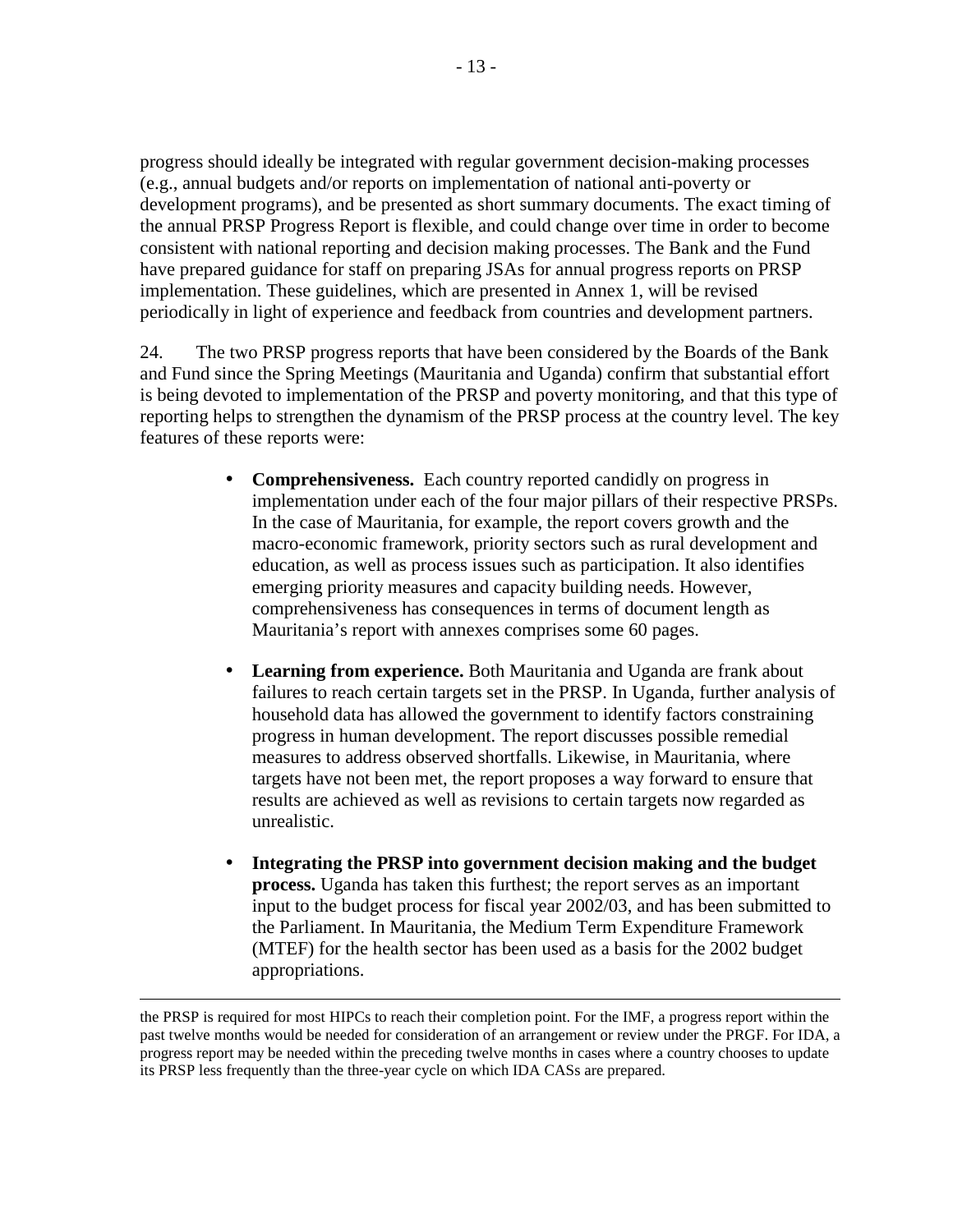<span id="page-14-0"></span>• **Capacity constraints continue to pose a huge challenge.** Mauritania identifies this problem as the prime barrier to effective implementation of its strategy, and has responded by establishing a National Capacity Building Program with a broad agenda for action, including technical assistance on macro-economic planning, poverty diagnostics, monitoring and evaluation, and public expenditure management.

#### **III. ADDRESSING ISSUES IN IMPLEMENTATION**

25. As countries move forward from preparation to implementation of their national poverty reduction strategies, they face a series of issues that are critical to the overall success of the PRSP approach. These issues were highlighted in the joint Review and are reflected in the most recent nine full PRSPs. This section reviews developments and proposed Bank-Fund work plans in several areas, including participation, macroeconomic-policy choices and pro-poor growth, the analysis of poverty and social impacts of key reforms, public expenditure management, monitoring and evaluation, and donor alignment. Improving performance in these areas, together with capacity building and addressing key governance constraints, will be critical to success (see Box 2).

#### **Box 2. Good Governance and PRSP Implementation**

Good governance and effective public sector performance are central to the implementation of poverty reduction strategies. Good governance for effective poverty reduction has to do with transparency and accountability, with effective service delivery, and with a conducive climate for investment and growth. The ways in which PRSPs are approaching governance issues, including corruption and accountability, civil service reform, decentralization, and legal and judicial systems, were covered in depth in the joint Review, and are being assessed by staff on an ongoing basis. While governance issues are partly technical, they also have to do with incentives and the political context in which institutions function at the national and local levels.

#### **A. Institutionalizing Stakeholder Participation and the Role of Parliaments**

26. **Recent PRSPs confirm the view that the PRSP process has contributed to greater transparency and improved policy dialogue between governments and a broad range of stakeholders on poverty-related issues.** For example, in Albania, civil society organizations (CSOs) were invited to join working groups in order to express their views on PRSP content, while in Guyana, the outcomes of the CSO consultations and the government's feedback have been documented, analyzed, and communicated to the public. In Malawi, the PRSP preparation process has helped to strengthen civil society structures. Other domestic stakeholders such as the private sector and local government have also been involved in the formulation of national strategies, albeit to a lesser degree.

### 27. **The deepening of participatory processes is particularly evident in public expenditure management**. In recent years, CSOs have developed methodologies to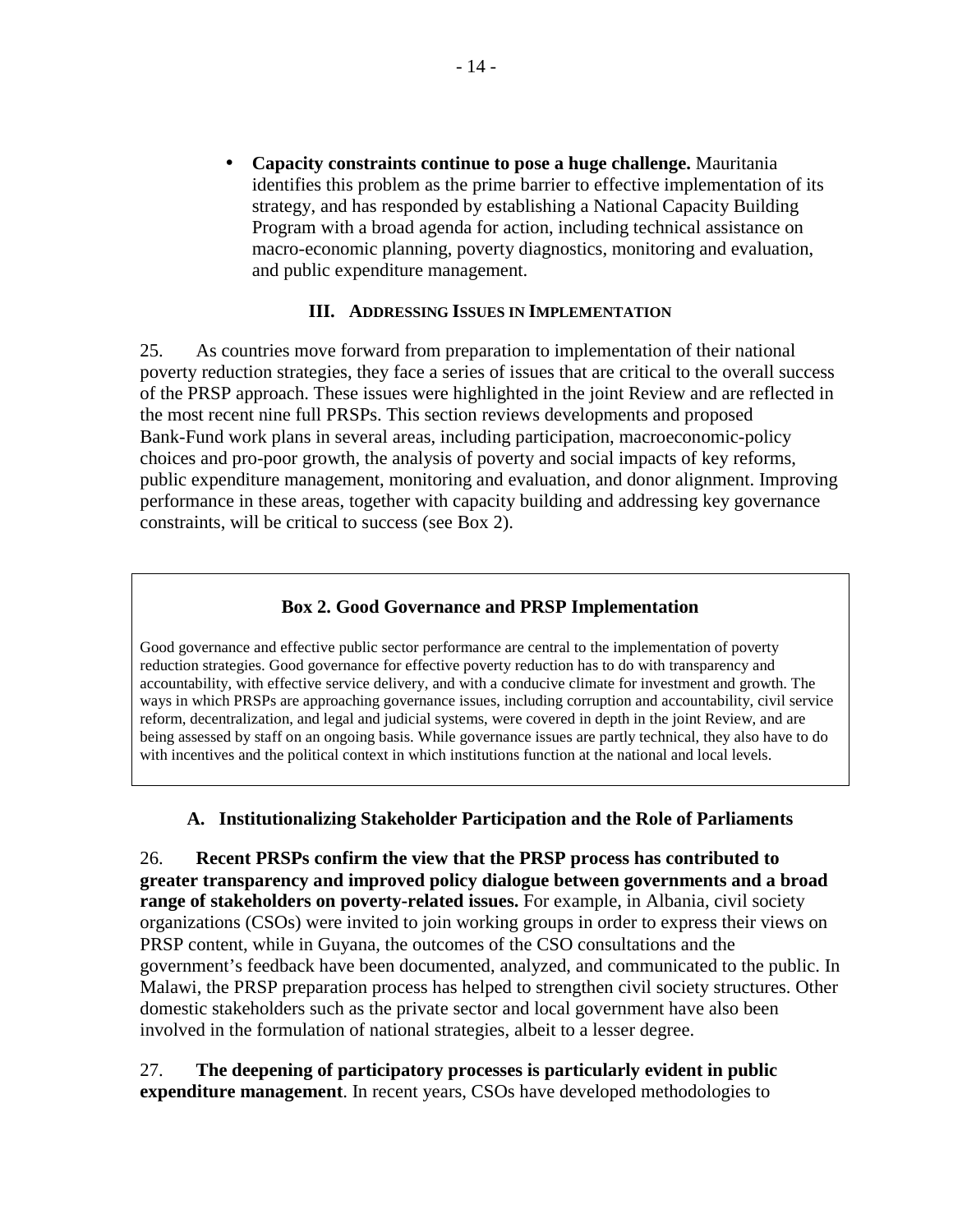influence budget processes, allocation decisions and the monitoring of expenditures with a view to making the budget a subject for public debate. Many of these methods are being used to good effect in the PRSP process. For example, the Malawi Economic Justice Network analyzes the national budget on a yearly basis; similarly, in Ghana, a CSO has started to analyze and track budget decisions, and will carry out performance monitoring of public service delivery with citizen report cards as part of PRSP monitoring. Public Expenditure Tracking Surveys (PETS) offer new scope for tracking actual expenditures at the local level: for example, CSOs in Uganda have started to adapt this methodology for on-going input and budget tracking. Likewise, in Albania, the government will shortly carry out a quality of service and client satisfaction survey in the context of public sector reform, using the citizen report cards methodology and with support from IDA through a Poverty Reduction Support Credit (PRSC).

28. There is evidence of increasing local engagement in PRSPs in some countries, helping extend ownership of the process. For example, Ghana plans to produce a popular version of the PRSP in a range of local languages, and production of regional priority action plans derived from the PRSP is underway. Similarly, in Vietnam, the government is considering incorporating the final strategy in regional and local planning processes (see Box 3). Such developments are encouraging, but remain to be tested on a large scale.

### **Box 3. Vietnam: Localizing the Comprehensive Growth and Poverty Reduction Strategy (CPRGS)**

The final chapter of the CPRGS, approved in May 2002, outlines the steps the government will take to ensure that "ministries, sectors and provinces integrate the CPRGS into their annual and five year socio-economic development plans". The goals and targets outlined in the strategy are all specified at the national level, but many of the critical decisions and choices about public actions and expenditure are to be made at provincial or district levels. The government, therefore, plans a broad dissemination campaign to ensure that local officials are aware of the CPRGS and what it entails for local planning processes. There will also be a targeted staff capacity building program at the local level with a particular focus on poor and remote communes.

29. **However, it is a challenge to institutionalize the many participatory processes that PRSPs have stimulated.** Recognizing the ongoing nature of the PRSP process, some countries have continued to raise public awareness, deepen stakeholder engagement, and strengthen public support for effective implementation following finalization of the strategy. These efforts have been most apparent in five key areas: public expenditure management; creating an enabling legal framework for participation; disseminating and implementing the PRSP at the local level; increased participation of sector ministries in the PRSP; and the role of parliaments. In other cases, CSOs are providing independent contributions outside the formal PRSP consultations and have raised concerns about the extent to which these will be taken into account.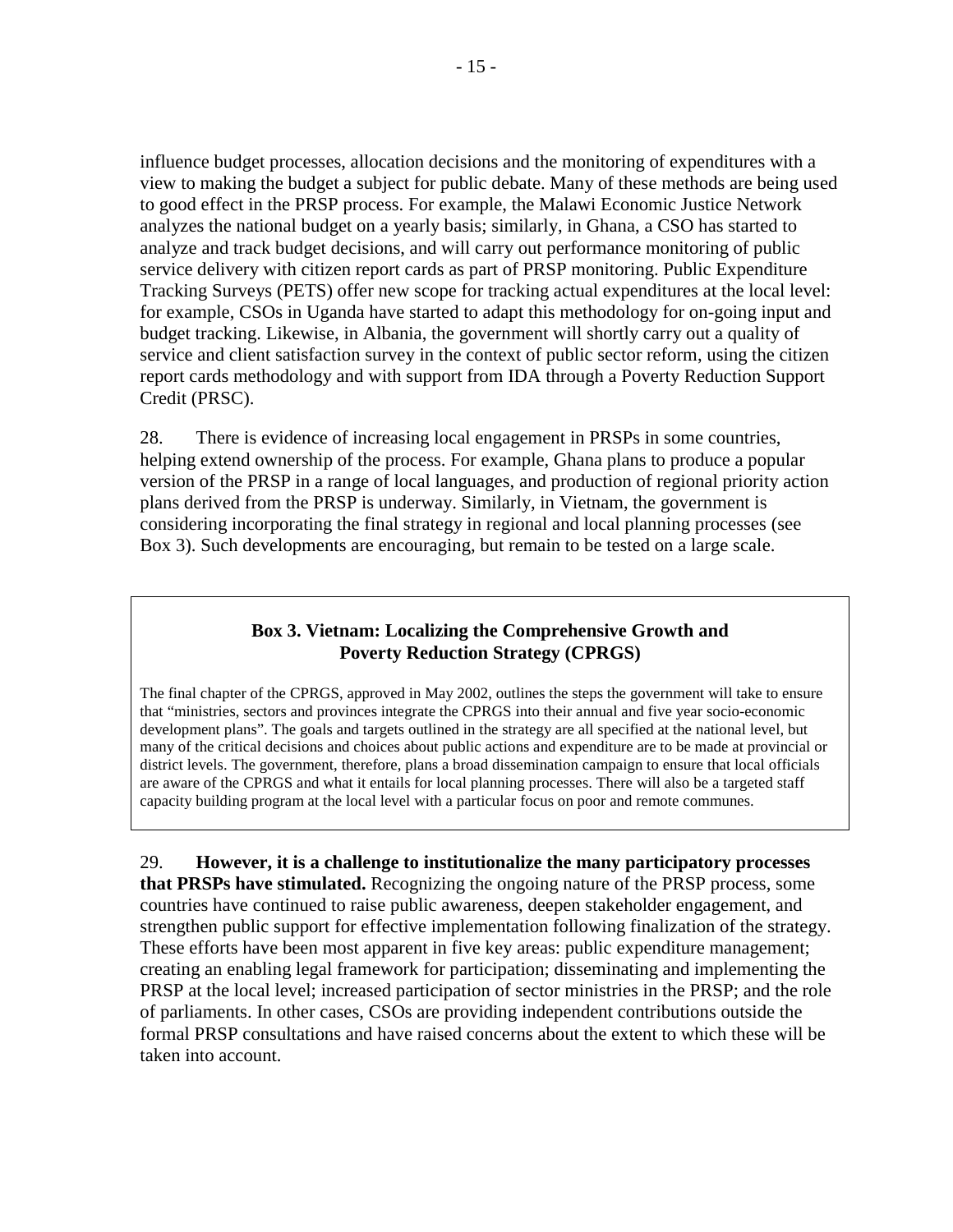30. **Creating an enabling legal framework for civic engagement is clearly important if participation processes are to endure**, and recent evidence suggests that the PRSP offers opportunities for progress in this area. Spurred by PRSP consultations, legislation for CSO participation has been drafted in Mauritania and Yemen. Similarly, in Bolivia, the government has passed a new National Dialogue Law which institutionalizes the National Dialogue, the disbursement of Heavily Indebted Poor Country (HIPC) debt relief through municipalities, and the establishment of local oversight committees to monitor poverty reduction programs. The Bank and Fund are supporting country initiatives to institutionalize civil society dialogue in the PRSP context, and plan to disseminate good practice in this area as it emerges. For example, on-line resources are being developed which can be used both by clients and by Bank staff to evaluate legal frameworks affecting civic engagement.

31. **Engaging sectoral agencies is central to PRSP implementation.** The joint Review found that limited involvement of sector ministries in strategy formulation risks undermining the prospects for successful implementation. Some PRSP countries have begun to address this issue since the joint Review through sector reforms that focus on effective planning and implementation arrangements. In Mauritania, for example, the alignment of the PRSP and the health sector reform strategy meets the dual objectives of more effective implementation planning and of producing costed sector plans. Many countries, however, continue to face challenges in refining participatory arrangements for the implementation and monitoring of sector strategies. The health sector reform in Albania, for example, requires the involvement of a multitude of stakeholders from the central ministry through to patients, and hence coordination has proven a daunting task.

32. **The role of parliaments in the PRSP process appears to be growing.** The Niger and Zambia PRSPs highlight the part that parliament played in the consultation process from the early stages of PRSP development. The Mauritania PRSP Progress Report points out that members of parliament participated in the General Assemblies which formed part of the full PRSP's participatory process, and that future efforts will be made to strengthen parliament's oversight capacity. The Guyana PRSP describes the establishment of National Assembly sectoral committees designed to strengthen public accountability for poverty reduction and to deepen parliament's role in governance. In the area of budget execution, the Albania, Zambia, and Niger PRSPs emphasize parliament's role in scrutinizing the draft budget proposal for its adherence to poverty reduction objectives, as well as in assuring effective oversight during implementation.

33. **At the same time, parliaments face many constraints in working to reduce poverty—ranging from knowledge gaps to infrastructure weaknesses.** One key problem, for example, is the poor flow of information between executive and legislative branches, which limits the quality and timeliness of parliaments' contribution to decision-making on poverty issues within the framework of their national constitutions. If this systemic issue is addressed more effectively, parliaments are likely to be better placed to ensure follow-up of commitments made to reduce poverty via, for example, improved service delivery at the local level. Parliaments and their committees can seek explanations when goals are not met, either in the legislature or in the media. In addition, parliaments can plan capacity building steps for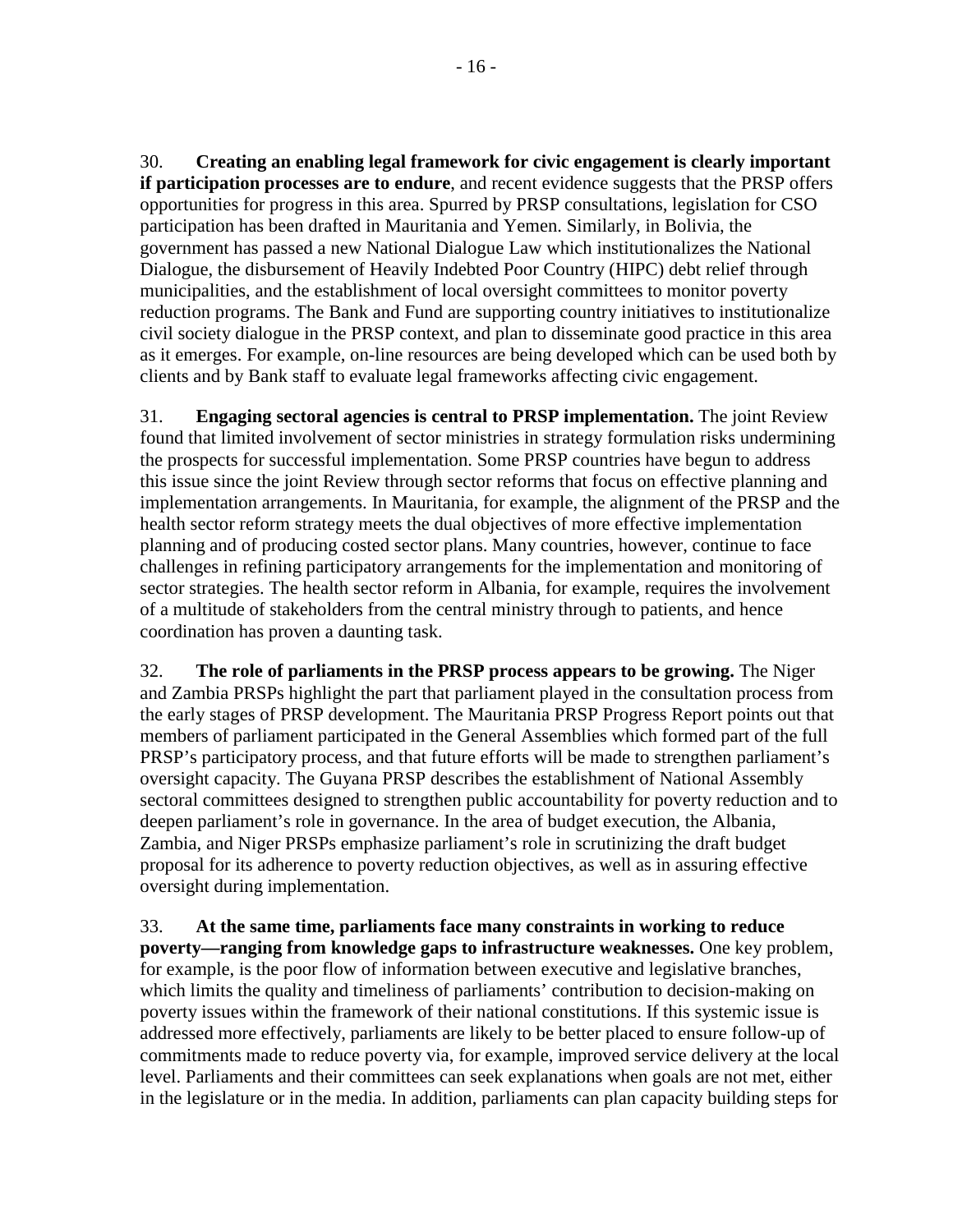<span id="page-17-0"></span>which international support is becoming available. The Bank, together with other partners, is expanding initiatives to provide appropriate support (Box 4).

### **Box 4: Selected Capacity Building Activities with Parliaments on PRSPs**

In late 2001, the World Bank and UNDP launched a collaborative program to raise parliamentarians' awareness of the PRSP approach and to help parliaments to enhance their role in the process consistent with their respective national constitutional arrangements. A pilot training program on "Parliaments, Governance and the PRSP," which uses workshop and study tour formats and distance learning, is now underway in Ethiopia, Ghana, Kenya, Malawi, Mali, and Nigeria. With Belgian and Dutch financial support, this pilot program is already having an impact. In Ghana, for example, where the first workshop with parliament was held late last year, parliamentarians are engaging more fully in a dialogue with advocacy groups for the poor in the north and are planning to review the next government budget through the lens of poverty reduction. Another training program for Balkan countries, launched in collaboration with the Parliament of Finland, is expected to expand to FSU countries. A World Bank/Joint Africa Institute workshop in Abidjan is also planned for the Africa Region early in 2003. Learning activities in East Asia will include a focus on the role of parliament in the PRSP at a national workshop in Cambodia in September 2002.

The World Bank also plans to strengthen collaboration with the UNDP, the Parliamentary Centre (Canada), the National Democratic Institute and other bodies to help parliaments develop their capacity to ensure more effective implementation of PRSPs. Planned areas of activity include distance learning activities and debates (to reinforce South-South learning, and draw out the lessons of good practice), together with outreach to the parliamentary community through internet and newsletter communications.

### **B. Macroeconomic Choices and Pro-Poor Growth**

34. One of the main findings of the joint Review was that **early PRSPs often contained overly optimistic macroeconomic assumptions** that were not supported by analysis of the likely sources of growth and the policies required to achieve such growth. They also tended to have only a **limited discussion of the macroeconomic framework, alternative policy options or contingency plans to deal with shocks, the linkages between policy choices and poverty reduction goals, and the trade-offs underpinning these choices.** These findings are further supported by the experience of the most recent set of full PRSPs. While countries are keen to address these issues, existing institutional capacity constraints and the need for analytical and technical support will realistically limit the pace at which this challenge can be met. Moreover, much remains to be done to improve understanding of the policies that support pro-poor growth.

35. There has often been a disconnect between the macroeconomic framework underpinning a country's PRSP and that upon which its annual budget is based. PRSPs have tended to be optimistic in their growth assumptions, and the related revenue, expenditure and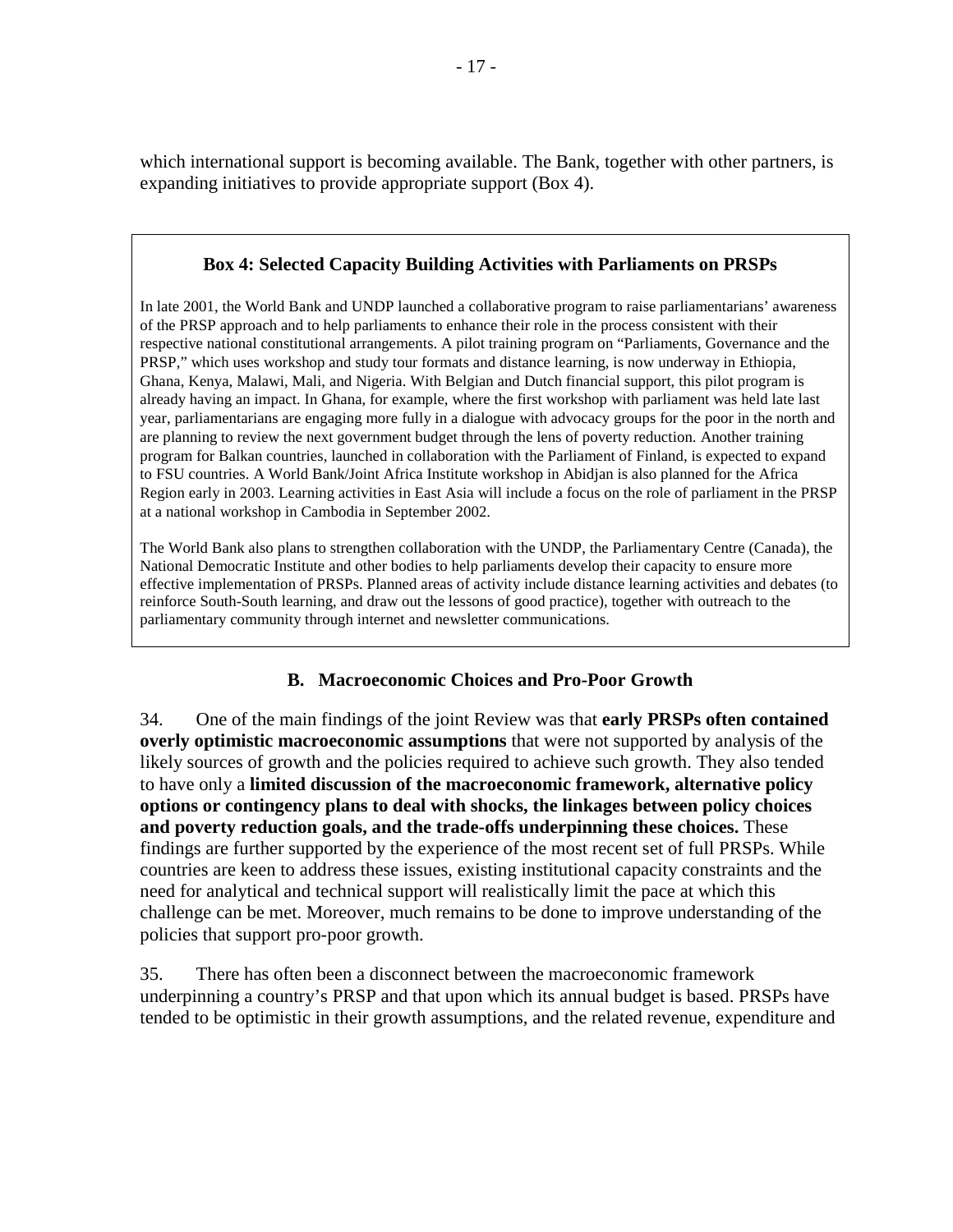financing targets.<sup>5</sup> Moreover, the analysis of the likely sources of growth underlying these assumptions and the contribution of planned policies has often been limited. With respect to growth targets, for example, Uganda's annual PRSP progress report highlighted the fact that recent annual growth rates of about 4.5 percent (attributed in particular to declining coffee prices) are significantly below the 7 percent targeted. Zambia's PRSP notes that growth rates of 5-8 percent would have been desirable for poverty reduction, but included a near-term growth projection of around 4 percent reflecting the adverse impact of HIV/AIDs and weaker prospects for the mining sector. Even this rate of growth is above that achieved in the recent past. In contrast, countries' budgets have generally been based on more realistic assumptions regarding expected growth rates, aid flows, domestic resource mobilization efforts and world market prices for key commodities. Countries also face difficulties in costing and prioritizing measures in their PRSPs. As a first step in addressing these concerns, countries should be encouraged to ensure that the baseline macroeconomic framework underlying their PRSP is tied to more realistic growth and financing estimates that will ultimately be incorporated in the domestic budget.

36. **To support this effort, Fund and Bank staff will be expected to base their own projections on a more thorough analysis of the likely sources of growth and present their analyses explicitly in discussions with the authorities, as well as in staff documents.**<sup>6</sup> This work will need to draw on sectoral analyses carried out by the Bank and others in the context of PRSP development and implementation. In turn, Bank and Fund staff will encourage countries to make realistic, analytically substantiated projections. This will be done in the context of staff visits, and will be reinforced by learning opportunities provided through regional PRSP events and IMF Institute courses on financial programming and policies, as well as technical assistance in support of the General Data Dissemination Standards (GDDS) (see Section III.E).<sup>7</sup>

37. **Bank and Fund staff will also place greater emphasis on helping countries to identify the policy measures needed to raise growth rates to desired levels**, including: supporting rural development; improving the private sector and investment environment; developing properly functioning legal systems; expanding infrastructure; promoting financial sector soundness, micro finance programs, and the provision of banking services in rural

<u>.</u>

<sup>&</sup>lt;sup>5</sup> The problem of optimism in projections of growth is not unique to PRSPs. Historically, growth targets/projections for low-income countries by the Fund, Bank, and many development agencies have also tended to show an upward bias often based on assumptions of full implementation of key policy reforms.

<sup>&</sup>lt;sup>6</sup> For example, the recent approach to assessing external and fiscal sustainability developed by Fund staff, although intended principally for work on middle-income countries, provides a useful example of greater discipline and transparency in the staff's baseline medium-term projections, by presenting the underlying assumptions and their implications explicitly. See *Assessing Sustainability*, SM/02/166, May 28, 2002.

 $<sup>7</sup>$  It is equally important that countries improve the coverage and quality of their national accounts statistics to</sup> ensure that economic growth is being accurately measured by the data.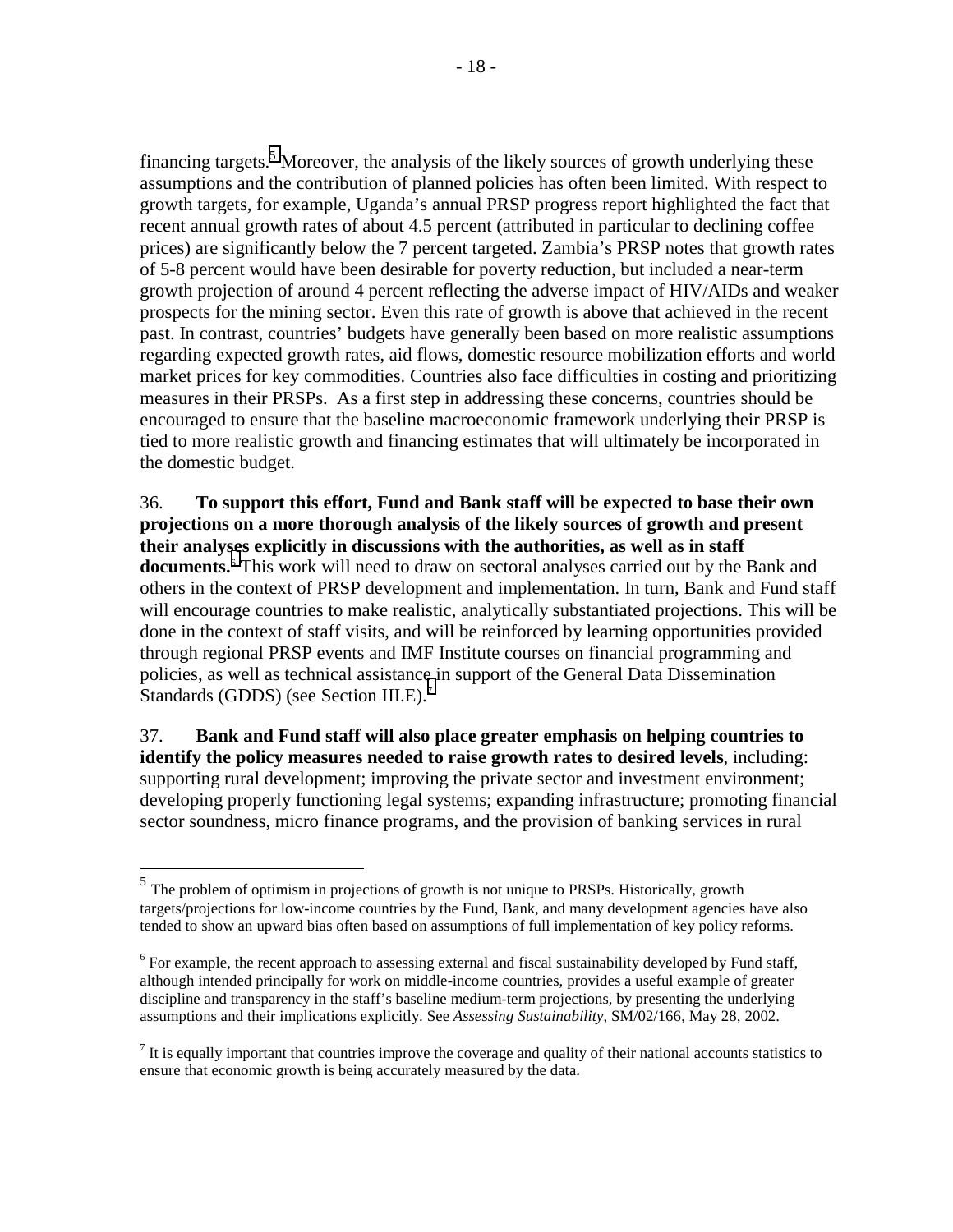areas; and encouraging export diversification and expansion.<sup>8</sup> The Fund is undertaking a wide-ranging research agenda on related macroeconomic and development issues, such as the impact on growth of exogenous shocks,<sup>9</sup> aid inflows, and market access. The Bank is working on a complementary research agenda to understand better what makes growth "pro-poor." This will require *inter alia* a deeper understanding of the role played by initial conditions and what drives distributional changes.10 Bank staff are also pursuing an operationally-oriented work program that aims to deepen understanding of sectoral and structural policy measures available to achieve growth and poverty reduction, and the conditions needed to enhance the pro-poor impact of policies.<sup>11</sup>

38. Another weakness of the macroeconomic frameworks in early PRSPs is that **few adequately examined the implications of exogenous shocks for their poverty reduction strategies and macroeconomic frameworks**, despite the fact that low-income countries' dependence on a narrow commodity export base makes them particularly susceptible to such shocks. These frameworks lacked the necessary flexibility to respond to such shocks and, in some instances, were not current at the time the PRSP was finalized. In particular, few PRSPs included contingency plans that ensured that priority spending programs would be safeguarded during periods of difficulty, or that incremental resources would be deployed in line with these priorities.<sup>12</sup> In four cases<sup>13</sup> where Board consideration of a PRGF arrangement

 $\overline{a}$ 

<sup>10</sup> Research over the next two years will focus on investigating pro-poor growth and inequality at the country level; sub-national determinants of pro-poor growth; income dynamics, risk and vulnerability; and social exclusion. See Martin Ravallion, 2001, *Growth, Inequality and Poverty: Looking Beyond Averages*, World Development.

 $11$  Key Bank-sponsored activities over the next year include a workshop to take stock of existing analytical and operational knowledge on key questions related to pro-poor growth, a series of country case studies which will focus on specific operational policy issues identified during the workshop, and a seminar series to provide a forum for staff to discuss and debate approaches to pro-poor growth.

 $12$  While the PRSPs for both Zambia and Yemen noted the sensitivity of their economics to specific commodity markets—copper production and oil prices, respectively—they would have benefited from the inclusion of alternative scenarios to address these risks. Although the Rwanda PRSP did not include a discussion of alternative scenarios, the underlying dialogue did touch upon these issues.

<sup>13</sup> These were Albania, The Gambia, Guinea, and Malawi. For example, projected revenue and external financing were revised down substantially in Guinea, and the lack of contingency plans in the PRSP necessitated the authorities presenting a revised macroeconomic framework in their July 2002 supplement. Similarly, delays in key privatizations in Albania curtailed financing available for 2002 and necessitated a revision of the macroeconomic framework as presented in a May 2002 supplement to the PRSP.

 $8$  Export expansion will be based on promoting trade liberalization and integration in low-income countries, but also by encouraging industrial countries to open their markets to developing country exports and to remove trade-distorting domestic subsidies.

<sup>&</sup>lt;sup>9</sup> The findings of Fund staff analysis of the impact of exogenous shocks on low-income countries will be incorporated in a Board paper on the Role of the Fund in Low-Income Countries, to be considered at the end of 2002.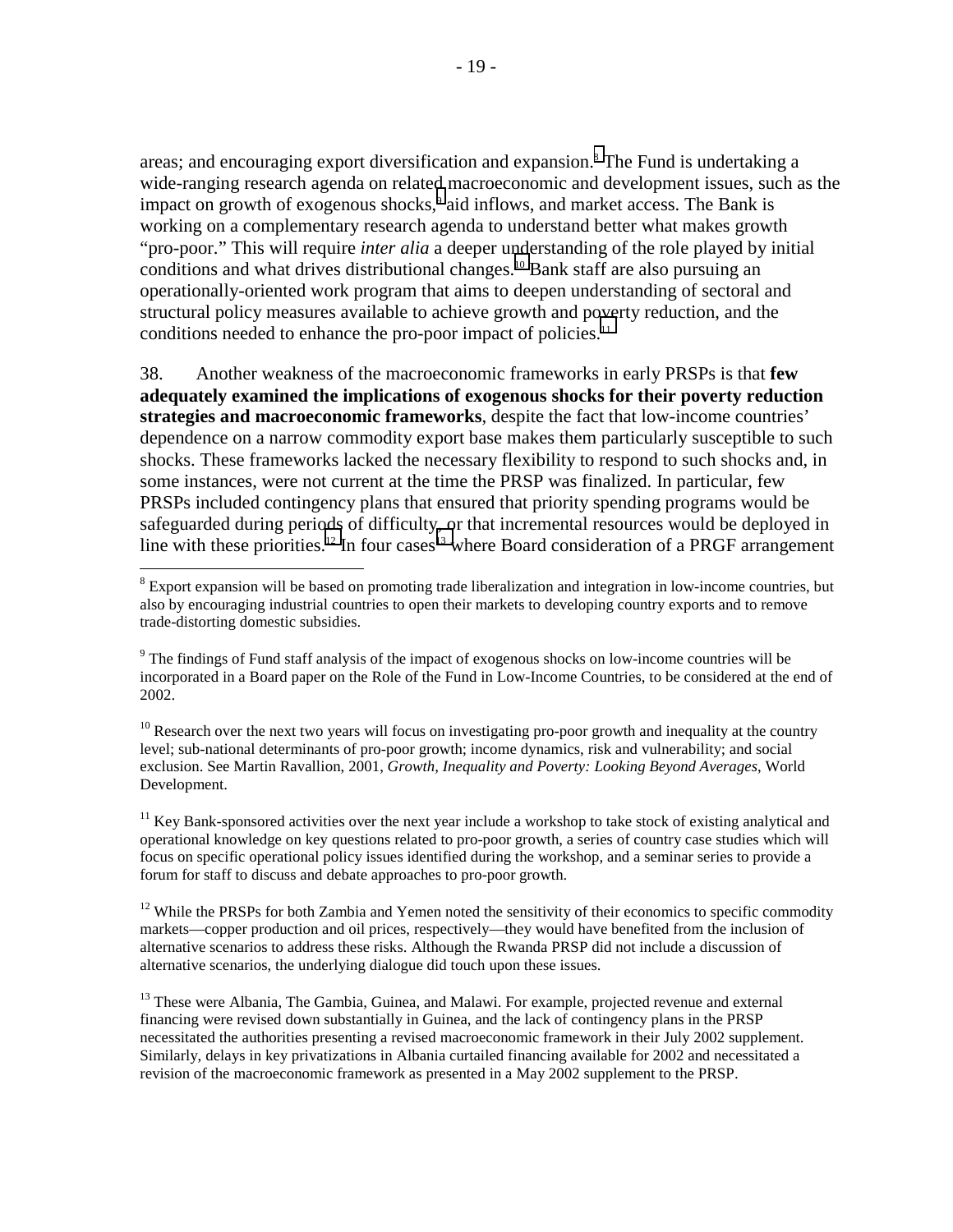and underlying PRSP took place several months after completion of the PRSP, the authorities transmitted revised macroeconomic frameworks that were developed outside PRSP participatory processes. This calls into question the utility of developing single macroeconomic frameworks based on optimistic assumptions, and also the principle of country ownership based on broad stakeholder participation.

39. **It is therefore desirable for countries to incorporate alternative scenarios and contingency plans in their PRSPs at the outset**, so that macroeconomic frameworks and strategies can respond flexibly and resiliently to changes in the external environment, without recourse to ad hoc changes outside the PRSP participatory process. Ideally, PRSPs should present two scenarios. The first would be an optimistic case, based on the policy measures and financing requirements (domestic and foreign) necessary to attain the most desirable poverty reduction goals. The key assumptions underpinning this scenario—growth rates, government revenues, aid flows and budget execution—may not be in line with the most likely outcomes. It would therefore be prudent for countries also to develop a more conservative scenario in their PRSP that would provide an ambitious, but realistic, baseline upon which the annual budget would be based. Moreover, the base case should present contingency plans, outlining the appropriate fiscal policy response if the underlying assumptions prove to be overly pessimistic or optimistic. For example, if more resources are available than originally envisaged, the PRSP should explicitly indicate the priority areas where these resources would be deployed (such as, priority poverty spending and build-up of reserves to further buffer against shocks) without disrupting the parallel growth and macro stability objective. Similarly, the PRSP should indicate what corrective spending and/or revenue measures would be undertaken if the expected resource flows are not forthcoming. One recent PRSP, Niger's, did incorporate such alternative scenarios in its PRSP (see Box 5).

40. **Consideration of the social impact and prioritization of spending measures underlying these scenarios should ideally also be carried out** in a transparent and participatory manner.14 It is important to recognize, however, that **developing alternative scenarios would further tax countries' already stretched institutional capacity.** As capacity building will inevitably take time, expectations need to be tempered while staff and others help countries to develop such capacity (in the context of visits, technical assistance exercises, and learning events).

41. As the donor community moves towards a more performance-based allocation of aid, countries that are implementing their PRSPs more effectively will face the challenge of managing additional inflows of resources. **This raises the issue for low-income countries of ensuring an appropriate balance between higher aid flows and sustainable fiscal and other policies that support macroeconomic stability**. Higher financial inflows may, in some cases, raise concerns about the quality and sustainability of the proposed spending,

<sup>&</sup>lt;sup>14</sup> More generally, assessments of the impacts on the poor of the exogenous shocks themselves would be useful in contributing to developing contingency plans regarding the types of public spending that need special protection.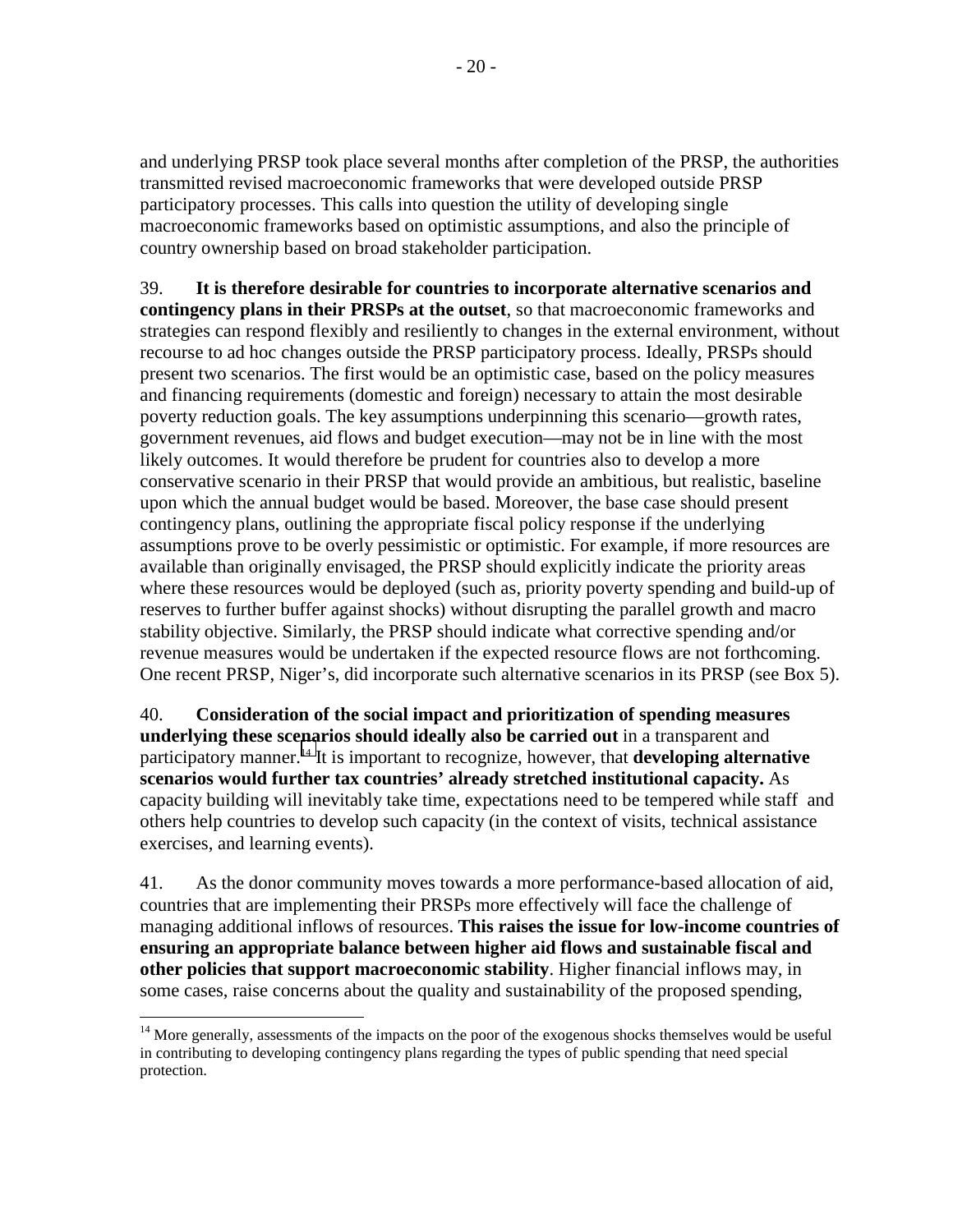and/or about aid dependency and incentives for domestic resource mobilization. This may also raise issues of debt sustainability and/or macroeconomic stability, including possible appreciation of the real exchange rate (risking the loss of competitiveness), upward pressures on real domestic interest rates, or inflation. Judgments about the appropriateness of fiscal policy alternatives will vary depending on the country's starting point, the quality and recurrent cost implications of the additional spending, and the reliability, predictability, and

#### **Box 5. Alternative Macroeconomic Scenarios in Practice: Niger's PRSP**

The baseline macroeconomic scenario for Niger's PRSP is presented within "a range of growth scenarios reflecting both the historical evolution and the government's commitment to alleviate poverty through adequate economic policies."

- The *baseline scenario* targets an average rate of real GDP growth of 4 percent per annum over the period 2001-05. Although ambitious, staff considered this to be feasible in the absence of external shocks and based on implementation of the strategy identified in the PRSP.
- Recognizing that the base case is not without risks (i.e., vulnerability to "natural constraints" (weather) and changes in the prices of its commodity exports), the PRSP also presents a *low case, slow growth scenario*. In this scenario, average annual real GDP growth of 2.5 percent corresponds to the average annual rate of growth during 1994-2000. The PRSP notes that under these assumptions poverty would continue to increase.
- Finally, the *high growth scenario* assumes an average annual growth rate of 6 percent, based on faster progress in improving governance, infrastructure, and the environment for investment and private sector development. Such a growth rate would be required if poverty were to be altered significantly.

While the analysis of the sources of growth underlying these scenarios is somewhat limited, the discussion in broad terms of the range of possible growth scenarios is a key strength of Niger's PRSP. Significantly, the PRSP also presents contingency plans that explicitly identify the budgetary implications of each of the scenarios, including the broad impact on revenue and adjustments to sectoral expenditure allocations through 2005. This has guided Niger's budget appropriation process.

degree of concessionality of foreign assistance. It will also be important to estimate the magnitude and implications of the proposed spending, and to determine the extent to which the country can avoid or minimize potential adverse effects through appropriate macroeconomic policies.

42. To support this effort, the Fund and Bank are undertaking research to help strengthen the analytical basis for these choices, including potential tradeoffs between macroeconomic and development objectives. The Fund and Bank are developing operational guidance to their respective staffs for examining the likely macroeconomic and poverty reduction impact of higher aid flows. The general presumption is that development assistance programs supported by the Fund and the Bank in low-income countries with strong poverty reduction strategies should be able to accommodate additional *grant* financing of poverty-reducing spending that is well targeted and can be absorbed by the domestic institutional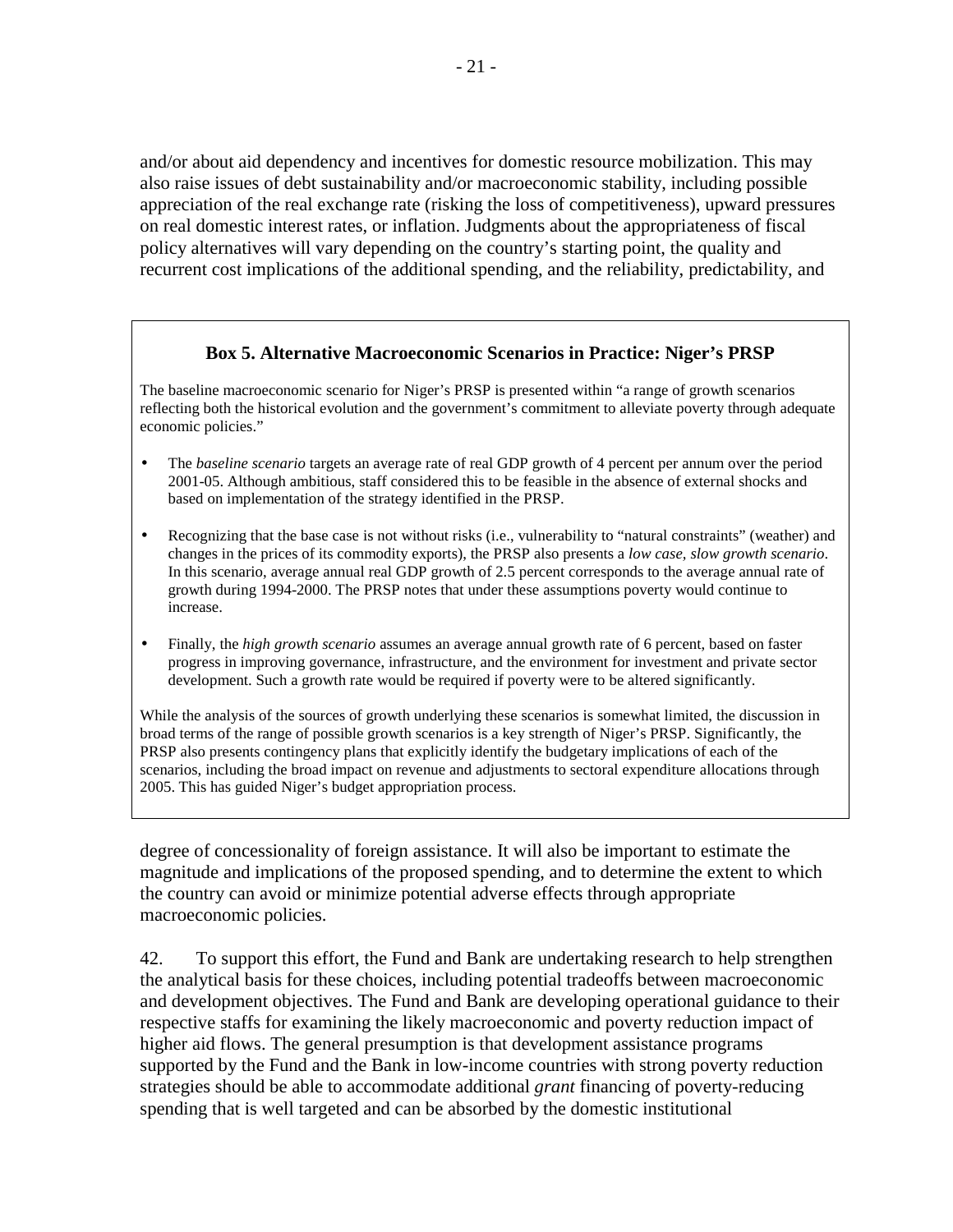<span id="page-22-0"></span>infrastructure. Staff findings will be disseminated widely to country authorities, development partners, and other stakeholders.

43. To help countries to prepare realistic growth projections, develop alternative macroeconomic scenarios, and balance higher aid flows with the need to safeguard macroeconomic stability, **development partners—including the Fund—should engage early in the participatory process as it relates to the macroeconomic implications of countries' PRSP priorities and policy choices.** There are three levels of engagement in the PRSP process—vis-à-vis the government, PRSP working groups, and civil society. The primary level of engagement, particularly for the Fund, will remain that of the government, which is ultimately accountable for PRSP implementation. However, efforts will be undertaken to ensure that line ministries and other agencies involved in implementing the national poverty reduction strategy participate in this dialogue (in addition to ministries of finance and economy and central banks). Fund and Bank staff participation in the PRSP participatory process should seek to enhance the quality and depth of dialogue on macroeconomic and financial policies, on sources and projected rates of growth, and on alternative scenarios. This will generally occur through resident missions/country offices, but will also involve staff visits from headquarters. Finally, staff will continue to engage with civil society at large in the context of staff visits, external outreach, and routine contacts by resident mission/country office staff. The Fund and Bank will also help build national capacity within governments (including parliaments), but also among CSOs, through technical assistance and learning activities (see Section IV). They will also encourage efforts by other development partners to help domestic stakeholders to participate more effectively in the development of the country's economic policy framework.

### **C. Poverty and Social Impact Analysis**

44. **Analysis of the poverty and social impact of key policy measures is an important tool for ensuring that net benefits to the poor of macroeconomic, structural, and sectoral reforms are maximized. Analyzing and articulating expected impacts is also useful for promoting more informed debate about appropriate policy choices**. The joint Review found that few countries had systematically undertaken poverty and social impact analysis (PSIA) of key policy measures in developing their PRSP. This reflected severe data and capacity constraints in many countries, as well as inadequate methodologies available for undertaking such analyses, and lack of coordinated donor assistance.

45. **Since the time of the joint Review, there has been some progress in incorporating the analysis of poverty and social impacts in the development of national poverty reduction strategies**. The Gambia's PRSP contains a partial analysis of the poverty impact of past policies, finding weaknesses in reforms of the groundnut sector and in service delivery. Albania's PRSP includes an assessment of the growth and distributional impacts of past policies and programs and identifies the most important constraints to poverty reduction. Looking ahead, some countries, for example Zambia, have specific plans to incorporate PSIA in future PRSP updates.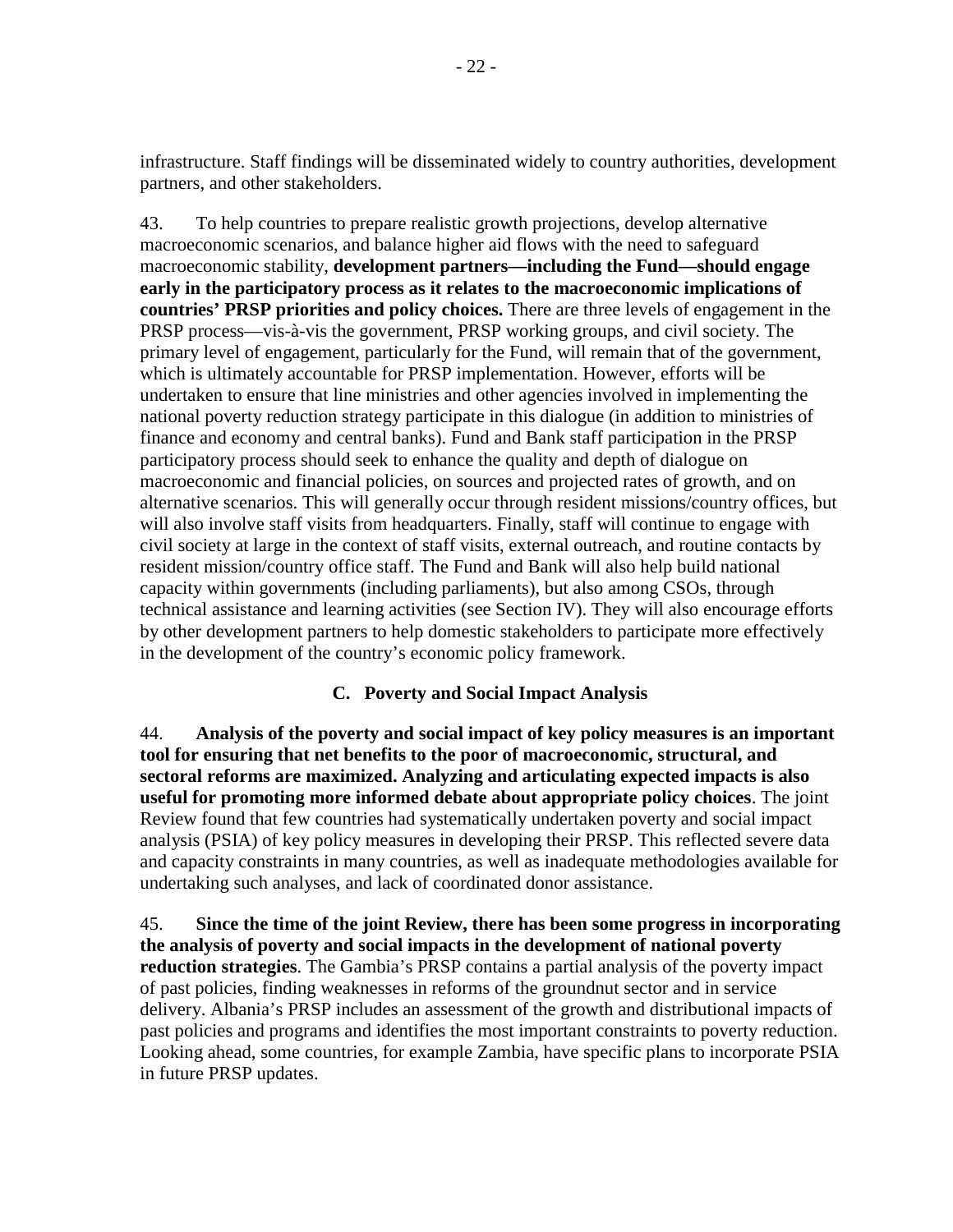<span id="page-23-0"></span>46. Helping countries undertake PSIA on a more systematic basis, including by making methods available for analyzing reforms, is a priority for the Bank. The Fund will provide support in its areas of core competency, and will incorporate available PSIA into PRGF program design. Several donors, including the U.K. Department of International Development (DfID) and the German Gesellschaft fur Technische Zusammenarbeit (GTZ), are providing financial and technical assistance to support PSIA. **Bank staff have developed a draft "User's Guide to PSIA," setting out tools and approaches for staff and country practitioners.** The draft was published on the web for public comment in April 2002.<sup>15</sup> It lays out various principles for undertaking PSIA, including the importance of initiating the analysis well in advance of policy decisions, and using national monitoring and evaluation systems to track actual poverty impacts so that reforms can be modified accordingly. A second volume of the User's Guide will be available by the end of 2002 and will present tools and approaches for reforms in specific policy areas, including trade, agricultural reform, financial sector reform, and social protection. To supplement the User's Guide, **the Bank is also preparing a PSIA "Toolkit," which will provide more detailed guidance on specific techniques and examples of country applications**.

47. Based on the User's Guide and Toolkit, existing learning events are being expanded to include in-depth training on specific PSIA tools, and to cover a broader audience of country counterparts as well as Bank and Fund staff. Work on PSIA is advancing in several countries where the Bank (with financial assistance from Norway) and DfID are undertaking pilot projects. The Bank country studies include agricultural reform in Chad and Malawi and utility reform in Guyana, Mongolia, and Pakistan, while the DfID pilots include Armenia, Honduras, Mozambique, Rwanda, and Uganda. Initial pilot studies will be discussed in a small technical workshop of country representatives and Bank, DfID, and Fund staff in October, with a view to applying lessons learned to other countries. Moving forward, the Bank and other development partners have a critical role to play in helping countries to more systematically use PSIA to underpin the design of their reform programs.

### **D. Public Expenditure Management (PEM)**

48. **Strengthening countries' public expenditure management systems will be critical for PRSP implementation.** Work in this area continues to be a key feature of Bank- and Fund-supported programs in low-income countries.<sup>16</sup> Joint assessments of the capacity of

<sup>&</sup>lt;sup>15</sup> Accessible at www.worldbank.org/poverty/psia/index.htm.

<sup>&</sup>lt;sup>16</sup> The Bank provides capacity building and financial support, as well as policy advice through Economic and Sector Work, such as Public Expenditure Reviews (see Box 6), Country Financial Accountability Assessments, and Country ProcurementAssessment Reports. The Fund provides technical assistance on PEM reforms through missions, and resident and short-term experts. Reports on the Observance of Standards and Codes (ROSCs) have also been used as a tool for strengthening public financial management. To enable more effective stakeholder participation at the country level, the Bank is sharing knowledge about participatory budgeting and is providing training and technical assistance on social accountability and civic engagement to both civil society groups and government officials.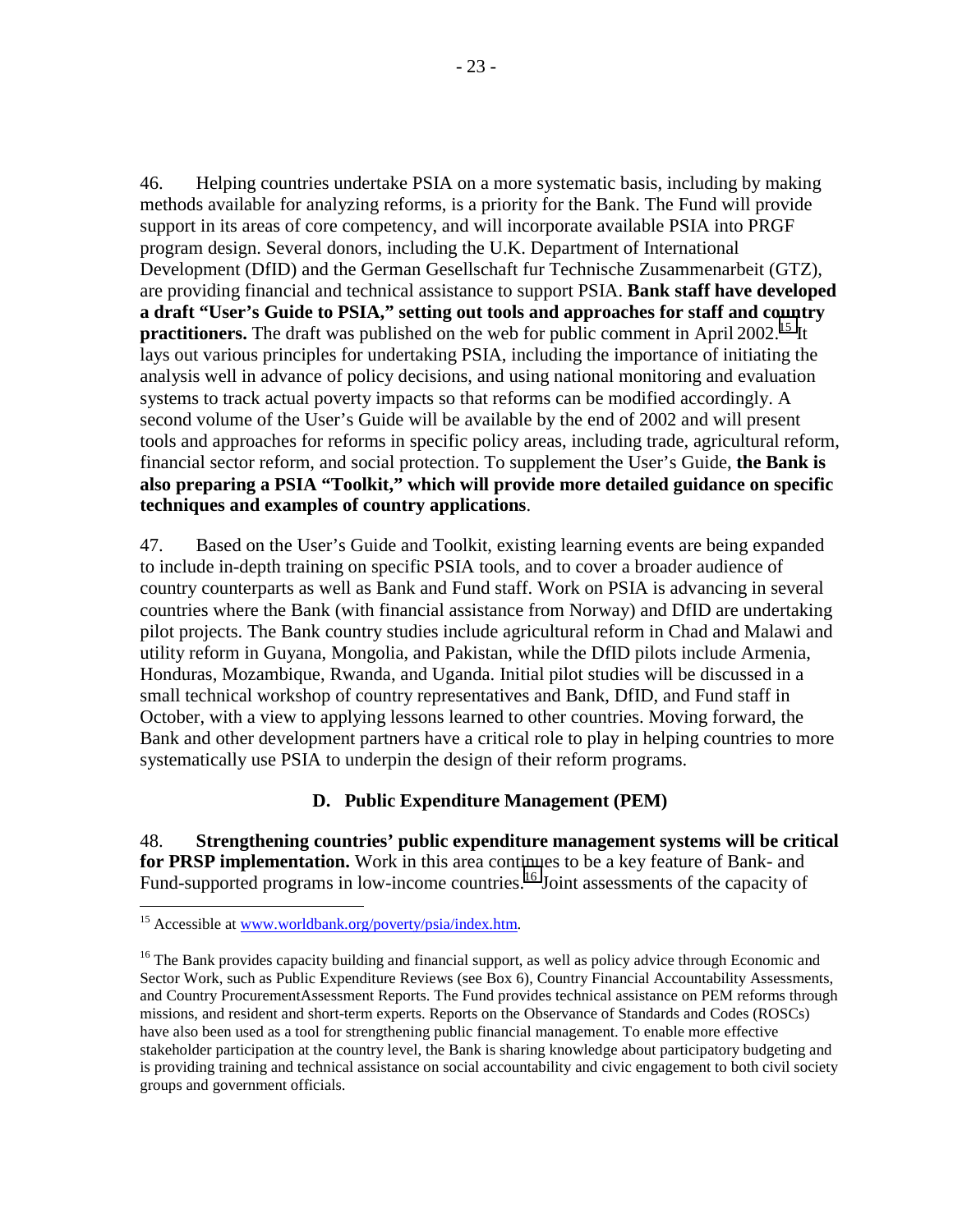24 HIPCs to track and report on poverty-reducing spending (20 in Africa, and four in Latin America and the Caribbean) were discussed by the Bank and Fund Boards in March 2002.<sup>17</sup> HIPC governments were involved in finalizing these assessments and developing action plans to strengthen PEM systems. Short-term actions in this respect include broadening the coverage of government expenditures, upgrading classification systems, introducing functionally based in-year reporting, and piloting of integrated financial management information systems (IFMISs). Most HIPCs are introducing "bridging mechanisms" to facilitate immediate tracking. For example, in the case of "virtual" poverty funds, the existing budget classification system is used to tag and track poverty-reducing spending. Mediumterm actions focus on strengthening overall legal and regulatory frameworks and budget formulation, execution, reporting, audit, and monitoring processes; full implementation of IFMISs; and staff training, all of which contribute to greater transparency, accountability, and effectiveness of public resource use.

#### **Box 6. Public Expenditure Reviews Supporting PRSP Process and Country Ownership: Zambia**

Zambia's recent public expenditure review (PER) had several novel features that increased country ownership and its relevance to the PRSP. For example, joint working groups, technical assistance, coaching and training, initial studies/drafts by government, a simulated budget exercise with key stakeholders to critically review sectoral priorities, retreats, and workshops have all contributed to increasing local analytical capacity. By maintaining a joint process and product, with the Bank acting as secretariat to the final draft, it is expected that accountability systems and public expenditure management will have been strengthened through learning by doing. The differences between the Zambia PER and traditional approaches to PERs, which apply equally to other types of core diagnostic work, are highlighted in the table below.

| Aspect        | <b>Traditional PERs</b> | Zambia PER – Key Features                                 |
|---------------|-------------------------|-----------------------------------------------------------|
| Coverage      | Level and composition   | Focus on poverty; spending patterns in key sectors; links |
|               | of spending             | between spending, growth, and poverty                     |
|               |                         | Short- and long-term budget management measures           |
| Ownership     | Bank and donors         | Joint process-to satisfy both PRSP and Bank operations    |
| Participation | None                    | Inter-sectoral working groups                             |
|               |                         | Technical assistance                                      |
| Bank's Role   | Write document          | Goal—Joint Document                                       |
|               |                         | Bank as Secretariat/Adviser                               |
|               |                         |                                                           |

49. **Assessments of PEM systems are also being carried out for other low-income countries**. The Bank will assess the PEM systems of 14 additional African countries in 2002-2003. DfID is also applying this methodology in several African countries. Assessments of **HIPCs' PEM systems have also begun to influence the Bank's ESW and** 

<sup>&</sup>lt;sup>17</sup> Actions to Strengthen the Tracking of Poverty-Reducing Public Spending in Heavily Indebted Poor Countries *(HIPCs)*. World Bank and IMF. March 22, 2002. See http://www1.worldbank.org/publicsector/pe/newhipc.pdf and http://www.imf.org/external/np/hipc/2002/track/032202.htm.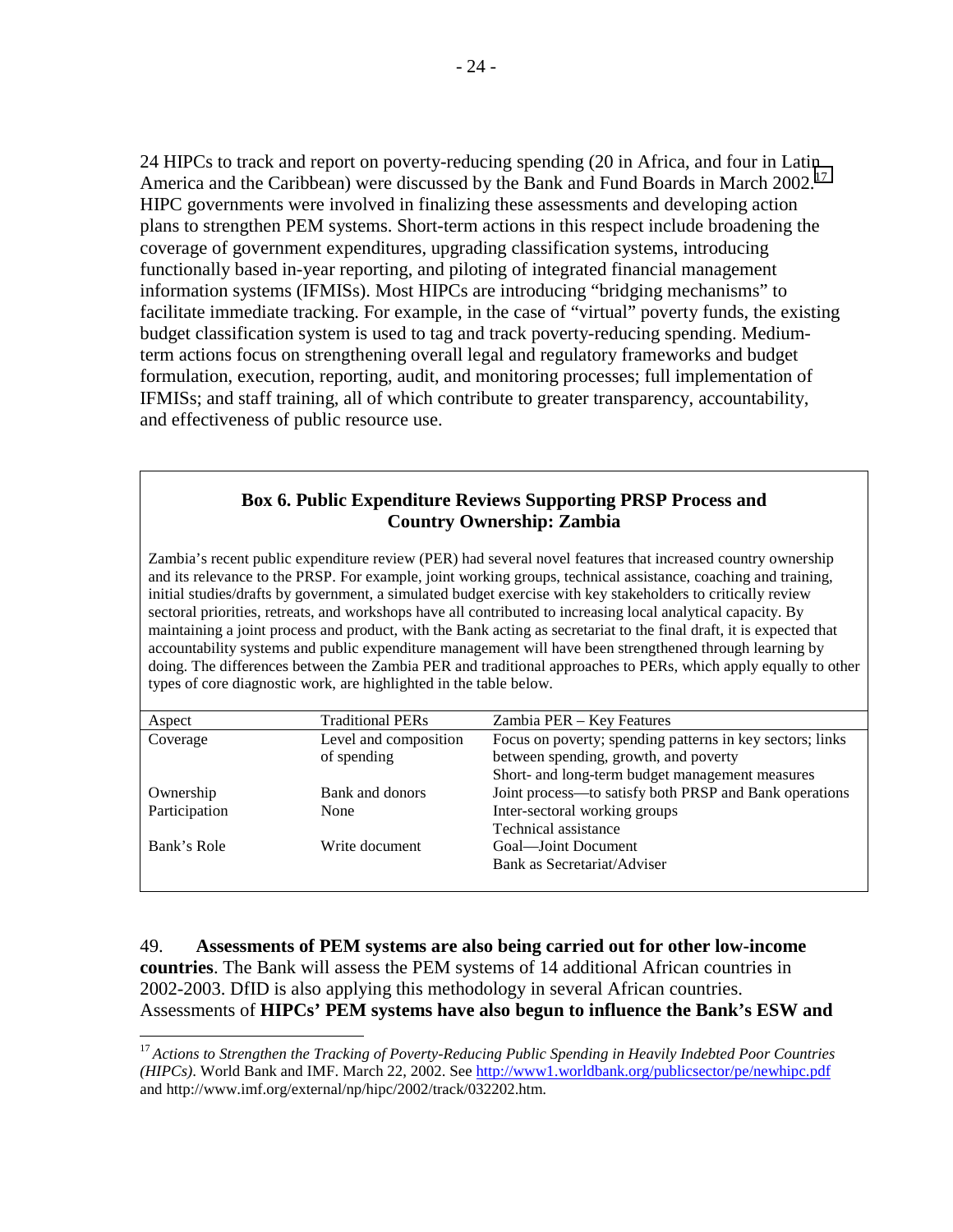<span id="page-25-0"></span>**the Fund's PRGF-supported programs.** Such an assessment was incorporated into the Public Expenditure Review (PER) for Nicaragua in 2001. Follow-up from these assessments is being reflected in new Bank programmatic lending, for example in Madagascar, Mali, Mozambique, Niger, and Zambia. Chad's expenditure tracking action plan has become the core public expenditure conditionality in SAC IV (2001), as well as in the PER and draft SAC V (2002). PRGF-supported programs are also increasingly drawing on the action plans of countries (e.g., Cameroon, Lesotho, Mali, Mauritania, Nicaragua, and Rwanda). Conditionality under Cameroon's PRGF-supported program focuses on operationalizing plans for new budget classification and expenditure management systems, and Mali's PRGF-supported program incorporates measures to introduce and expand budget classifications to track poverty-reducing expenditures.

50. **While there are few apparent shortages of planned assistance (including from the Bank and Fund) in the PEM area, the challenge is to ensure that assistance is delivered in a coordinated, timely way and is implemented effectively in the short and**  medium term<sup>18</sup>. To ensure that assistance has a lasting impact, both countries and donors need to ensure that reforms strengthen not only technical efficiency but also transparency and accountability. In addition, it may be necessary **to reorient the direction of existing assistance to help build local capacity to achieve sustainable and effective strengthening of PEM systems**. Bilateral assistance typically covers the development of IFMISs (e.g., Ghana, Malawi, Mali, Mauritania, and Tanzania), including training, computerization, and strengthening expenditure commitment control systems (e.g., Malawi and Tanzania). There are assistance initiatives associated with enhancing skills in external audit (e.g., NORAD in Zambia, USAID in Malawi, and the EC in Mali), in internal audit (e.g., DfID in Uganda), in treasury and accounting systems (e.g., Cooperation Francaise in Mali and Mauritania) and with decentralization of spending to lower levels of government (e.g., DANIDA in Nicaragua, and SECO in Burkina Faso).

### **E. Monitoring and Evaluation**

51. **Monitoring and evaluation (M&E) are critical for the effective implementation of PRSPs**. To measure progress towards results under the PRSP approach, two aspects could be further strengthened. First, the results-orientation of PRSPs could be more explicit in identifying short-term and intermediate indicators based on policies and programs, and linking these to longer-term development objectives. Second, in preparing PRSPs, earlier attention could be paid to the M&E framework, the definition of intermediate indicators, the collection of baseline data, and the assessment of institutional capacity for M&E. Progress on these two fronts is important not only for national decision makers, but also for development partners who want to see whether their assistance is helping to make a difference.

<sup>18</sup> For a list of the donors providing assistance in public expenditure to 24 HIPCs, see *Actions to Strengthen the Tracking of Poverty-Reducing Public Spending in Heavily Indebted Poor Countries (HIPCs), Background Paper*, January 30, 2002, IDA/SecM2002-0031 and SM/02/30, Supplement 1.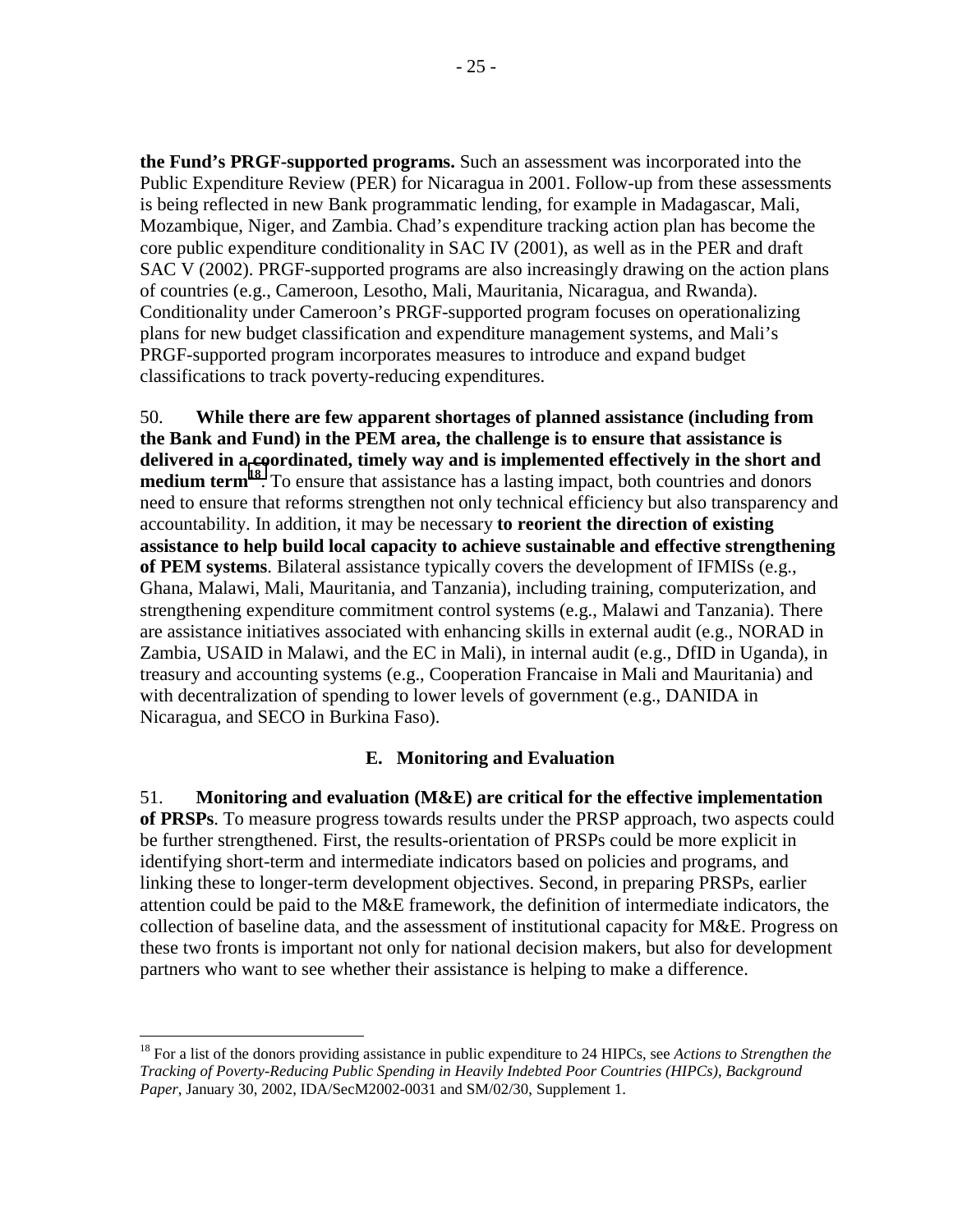52. **It is still too early to assess the extent to which countries are taking the findings of the monitoring exercises seriously and feeding them back into policy design**. In addition, the efficiency of national M&E systems is affected by the openness of access to statistical information. Restrictive legislation and political pressure in many countries often result in data being inadequately disseminated and inaccessible to interested analysts and users. **However, recent developments suggest that relevant new data are being collected, disseminated and used to good effect in some countries**. In the two cases—Mauritania and Uganda—where further analytical work was undertaken in the annual progress reports, this work offered insights into the dynamics of poverty, and led to revision of some of the original PRSP targets. Indeed, with respect to the observed setback in infant mortality, Uganda's recent progress report is an excellent example of the PRSP process at work—from timely monitoring of key outcomes, to diagnostic analysis of the causal factors at work, to revised policies and programs.

53. **Capacity constraints nonetheless remain a problem**. In Burkina Faso, for example, capacity for data collection and analysis is still weak, and staff have urged the consolidation and updating of existing information. In Rwanda, substantial assistance will be needed for full implementation of the monitoring and evaluation arrangements proposed in the PRSP. In its recent progress report, Mauritania highlights weak capacity in monitoring and evaluation as one of three main constraints currently faced. In Uganda, sectoral monitoring systems have not always been able to produce consistent information, and the government has revised its approach to focus more selectively on those indicators where data are more reliable. Weak capacity is not just evident at the technical level, however, but also applies at the managerial level. National Statistical Offices are now confronted with a range of new demands for more timely and more disaggregated information, but inadequate incentive systems and weak management still mean that such demands are not adequately prioritized.

54. **That said, support by the Bank, Fund, and other donors to scale up capacity building in monitoring and evaluation at the country level continues to good effect**. The GDDS was recently launched to improve statistical capacity in Africa (Box 7). The Bank is also piloting an instrument for improving M&E statistical capacity with multi-donor support, which has been used to assess the readiness of a number of countries preparing PRSPs to implement results-based M&E systems. In some cases, substantial progress has been made in embedding monitoring and evaluation into an institutional framework. For example, in Tanzania, four working groups have been set up under the Vice President's Office (Box 8). In Zambia, a new department is being established within the Ministry of Finance and National Planning to coordinate across sectoral and regional agencies and to support civil society involvement.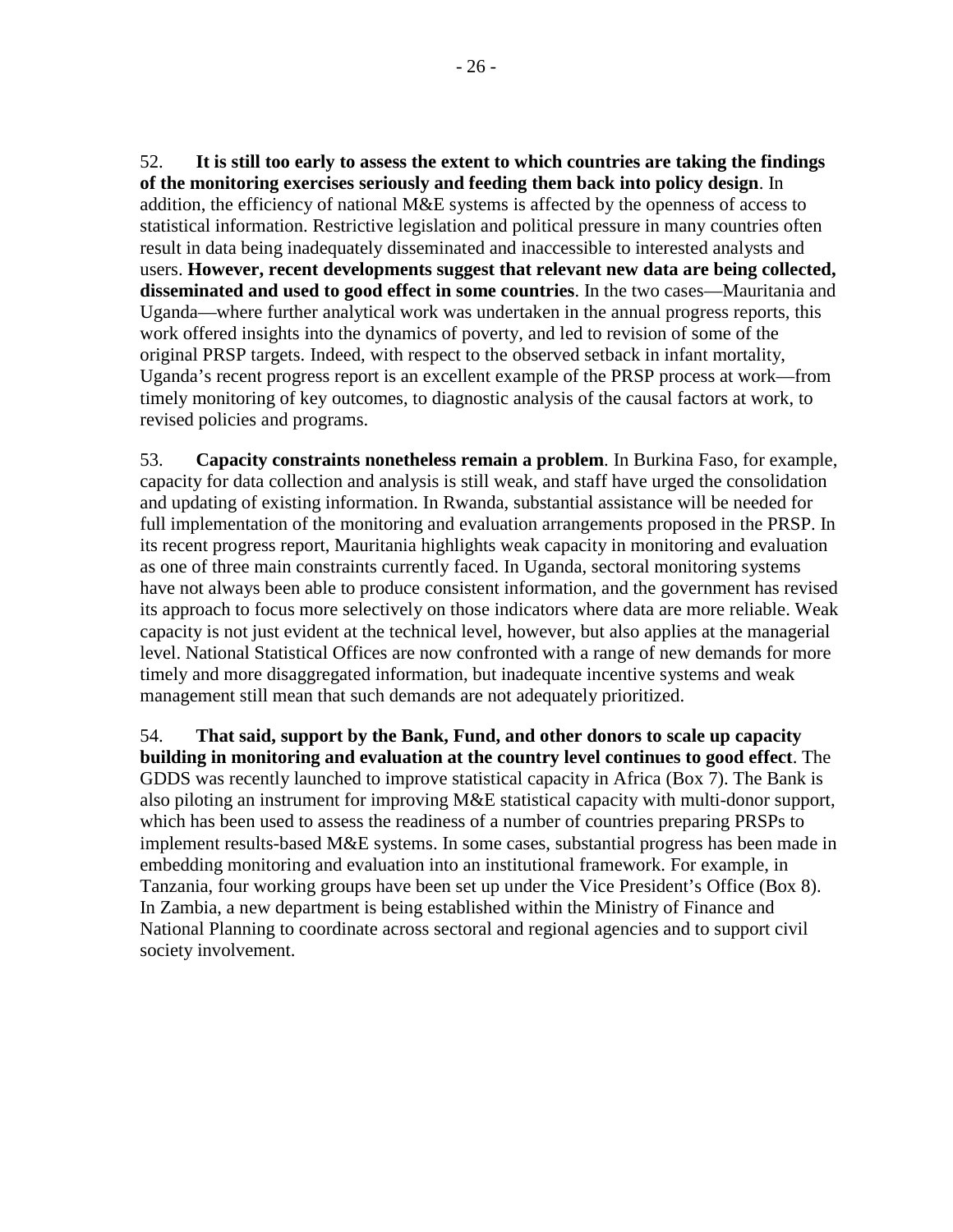#### **Box 7. General Data Dissemination System (GDDS)**

In late 2001, the IMF, together with the World Bank and with financial support from DfID, launched a project to improve 14 Anglophone African countries' statistical capacity, using the GDDS as the basis. The GDDS framework emphasizes data quality, access, and integrity, and is intended to provide guidance for the overall development of macroeconomic, financial, and socio-demographic data. The framework takes into account the diversity of countries' economies and the developmental requirements of national statistical systems, and can provide a basis for monitoring implementation of PRSPs. The project is designed to identify strengths and weaknesses in current statistical systems, develop plans for improvements, and provide technical assistance. Assistance will be provided via a dedicated regional resident advisor and a dedicated group of short-term providers, as well as through coordinated support from international, regional, and bilateral agencies.

#### **Box 8. Poverty Monitoring in Tanzania: An Example of Good Practice**

The demand for more effective poverty monitoring in Tanzania has come from a number of different processes. These included the preparation of the PRSP, which generated considerable interest, a move towards rapid decentralization and specific sector development programs; and donor support in the context of a shift from projects to budget support and corresponding needs for results-based monitoring. In response, and with the active participation of all the main actors and the donor community, a Poverty Monitoring Master Plan was developed. It involves a three tier approach: a poverty monitoring system focusing on the measurement of a limited number of *impacts* and *outcomes*, including some proxy measures more amenable to regular measurement; sector programs, especially in the social sectors, tracking *outputs*; and the monitoring of *inputs*, especially budget allocations and expenditure tracking. The approach is unusual in that it is comprehensive, emphasizing the importance of both quantitative and qualitative methods, provides for dissemination and capacity building, and includes a financing plan. The most important remaining challenge now is to improve data quality and to put in place mechanisms to ensure the system is both accountable and transparent in order to retain the confidence of all users.

55. On a global level, the MDGs provide the framework for monitoring progress toward poverty reduction. **While most of the MDG goals are included in PRSPs, different key indicators are often used to assess progress in implementation at country level**. 19 Indeed a wide range of indicators has been proposed in PRSPs to date, with a relatively limited common core. This mirrors the diversity of national conditions, and the range of priority policies and programs across countries. Nonetheless, most PRSPs include indicators on the poverty headcount, child and infant mortality, maternal mortality, access to 'safe' water and primary school enrollment. At the same time, some areas covered by the MDGs have received little attention in proposed PRSP indicators. For example, PRSPs typically include few environmental indicators apart from water and sanitation. As confirmed in an updated

<u>.</u>

 $19$  A recent note by DfID Statistical Department (May 2002) investigated the overlap between MDG indicators and the leading indicators in seven full PRSPs. It found that while several of the key MDG targets are contained in most PRSPs, few of the relevant 48 MDG indicators are mentioned.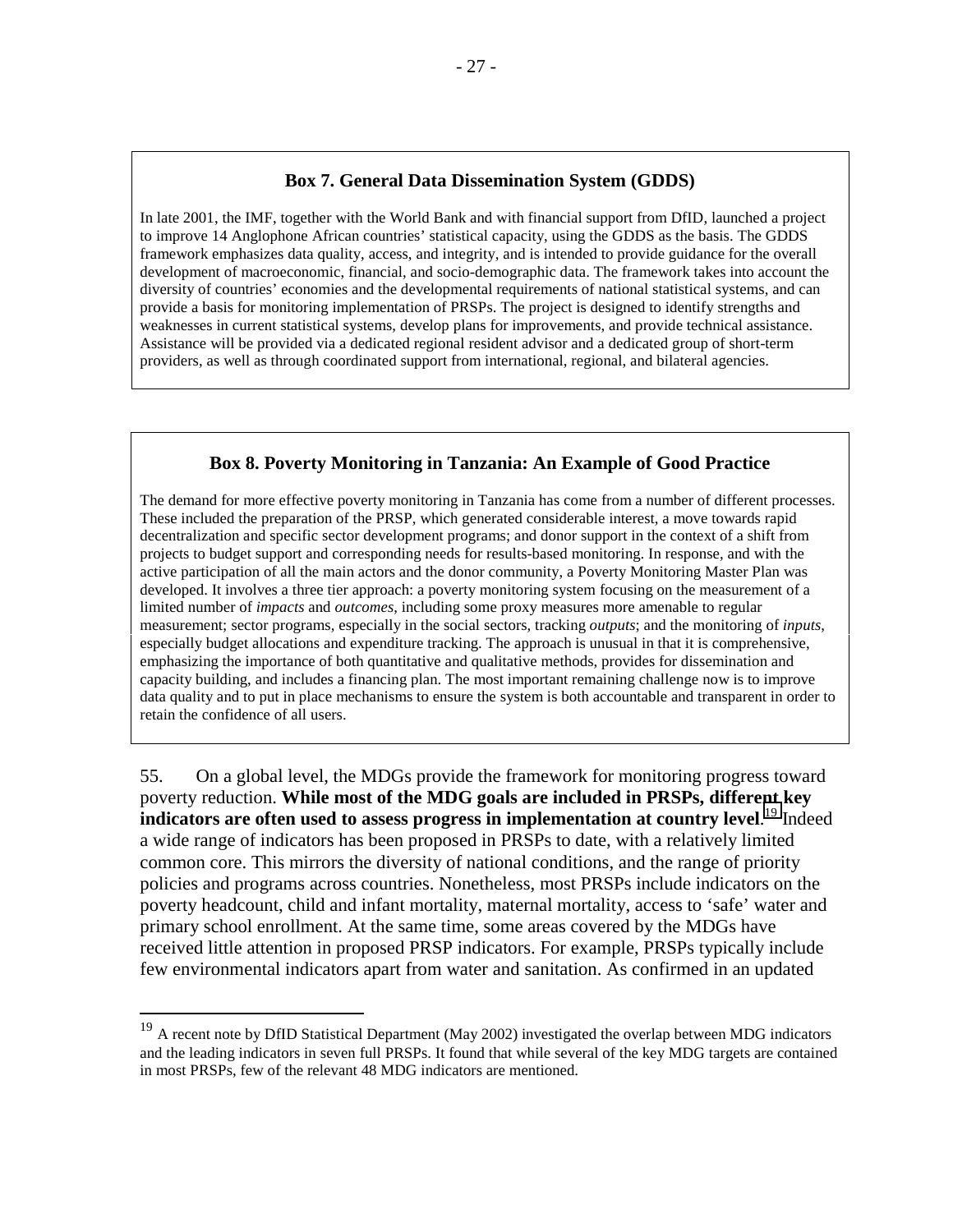<span id="page-28-0"></span>Bank staff review of the treatment of gender in PRSPs,*<sup>20</sup>* monitoring in this area tends to be weak—for example, the MDG indicators referring to women in work have so far not been mentioned.

56. While differences between country-tailored PRSP monitoring indicators and the MDGs are clearly acceptable, there may be a tension between the data priorities for individual countries and the data demands by international agencies for MDG monitoring. Nevertheless, the MDGs can help countries and development partners to achieve mutual accountability for results and can provide guidance with respect to priority public actions, subject to country circumstances.

*57.* **Finally, there is a welcome trend toward more widespread use of participatory approaches to PRSP monitoring.** The Gambia, for example, proposes to integrate conventional quantitative monitoring approaches with participatory methods involving civil society groups. Participatory engagement in monitoring is taking many forms: in Ethiopia, CSOs are opting for independent monitoring of the PRSP process; in Albania, the government intends to invite CSOs to join the yearly review of the PRSP process, and to add their independent report to the annual PRSP progress report. Government-led monitoring systems include Participatory Poverty Assessments (PPA) in Albania, Rwanda, Uganda, and Vietnam, and the Qualitative Impact Assessment in Malawi. This type of work is beginning well upstream in several countries. For example, Nigeria is still at the early stage of developing its PRSP, but work has already begun on a framework for a community-based monitoring and evaluation system that will initially be piloted in six states, with the aim of providing the broader PRSP process with a monitoring and evaluation framework that is inclusive and transparent, and that promotes accountability.

### **F. Donor Alignment and Collaboration under the PRSP**

58. **Countries are increasingly involving donors in PRSP preparation through, for example, including donor representatives on PRSP working groups, and/or regular consultations**. Recent or ongoing examples include Ghana, Niger, and Vietnam. The importance of alignment is also being addressed continually through discussions of aid modalities and partnership arrangements (see Box 9). In several countries, governments are taking a leadership role in coordinating and aligning donor activities. In Ghana, for example, the government has entered into an Memorandum of Understanding with a number of its development partners (ADB, Canada, Denmark, the EC, the Netherlands, UK, US, and the World Bank) for more coordinated support of the country's poverty reduction strategy.<sup>21</sup>

<sup>20</sup> *Gender in the PRSPs: A Stocktaking*, World Bank, PREM, Gender and Development Group, updated April 2002.

<sup>21</sup> See *Strategic Partnership with Africa (SPA) Issues Note*, May 2002.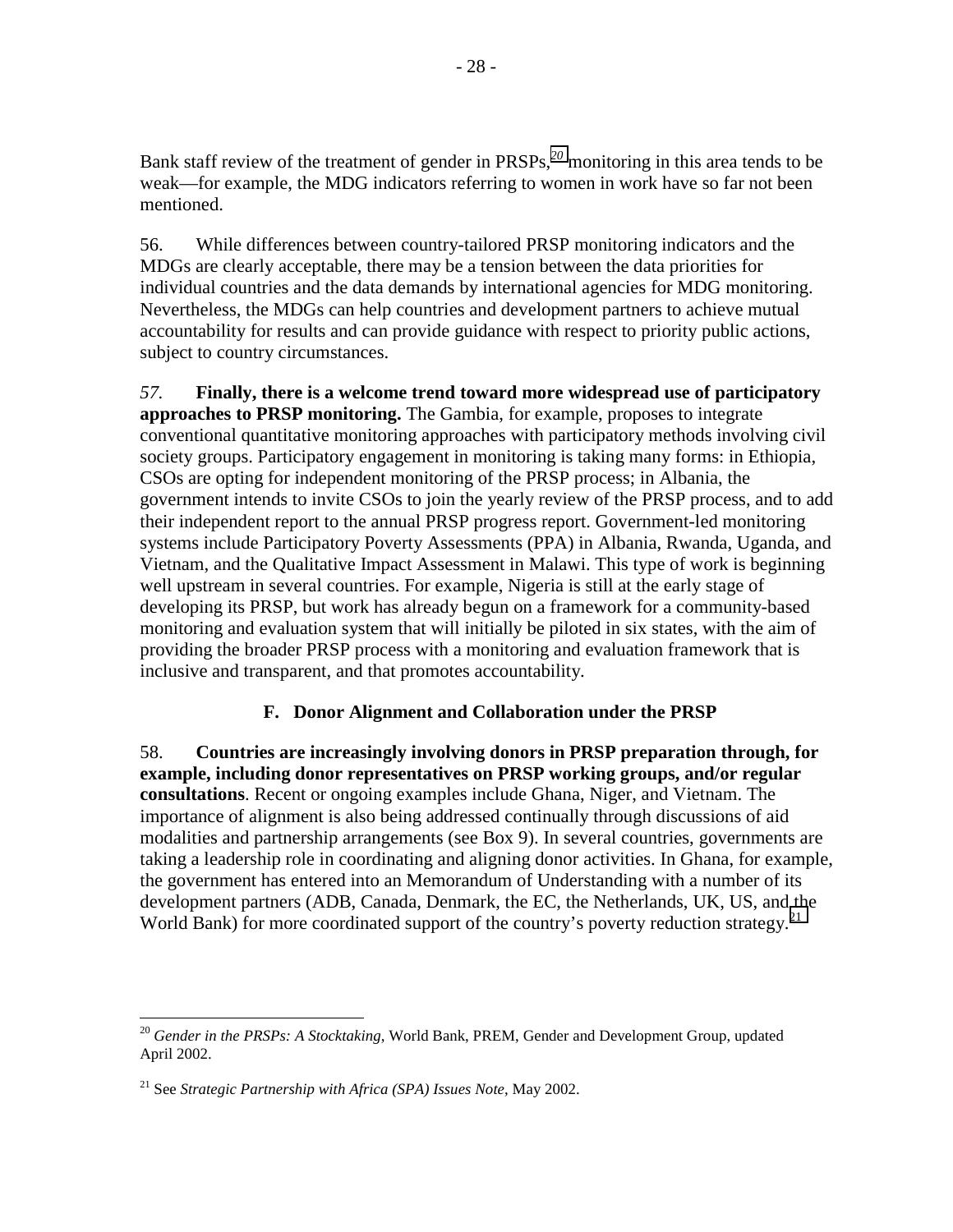### **Box 9. Views from Clients on Alignment**

The African Learning Group on the PRSP, convened by the Economic Commission for Africa (ECA), brings together on an annual basis senior African policymakers and experts for candid discussions on how the PRSP process is unfolding in Africa. On aligning donor policies with the PRSP, they have examined innovations in donor aid modalities and partnership arrangements (for example, in Mozambique, Rwanda, and Tanzania). However, the Learning Group felt that, to forge a partnership genuinely reflecting PRSP principles, donors need to do much more to replicate or generalize the positive innovations that are already being tested, to harmonize aid procedures, and to improve coherence in their aid and trade policies. Participants felt that donors still placed undue emphasis on procedures and process and needed to shift their focus to be on impact and results. At the same time, participants stressed that African governments for their part need to take primary responsibility for ensuring that aid is being effectively used and for reducing their dependency on external aid. A joint work program on PRSP issues has been established between the Learning Group and the Technical Group of the Strategic Partnership with Africa (SPA).

*Source*: Economic Commission for Africa.

59. **Central to the promise of the PRSP approach is the principle that development partners, including the Bank and the Fund, will align their support with the priorities laid out in the country's PRSP and will aim to deliver support more effectively**. This principle has been accepted by virtually all major development partners—the challenge now is implementation. The PRSP Review suggested that development partners (including the Bank and Fund) could pursue alignment on several fronts, including: linking financial and technical support more closely to areas identified as priorities by the PRSP; deriving policy conditionality from the PRSP program; linking aid allocations to the quality of PRSP implementation; and harmonizing and simplifying policies, procedures, and practices for delivering development assistance. On each of these dimensions, the joint Review also suggested actions that the Bank and the Fund could take, including building the Bank's Country Assistance Strategy (CAS) around the country's PRSP, using PRSCs where appropriate, and aligning the Fund's PRGF more closely with the PRSP. Recent developments in each of these areas are covered below.

60. PRGF alignment with PRSPs was discussed extensively in the joint Review and the PRGF Review. The Reviews found that the broad macroeconomic and macro-relevant goals in most PRGF-supported programs, as well as the specific macroeconomic assumptions and projections, had been consistent with those underpinning the associated I-PRSPs and PRSPs. However, macroeconomic frameworks and policies in PRSPs were often described in only broad terms, and were insufficiently supported by analysis of the links between policy choices and projected outcomes (see Section III.B). This left a substantial amount of detail to be considered in the context of PRGF-supported program discussions.

61. **PRGF-supported programs considered recently by the Fund Board have continued to be consistent with countries' PRSPs**. There has also been some progress in drawing PRGF conditionality from PRSP priorities and policies—particularly where new three-year PRGF arrangements have coincided with the completion of full PRSPs (i.e.,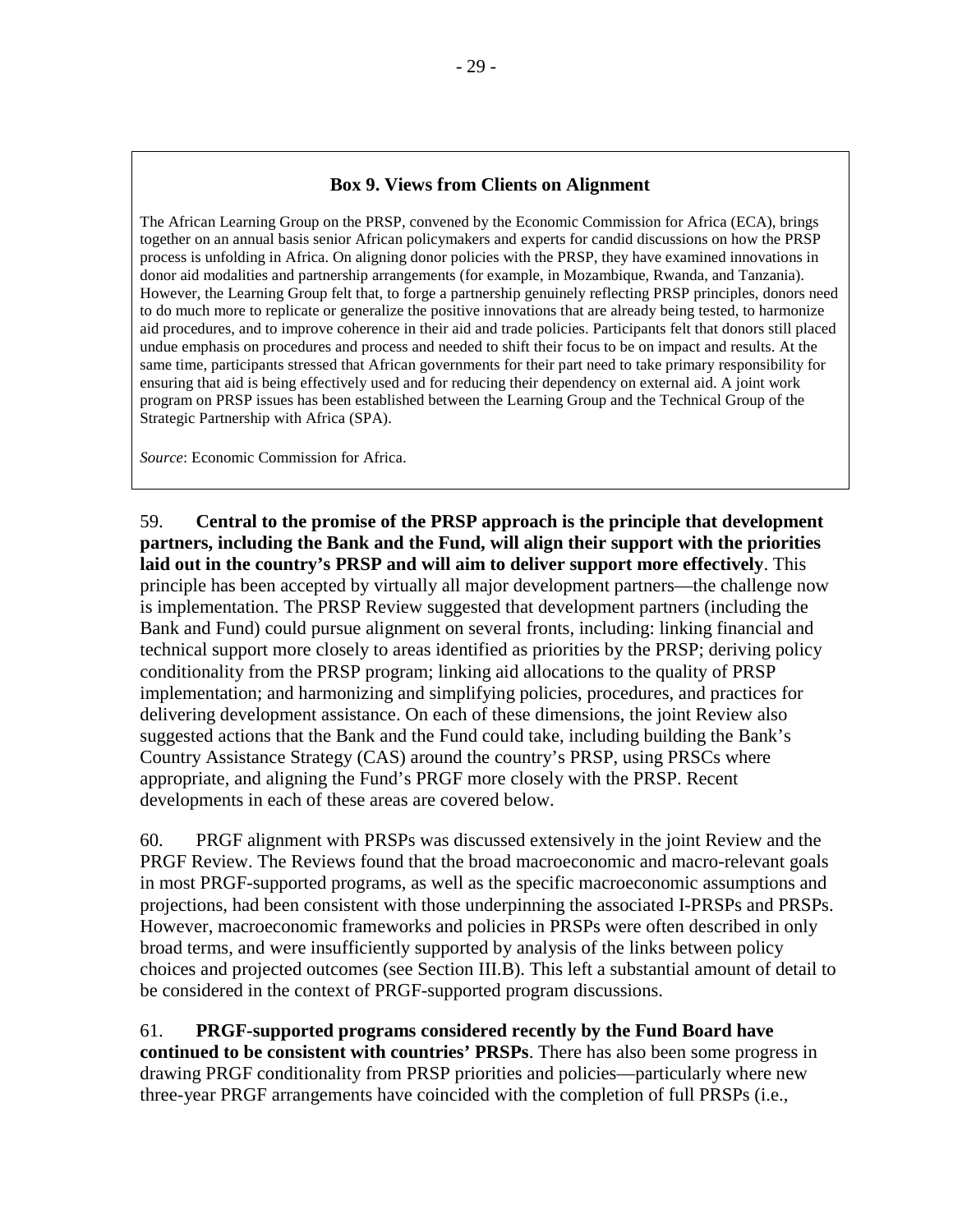The Gambia and Albania)—and in better articulating PRGF alignment in program documentation. The staff report for The Gambia, for example, effectively articulates the linkages between the PRGF and PRSP in terms of over-arching objectives and development priorities, as well as with respect to specific measures and conditionality (including PEM and tax collection) and the provision of technical assistance. Despite the high degree of consistency, the direction of causality is difficult to determine and the extent of progress in PRGF alignment continues to vary across countries. The remaining variations can be largely categorized in two ways. First, the transition period where pre-existing PRGF arrangements are modified to reflect PRSP priorities and policies continues. Over time, it is expected that *new* three-year PRGF arrangements would be considered in tandem with new full PRSPs. Second, there have been four cases (see footnote 12) where deviations of domestic budgets from the underlying PRSP and/or delays between completion of PRSPs and Board consideration of PRGF-supported programs, have raised issues of consistency (see text Table 2 and Section III.B).

| Date of PRSP Finalization <sup>1/</sup><br>Country                                                                                                                                                                                                                                                                     | Date of IMF Board Meeting                                                                                                                                                         |
|------------------------------------------------------------------------------------------------------------------------------------------------------------------------------------------------------------------------------------------------------------------------------------------------------------------------|-----------------------------------------------------------------------------------------------------------------------------------------------------------------------------------|
| Albania<br>November 2001; supplement May 2002<br>April 2002<br>Gambia, The<br>January 2002;supplement July 2002)<br>Guinea<br>November 2001; addendum [August 2002]<br>Guyana<br>April 2002; supplement July 2002<br>Malawi<br>Rwanda<br>June 2002<br>May 2002<br>Vietnam<br>May 2002<br>Yemen<br>March 2002<br>Zambia | June 19, 2002<br>July 10, 2002<br><b>July 2002</b><br>To be determined<br>August 5, 2002 <sup>2/</sup><br>July 24, 2002<br>June 21, 2002<br>July, 29 2002 $^{2/}$<br>May 30, 2002 |

1/ Supplement to PRSP issued where necessary due to changes in macroeconomic circumstances since completion of full PRSP.

2/ PRSP to be considered at time of Article IV consultation Board meeting.

#### 62. **Recent experience reinforces the need to further improve PRGF alignment**.

Consultations on the macroeconomic framework should first and foremost be grounded in the PRSP preparation process (as discussed in Section III.B) and not be restricted to PRGF discussions. Moreover, alignment of macroeconomic frameworks in PRSPs with domestic budgets is critical to better alignment of PRGF-supported programs. Alternative scenarios and contingencies in PRSPs should help to ensure consistency of macroeconomic frameworks in cases where circumstances change between completion of PRSPs and consideration of associated PRGF-supported programs. This may take some time given current country capacity constraints. Fund staff are therefore developing guidance on how, in the absence of alternative scenarios, countries can update and convey revised macroeconomic frameworks in the spirit of country ownership.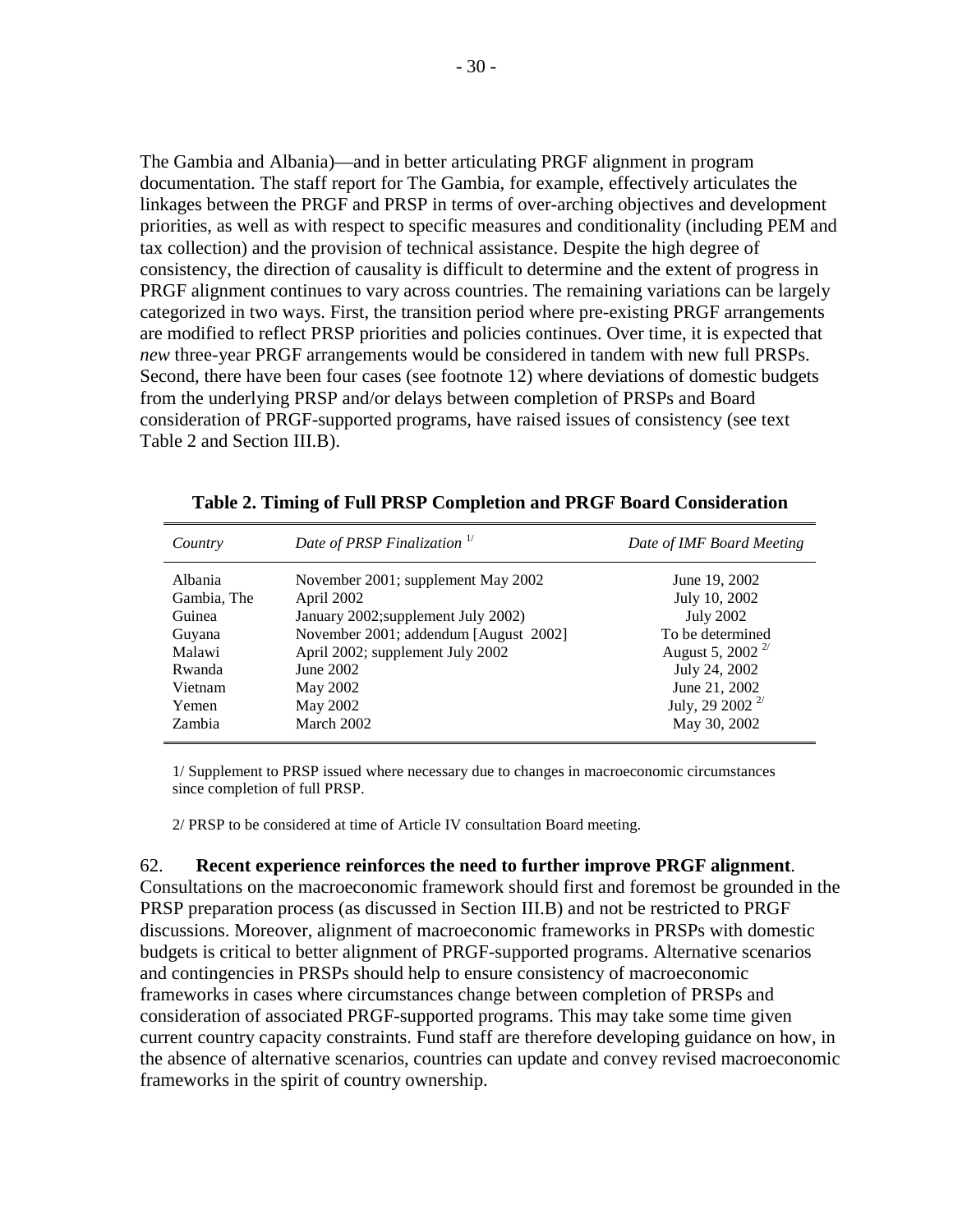63. The Fund is also undertaking internal efforts to ensure better alignment. Headquarters staff and resident representatives are benefiting from in-house seminars. Internal review processes have also been strengthened to ensure that PRGF arrangements include, and report on, more explicit links to the underlying I-PRSPs/PRSPs. Fund staff are also developing updated guidance on key PRGF operational and program design issues, to be available by end-2002.

64. **Following the decision to align Bank CASs to full PRSPs, several CASs have been prepared—or are in the process of being prepared–—on this new basis**. These include Albania, Mauritania, Vietnam, and Yemen. In each case, the CAS explains how it is linked to the PRSP and the Bank's rationale for supporting certain priorities within the country's poverty reduction strategy. Each CAS has been subject to an internal review process to verify alignment between the programs of assistance and instrument choice on the one hand, and the relevant PRSP on the other (as recommended in the joint Review). Box 10 describes the links between the Vietnam CPRGS (the PRSP) and the CAS.

65. Despite progress, **challenges remain in aligning CASs with PRSPs**. To improve practice in this area over time, Bank teams are being asked to focus on the following areas:

- When Bank staff find aspects of the PRSP program general or open-ended, or when they have concerns about the sequencing envisaged in the PRSP, they should explain in the CAS why the Bank's approach is more specific or envisages different sequencing. Building on the JSA, the CAS should also set out any PRSP priority areas which are not expected to be supported by the Bank over the time horizon of the CAS. The CAS should also explain how support from other development partners complements Bank assistance.
- The triggers for different levels of IDA assistance should be linked to the country's reform program. Specifically, the base case should be tied to adequate implementation of the PRSP (as in Vietnam). In addition, key monitoring indicators in the PRSP should be included in the CAS.
- The CAS should explain how the Bank's economic and sector work (ESW) will fill the analytical gaps in the PRSP, and how this support fits with assistance from other development partners.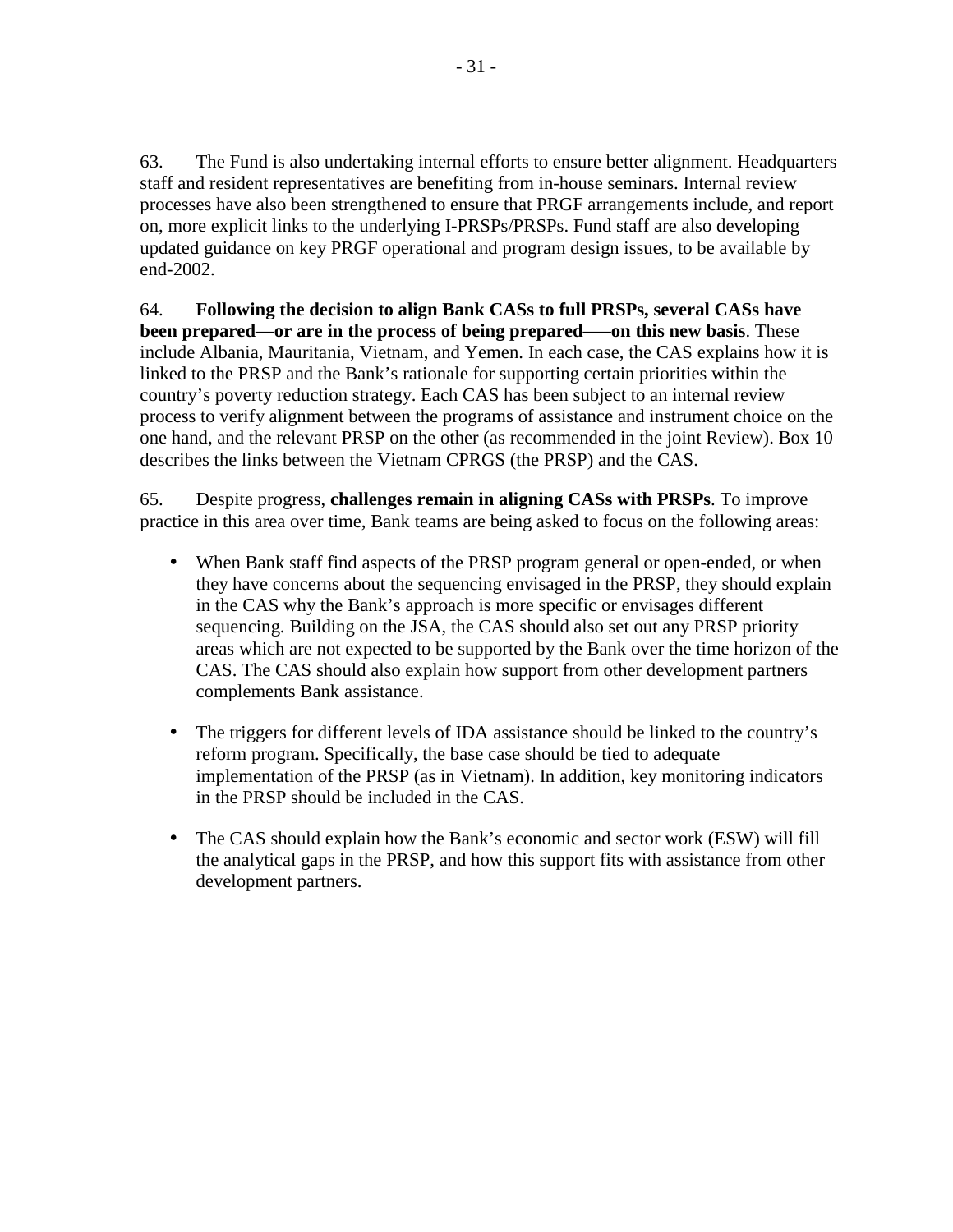### **Box 10. Alignment of IDA's Program to Support CPRGS Implementation in Vietnam**

The Bank had planned to prepare a CAS for Vietnam in September 2001, but delayed it by one year in order to await the completion of the CPRGS (discussed by the Fund and Bank Boards in June and July 2002, respectively).

Key features of the Vietnam CPRGS are its highly participatory process and strong focus on growth and policy and institutional reforms for poverty reduction. The CAS reflects the CPRGS in several important respects:

- **Content of the CAS**—Extensive consultations with the poor have helped to change the *government's* priorities. The CPRGS—and, therefore, the CAS—gives greater recognition to the needs of vulnerable groups, such as ethnic minorities, women, and unregistered urban migrants. It places greater emphasis on making basic social services affordable for the poor, and reflects a greater awareness of poor people's vulnerability to shocks.
- **The Nature of the Policy Dialogue**—The government has developed a detailed medium-term program of policy and institutional reforms. The Bank will support its implementation through a series of PRSCs, which as far as possible will be based on prior actions and aligned with the national budget cycle.
- **The Way Aid is Delivered—The CAS** envisages delivering 25 to 40 percent of high case lending through PRSCs and sub-sector "SWAPs" (Sector Wide Approaches). Major efforts are also underway to harmonize procurement, financial management, safeguards and other measures with the government and other donors.
- **Outcome Indicators**—The CPRGS contains 'localized' MDGs to which the government has committed and against which it will measure success. The Bank—and other donors—are also committing to align their assistance to deliver the same outcomes.

66. **PRSCs have the potential to further strengthen the alignment of the program supported by the Bank with PRSPs.** First, by stressing country ownership, PRSCs help ensure that support is directed to the priorities in the PRSP. Second, by linking disbursements to achievements, PRSCs support implementation of the PRSP. Third, PRSCs allow for an improved alignment of resource flows with countries' policy and budget cycles. The PRSCs approved to date (in Albania, Burkina Faso, Uganda, and Vietnam) all illustrate these advantages of PRSCs. Moreover, these PRSCs have featured strategically selective and focused prior actions and triggers—in line with the continuing trend in all Bank policy-based lending toward increasingly focused and selective conditionality—and these have been specifically related to actions and indicators in the PRSPs.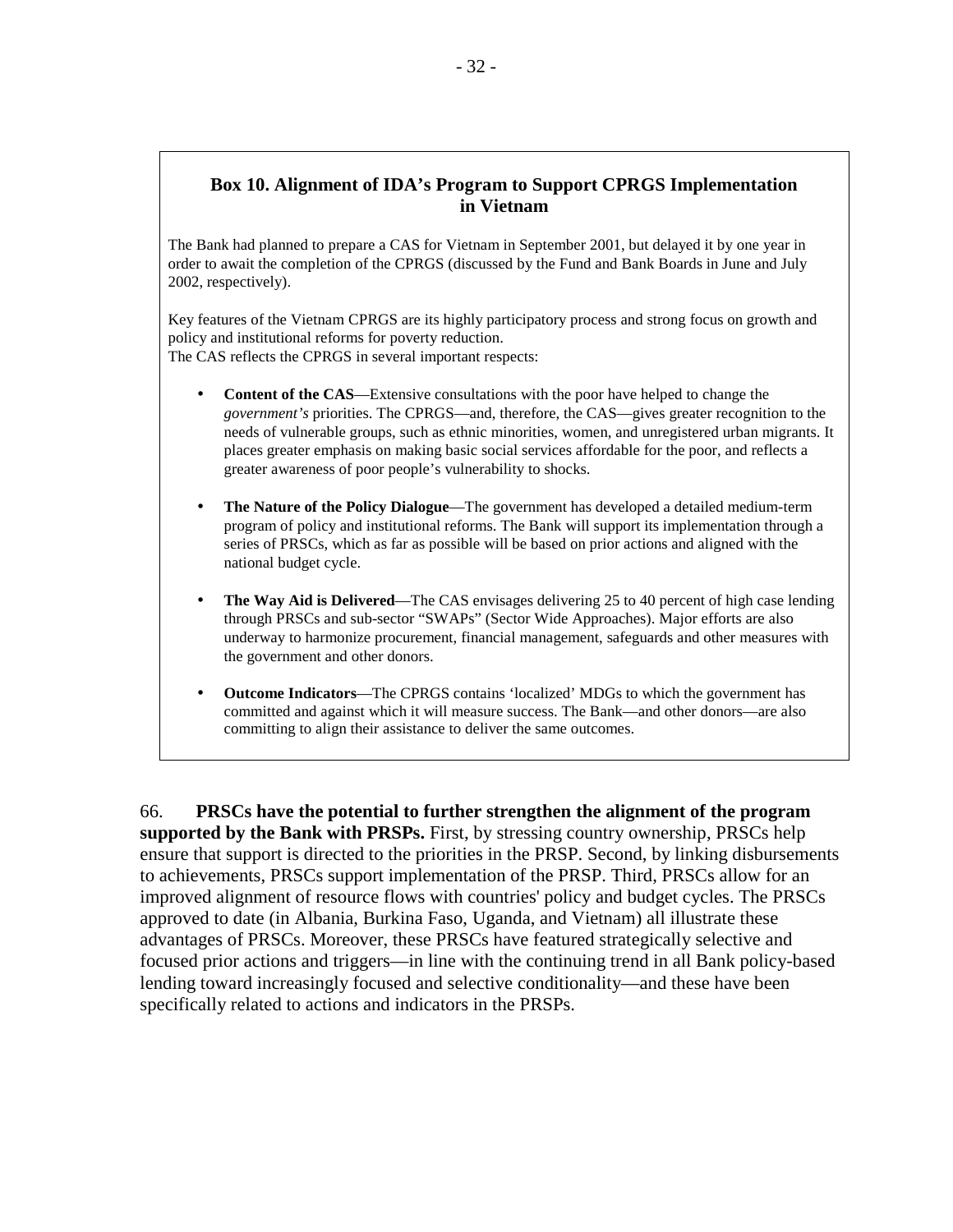#### **G. Harmonization and Donor Coordination Efforts**

<span id="page-33-0"></span>67. **There is a clear need to reduce the administrative burden on recipient countries of "doing business" with donors**. Harmonizing of operational policies, procedures, and practices governing aid management and delivery has assumed a high profile in recent years, and the joint Review highlighted PRSP countries' need to reduce transaction costs and relieve pressure on their already scarce administrative capacity. Moreover, advancing the Monterrey consensus requires that aid delivery be made more effective at the country level through improved harmonization, and that donors improve the internal consistency of their own policies, such as increasing the coherence of policies for aid and trade.

68. **Several international efforts are underway to advance the harmonization agenda**. For example, the OECD-DAC Working Groups and the Multilateral Development Bank (MDB) working groups have made good progress on the Development Committeeendorsed work program of producing 8-10 good practice principles by the end of this year, so as to encourage donors to better harmonize in areas such as fiduciary standards, country analytic work, and procurement rules and guidelines. These good practice principles focus on existing modes of aid delivery. A High Level Forum on Harmonization, endorsed in the 2002 Development Committee spring communiqué, will seek to move harmonization into the implementation phase through voluntary adoption of good practice principles by donors. The forum is planned for early 2003 in Italy, to coincide with the Heads of MDBs meeting. Similarly, the Bank has been working to identify ways in which it can facilitate harmonization and strengthen partnerships. For example, it can participate in pooled funding arrangements in support of sector wide programs without compromising fiduciary standards.

69. **However, if increasing shares of external financing will take the form of program support to reinforce the PRSP process, it will be necessary to improve donor coordination in identifying key reforms to be supported and in monitoring country performance, so as to reduce transaction costs**. This would require that all donors who provide program support use a common performance assessment framework for monitoring progress in implementing agreed reforms and rely on existing processes for policy dialogue. The IMF and the World Bank are working with the European Union and bilateral donors on ways of coordinating reporting requirements and performance assessment frameworks to reduce the administrative burden associated with the delivery of program aid to countries that are implementing PRSPs. And, the SPA is moving in the next phase from identifying good practice in PRSP support by donors to the articulation and implementation of an action program for harmonizing donor practices in support of PRSPs.

70. **In addition to reporting requirements and performance assessments for financial assistance, better coordination is needed in the delivery of technical assistance**. Overlapping bilateral technical assistance in the area of public expenditure management has been reported in countries such as Mozambique and Lesotho. One promising example in this area that combines coordination in both financial and technical assistance is an expanded program on Public Expenditure and Financial Accountability (PEFA), a Trust Fund cosponsored by the Bank and the European Union. The goal of the PEFA program is to bring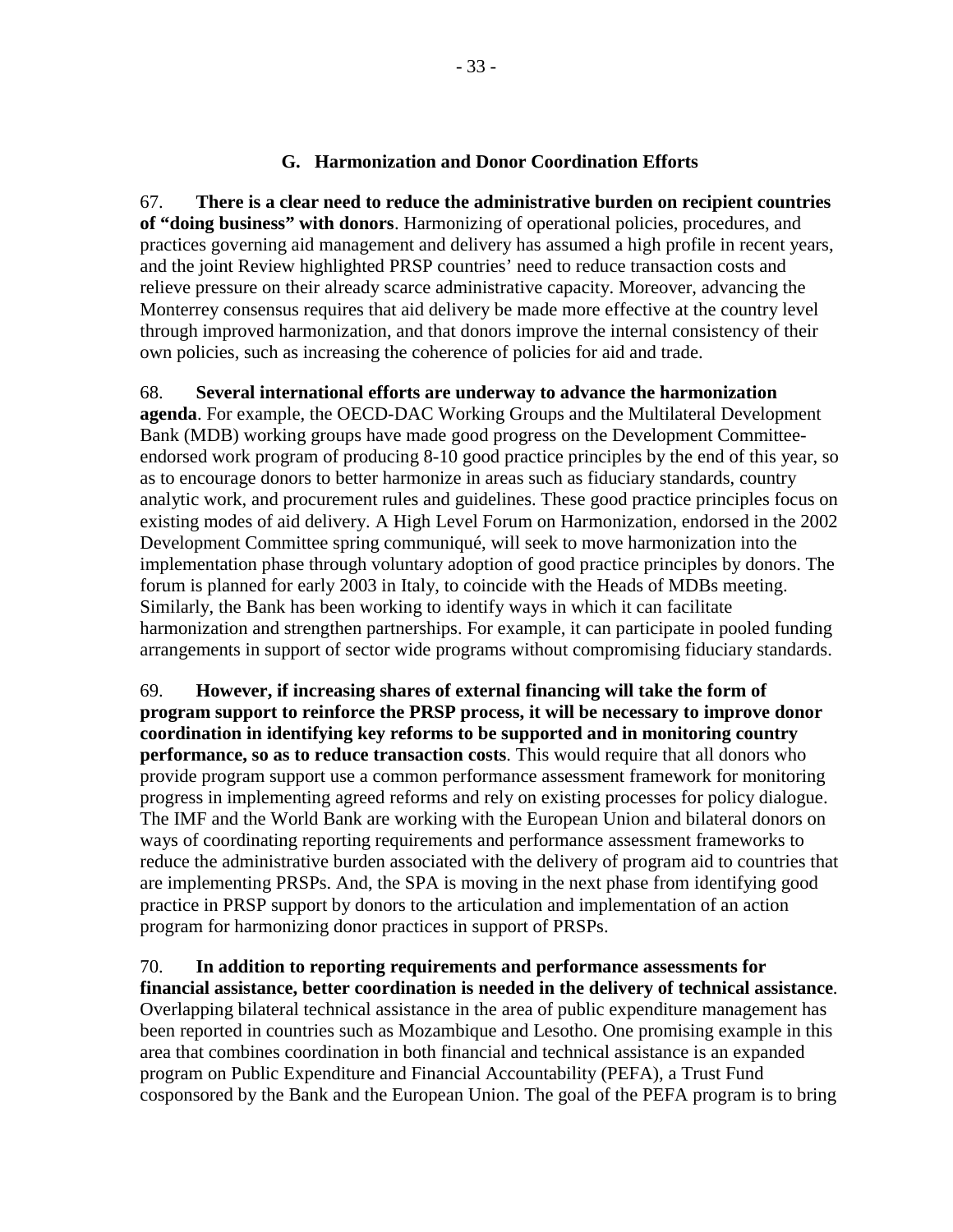various interested donors together—initially, the Bank, the EU, the IMF, and several other bilateral donors—to develop analytic toolkits, support joint assessments of PEFA capacity in client countries, and share knowledge, information, and good practice in PEFA-related capacity building. PEFA is also supported by the Bank's Development Grant Facility and DfID, and several bilateral donors are interested in becoming partners. Within the Bank, the PEFA program is facilitating enhanced collaboration among staff in the analysis of public expenditure, financial accountability, and procurement.

#### 71. **At the country level, there are ongoing efforts to improve the harmonization of**

**external assistance**. The Bank has initiated a number of country pilots, starting with Vietnam and Ethiopia, to support government leadership in managing comprehensive harmonization programs with concrete and time bound outcomes. Another example is the pioneering initiative in Tanzania to track developments in government-donor relations and seek to enhance aid effectiveness, which was launched in the mid 1990s and has gained momentum with PRSP implementation and the ongoing shift toward program support (See Box 11).

### **Box 11. Local Ownership and Monitoring of Donor Performance in Tanzania**

In Tanzania in the mid-1990s, in the face of a growing understanding that aid effectiveness was compromised by lack of country ownership and mistrust, an initiative was launched to seek ways of improving aid relationships. This decision is consistent with the principles for good practice aid relationship laid in the Tanzania Assistance Strategy. At a government/donor workshop in 1997, this work led to a set of working principles designed to guide all parties, with the prime objective of having Tanzania take the lead and fully own its development cooperation program in terms of planning, design, implementation, monitoring, and evaluation. Specific steps to be taken in pursuit of improved relations were set out. By 1999, independent observer commissioned to monitor progress found a mixed picture. While the government had taken a strong lead on macro issues and donors were more open to dialogue as well as increasing sectoral support, technical assistance remained a vexed issue with complaints that it was neither cost effective nor aligned with government priorities for capacity building.

In 2000, with the advent of the PRSP process, the Tanzania Consultative Group decided to institutionalize the independent monitoring of government/donor relations. The independence of the assessor and his familiarity with the country context contributed to both the frankness of the reviews as well as their broad acceptance by parties involved. While there was much debate about the scope of any such assessment—for example, donors felt strongly that only collective donor performance should be evaluated with no one donor singled out–—there was broad consensus on five core goals which continue to be monitored by an independent monitoring group, viz. promoting ownership; reducing transaction costs; enhancing predictability of aid flows; consolidating accountability requirements and results orientation; and improving technical assistance in line with local capacity requirements.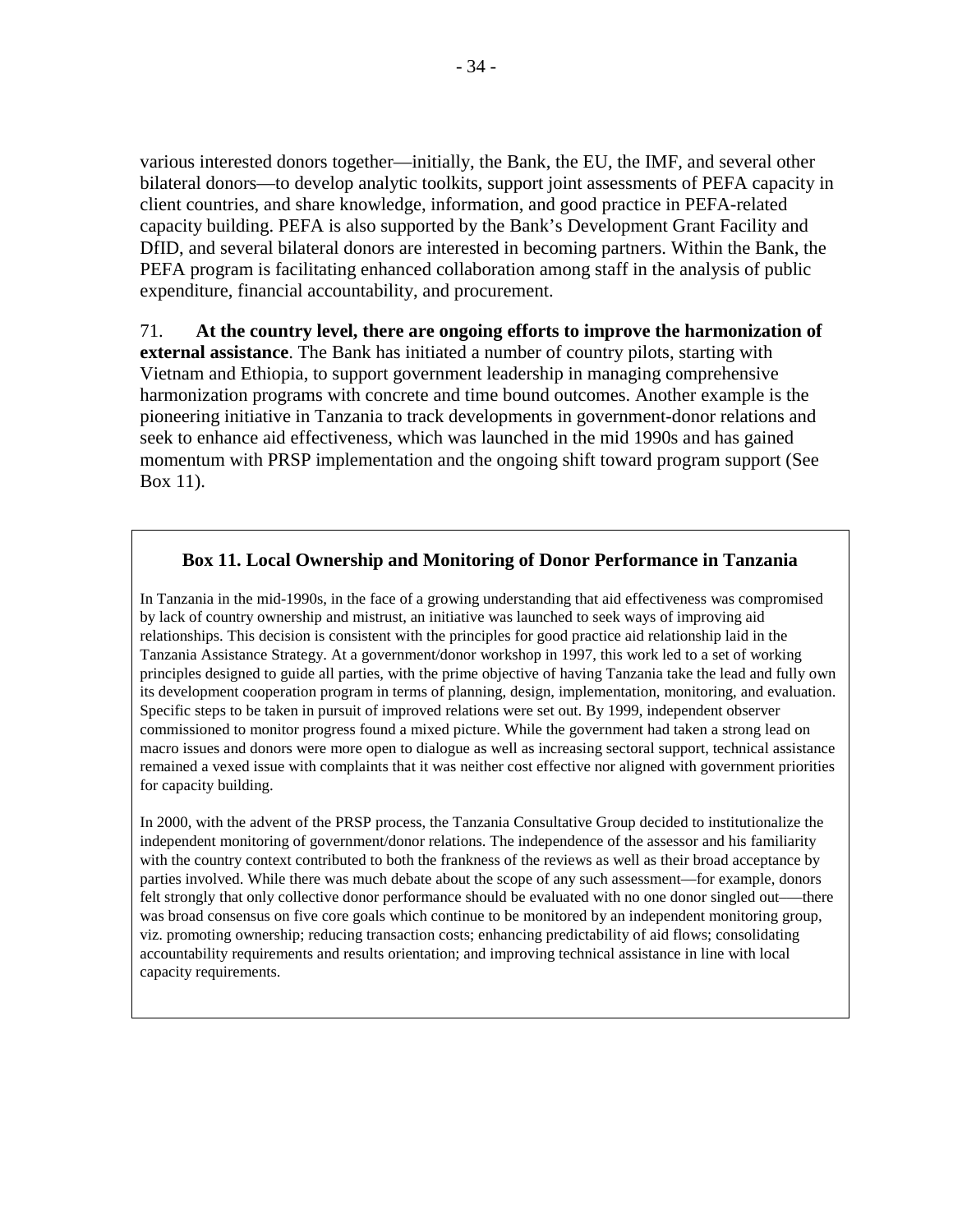### **IV. LEARNING, BUILDING CAPACITY, AND OUTREACH**

### **A. Learning and Capacity Building**

<span id="page-35-0"></span>72. **Much of this report affirms the joint Review finding that weak country capacity is a major constraint to effective preparation and implementation of poverty reduction strategies**. Earlier sections discussed some of the initiatives underway to address capacity weaknesses in specific areas, such as public expenditure management and engagement of parliaments. However increased donor support is not enough. As a recent IMF review concluded, better prioritization and coordination with countries and with donors is key if capacity building efforts are to have full effect.<sup>22</sup> Moreover, capacity building is not merely a technical exercise; it is also rooted in the political economy of the country. Thus, an understanding of the sources of current weaknesses, as well as how incentives change behavior, is critical to fully address the challenges the PRSP presents. Given this, recent efforts aim to respond more effectively to local demand and conditions in order to improve their sustainability.

73. **As PRSPs move into the implementation phase, countries and other stakeholders need to extend their knowledge and skills base further**. The Bank and Fund, with support from bilateral partners, are providing learning opportunities for country PRSP teams. For example, the Bank's Attacking Poverty Program is designed on a modular basis so that it can be tailored to the needs of a particular country. The program also works with local partner institutions to help ensure that skills and learning are retained in-country.

74. Since the Spring meetings, a number of learning events have taken place for country teams and their partners. They include:

- The Attacking Poverty Course, which aims to deepen participants' understanding of key policy issues, such as empowerment, trade, and social safety nets, has been delivered to country teams in Burkina Faso, Mali, Mauritania, and Uganda, and to CSOs in Latin America.
	- Country-level workshops, supporting PRSP teams and other stakeholders through focused discussions and exposure to international experience, have been held in Bangladesh, Cambodia, Guinea, and the Kyrgyz Republic.
	- Sectoral-level workshops have explored the links between PRSPs and key sectors. For example, a meeting on rural infrastructure was recently held in collaboration with the Southern African Development Community in Harare, while a regional workshop on water and sanitation took place in Nairobi in May 2002.

<sup>22</sup> *Review of Technical Assistance Policy and Experience*, SM/02/180, June 13, 2002.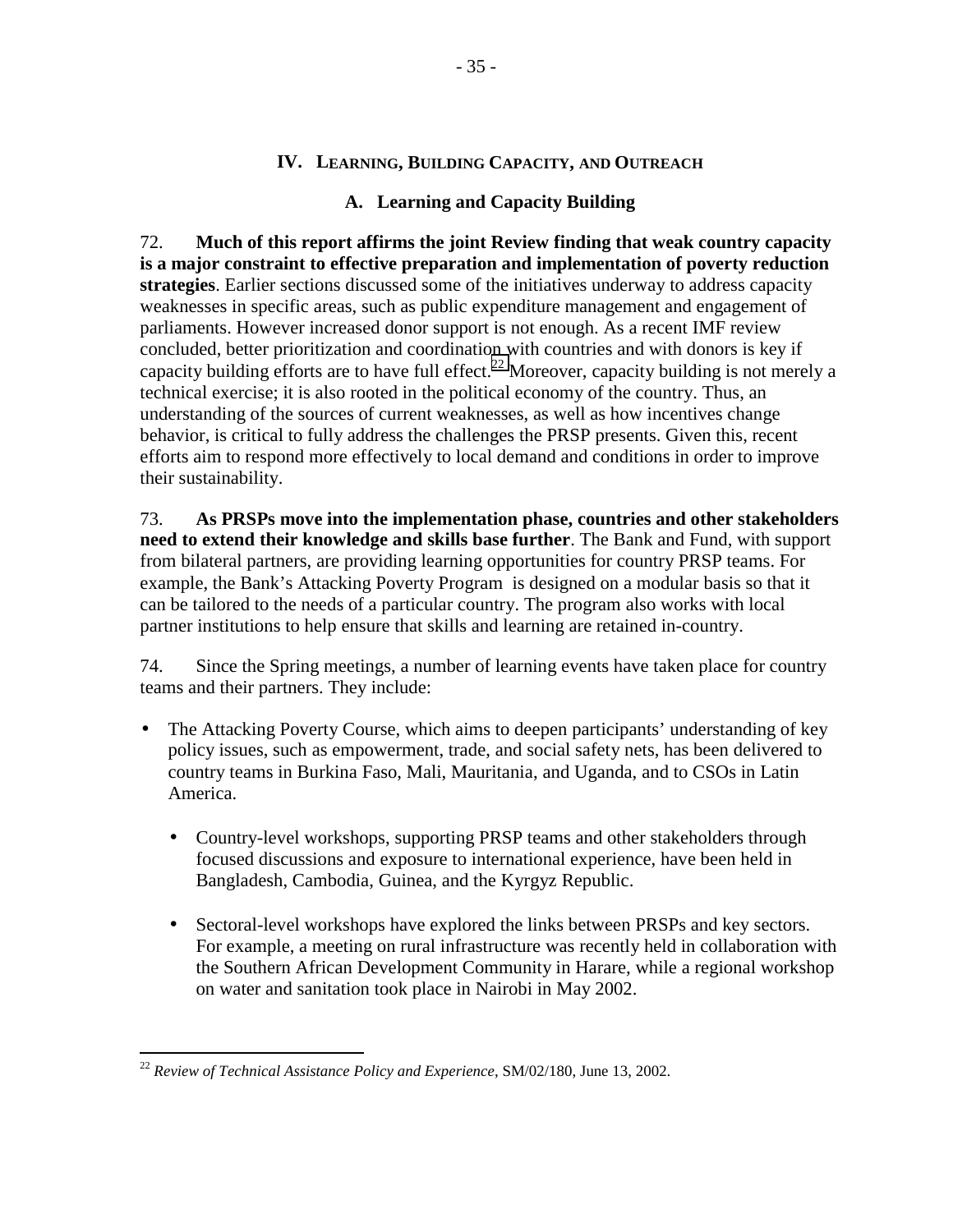<span id="page-36-0"></span>75. **But capacity building clearly extends beyond learning events** and the Bank and Fund are also supporting countries on a broader front. Bank efforts are focused on a new multi-donor trust fund for capacity building, jointly administered with UNDP (see Box 12). The Fund is engaged in setting up a new network of Africa Regional Technical Assistance Centers (AFRITACS) as described in Box 13.

### **Box 12. Poverty Reduction Strategy Trust Fund**

This multi-donor trust fund supports capacity building needs as determined at the country level, and will provide \$20 million for disbursement over three years. Proposals are prepared and approved by a country steering committee comprising the government, contributing donors, the UN representative, the Bank, and other stakeholders. Three countries have had proposals approved from the fund: Armenia, Comoros, and Georgia. Activities supported range from strengthening the participatory process to improving poverty diagnostics and establishing stronger links between sectoral interventions and poverty outcomes. Several other countries are shortly expected to receive assistance, including Albania, Bosnia, Kyrgyz Republic, Nicaragua, Togo, and Vietnam.

### **Box 13. Africa Regional Technical Assistance Centers (AFRITACS)**

The new AFRITACS network will provide technical assistance, coordinated with other capacity building activities, in the Fund's core areas of expertise, namely macroeconomic, financial sector and fiscal issues. Initially, two centers will be established in fall 2002, one in Dar es Salaam and the other in Abidjan. If the centers prove successful, three more will be set up to cover the whole of sub-Saharan Africa. Each center will: (a) help governments to design their own capacity building programs that meet their needs; (b) follow up on the implementation of technical assistance (TA) projects and improve coordination among TA providers; and (c) respond quickly to a call for assistance in addressing emerging TA needs. The centers are set up in a way designed to foster ownership and accountability of both the recipients and the providers, with observable benchmarks in their work programs. In addition, a steering committee of representatives from African governments and donors will review performance semi-annually, and its assessment will be reflected in future resource allocations.

76. **Finally, the PRSP process is demanding that not just PRSP country teams but also Bank and Fund staff develop new skills in order to support the effective design and implementation of PRSPs**. To this end, several staff training events have been held in recent months, and in many cases staff have participated in country activities. In addition, Bank and Fund staff have had joint training such as the new course "Building and Supporting PRSPs" which was piloted in June.

#### **B. Outreach Activities**

77. Recent **Bank and Fund outreach efforts have focused on disseminating the joint Review's findings**, as well as on highlighting specific topics such as pro-poor growth, PSIA,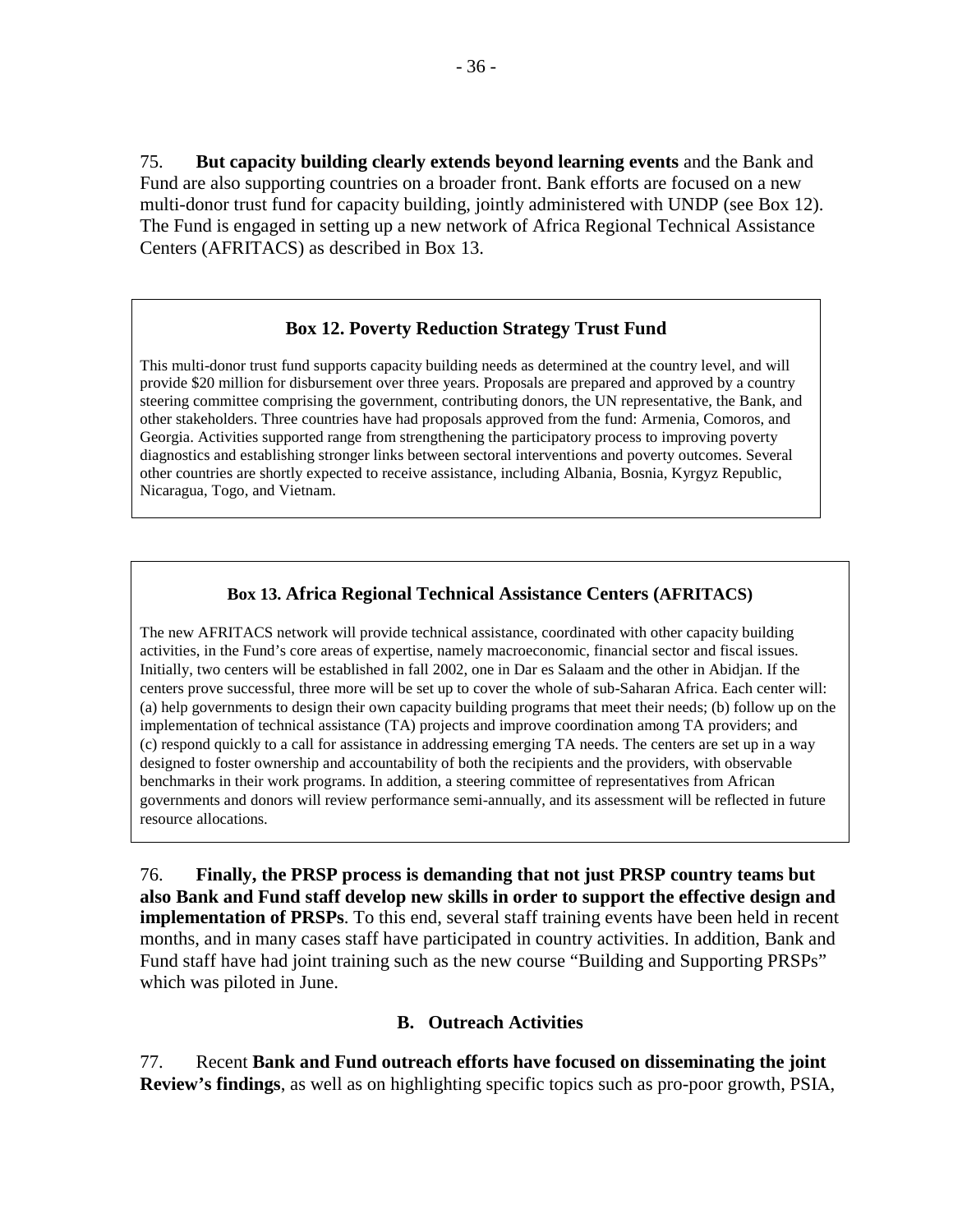<span id="page-37-0"></span>donor alignment, and parliamentary involvement in PRSPs (see Annex 2 for more detail). Key engagements with other stakeholders have included:

- Interactions with **CSOs,** including northern NGOs and faith based organizations. For example, the Bank and World Vision are co-hosting a conference entitled "Democratizing Development: Deepening Social Accountability through PRSPs" in September. It is increasingly common practice for Bank and Fund staff to meet with NGOs, unions, and other participants in the PRSP process.
- Outreach to the **international trade union movement** has occurred primarily through dialogue with the International Confederation of Free Trade Unions (ICFTU) and the World Confederation of Labor (WCL). For example, in late February, Bank and Fund staff met with representatives from the ICFTU, WCL, and the International Labor Organization (ILO) to discuss the findings of the joint Review.
- Staff are working to enhance the involvement of **parliaments** through the **Parliamentary Network on the Bank,** which aims to strengthen links between members of parliament and multilateral agencies.
- Continued dialogue with other **donor agencies**. For example, in June the Bank supported a Joint Staff Training event on Partnership and Poverty Reduction organized by the Netherlands and seven other bilateral donors where the issue of alignment was discussed.

78. In addition, efforts have been made to disseminate good practices for PRSPs to a broad audience. The two joint Review Board papers as well as external comments have been posted on the Bank and Fund websites in English,  $^{23}$  the main findings paper is also available in French, Spanish, and Russian. To highlight areas of good practice identified in the review, the Bank and Fund recently published a pamphlet on "PRSP: Good Practices" in English, French, Spanish, Portuguese, and Russian; the pamphlet has been widely distributed among governments, CSOs, and donors. Finally, the Bank and Fund continue to publish a number of newsletters covering specific aspects of the PRSP approach.

### **V. CONCLUSION**

79. Drawing on recent experience of countries engaged in PRSP processes, this report reaffirms many of the strengths and challenges previously identified in the PRSP approach. Although experience with PRSP implementation still remains limited, the new full PRSPs and preparation status reports illuminate clearly the issues countries are grappling with as they turn toward implementation. While there has been progress, there remains substantial scope for improvement, particularly in opening up the macroeconomic and policy dialogue, improving public expenditure management, and achieving donor alignment and harmonization. It is important for all stakeholders to recognize that existing institutional

 $^{23}$  See http://www.worldbank.org/poverty/strategies/review/index.htm.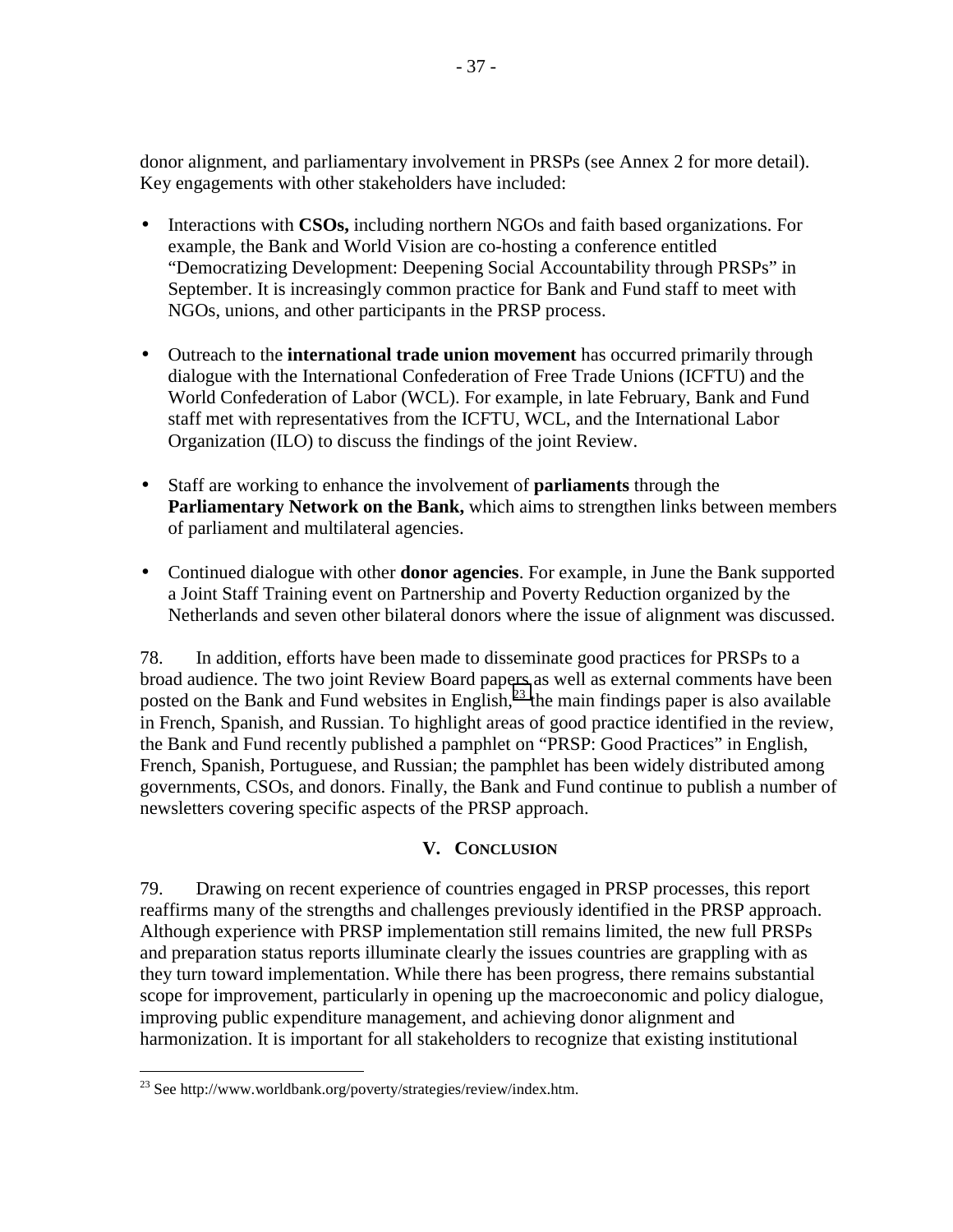capacity will constrain the rate of progress in most countries in the near term. Development partners (including the Fund and Bank) have a substantial role to play in providing analytical and technical support, improving alignment of our own lending practices and working to reduce transaction costs for low-income countries. Moreover, much remains to be done to improve our own understanding of the policies and approaches that are required for sustainable pro-poor growth and poverty reduction. The international community therefore needs to continue to step up its financial and technical assistance if low-income countries can be expected to implement their poverty reduction strategies successfully and, in turn, if global progress can be made towards achieving the MDGs.

80. While there has been substantial progress in the design and early implementation of national poverty reduction strategies, significant challenges lie ahead as more countries move to implement their strategies. Addressing these challenges will require sustained effort and progress will inevitably be much slower than that to date. Expectations regarding the pace of progress from this point forward will therefore need to be tempered with patience. The staffs of the Bank and Fund will continue to report annually on progress in implementing the PRSP approach, highlighting the lessons learned and emerging issues. By the time of the next scheduled progress report, many more countries will likely have completed their first annual PRSP progress reports. Those reports should provide the basis for a more systematic examination of progress in implementation and of the results achieved. In turn, the joint Bank/Fund annual reports on progress in implementation will feed into the next joint review of the PRSP approach, which is scheduled for Spring 2005. By the time the joint Review is undertaken, it should be possible to examine the extent to which the PRSP approach has influenced the content of poverty reduction strategies and trends in poverty outcomes.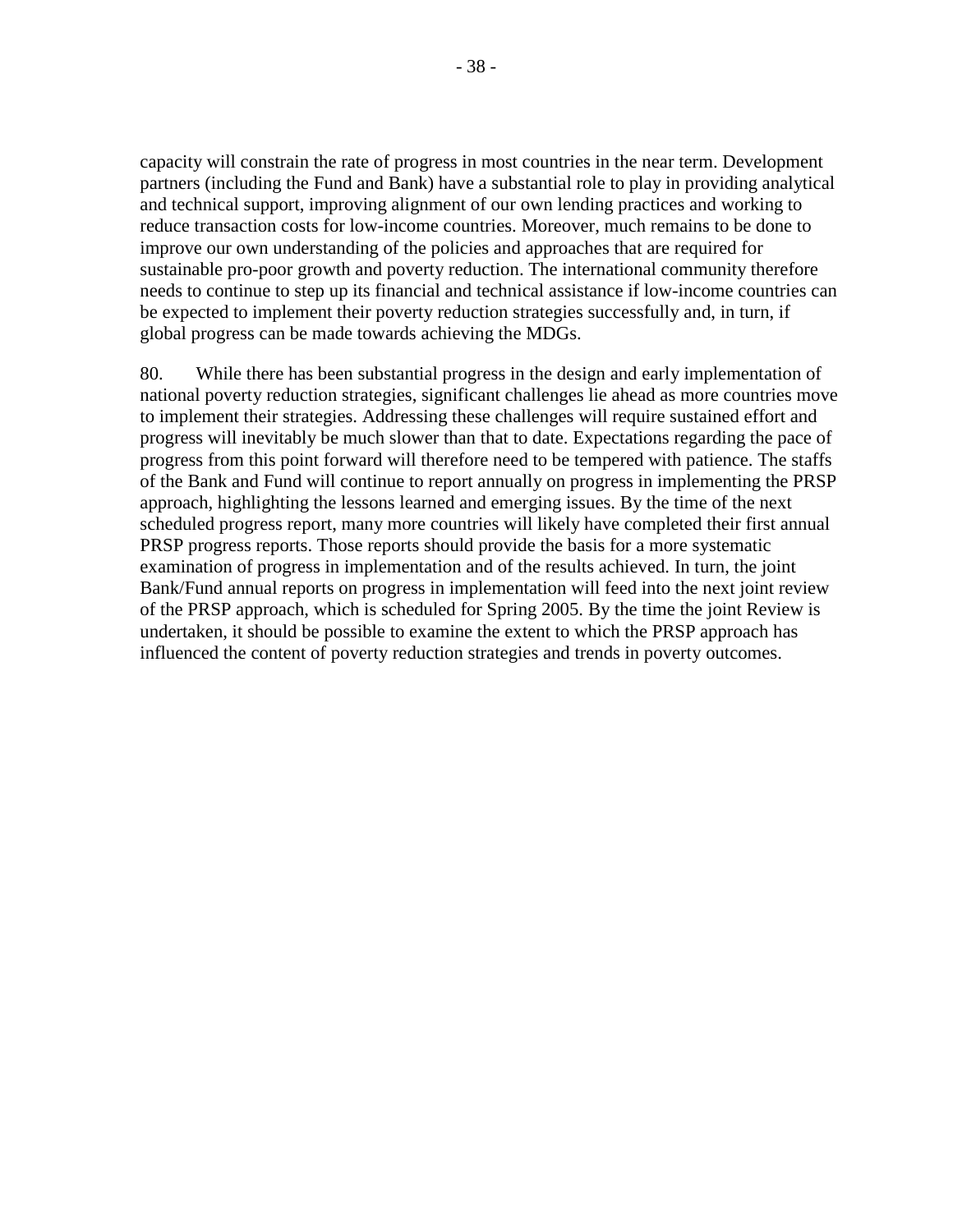### **Guidelines for Joint Staff Assessments of PRSP Annual Progress Reports on Implementation**

1. The Poverty Reduction Strategy Paper (PRSP) approach is intended to be an on-going effort through which low-income countries improve public actions for poverty reduction and increase the effectiveness of both domestic resources and development assistance. It is envisaged that countries will periodically update their poverty reduction strategies, between two to five years. In each of the intervening years, annual progress reports on implementation should be prepared and discussed in country and presented, together with a Joint Staff Assessment (JSA), for consideration by the Executive Boards of the World Bank and IMF.<sup>24</sup> With a view to minimizing the administrative burden on countries, it is expected that the reporting on progress could be integrated within regular government processes (e.g., annual budget, poverty, and/or development reports) and be presented as short summary documents. The exact timing of the annual report is flexible, and could also change over time in order to become consistent with national reporting and decision making processes.

2. This note provides guidance to Bank and Fund staff on preparing JSAs for annual progress reports on PRSP implementation. These guidelines will be revised periodically in light of experience and feedback from countries and development partners.

### **Purpose of the JSA**

1

3. The JSA must make an overall assessment for the Executive Boards as to whether progress in implementation has been satisfactory, and whether or not the strategy presented in a PRSP remains a sound basis for concessional assistance from the Fund and the Bank.<sup>25</sup> The JSA could draw on sources other than the progress report, including the views of domestic stakeholders and development partners. The amounts of assistance and detailed design of the programs in support of a country's poverty reduction strategy will continue to be determined through the Bank's CAS, and arrangements under the IMF's PRGF. The JSA of PRSP progress reports will contribute to these determinations through its assessment of

 $^{24}$  A PRSP Progress Report and accompanying JSA could be discussed by the Board(s) either on its own or in conjunction with an IMF or IDA operational decision. A progress report on the first year of implementation of the PRSP is required for most HIPCs to reach their completion point. For the IMF, a progress report within the past twelve months would be needed for consideration of an arrangement or review under the PRGF.

<sup>&</sup>lt;sup>25</sup> If so, the concluding paragraph of the JSA should state that: "The staffs of the Bank and Fund consider that the country's efforts toward implementation of the strategy provide sufficient evidence for its continuing commitment to poverty reduction, and therefore the strategy continues to provide a credible framework for Bank and Fund concessional assistance. The staffs recommend that the respective Executive Directors of the World Bank and the IMF reach the same conclusion." (Note that the term "concessional assistance" includes debt relief under the Enhanced HIPC Initiative.)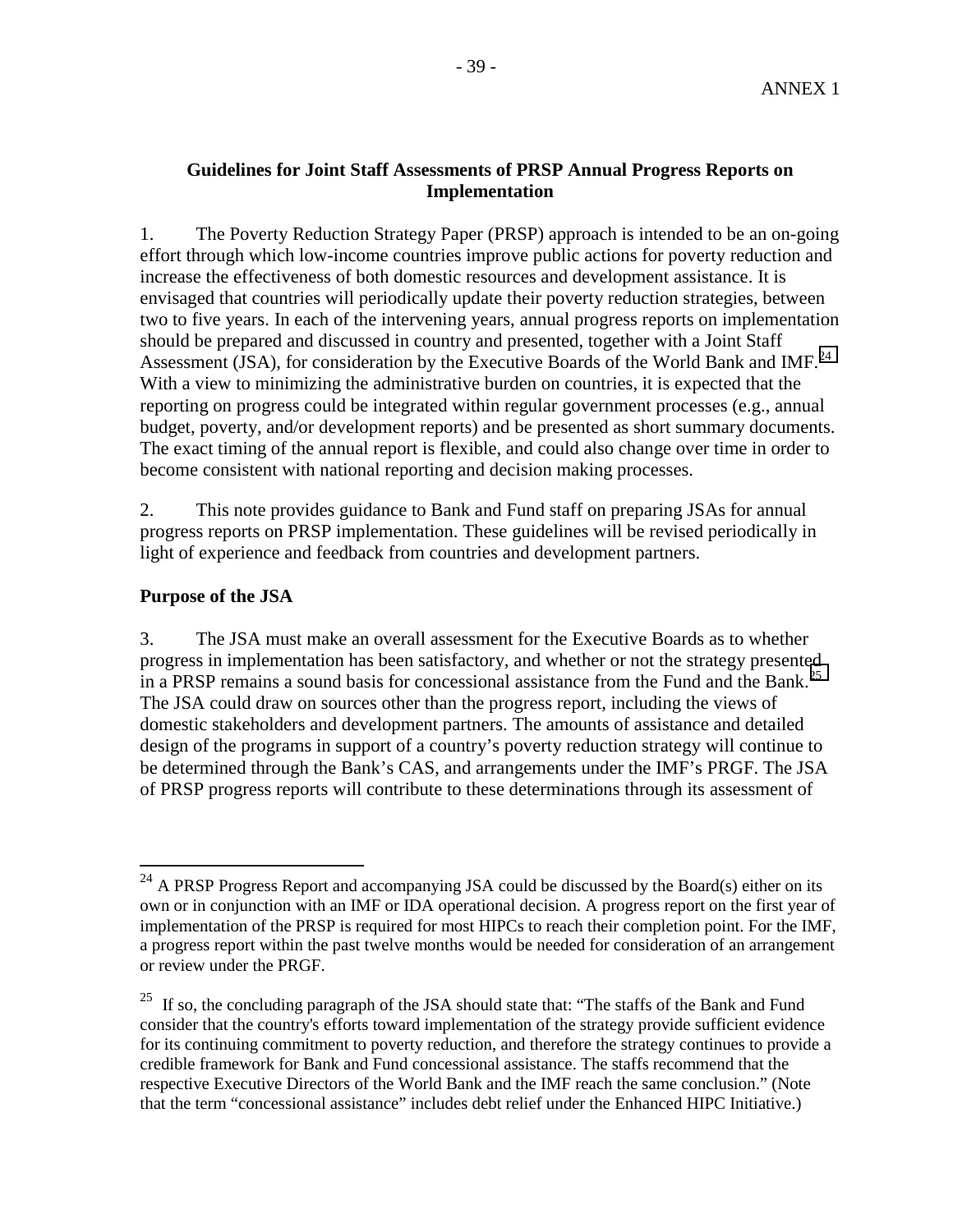the strengths and weaknesses in PRSP implementation to date. In addition, the JSA should provide constructive feedback to the country about how it might modify its strategy and/or improve its implementation over time, in light of recent developments.

## **Key Questions**

4. The JSA—within 4-5 pages—should provide succinct answers to the following three key questions about progress in implementing the PRSP. The bullet points associated with each question are indicative of potentially important issues for consideration, but need not all be covered. The nature and focus of an annual progress report for a particular country would likely vary from year to year. The longer the duration between updating full PRSPs in the country, the more detail that would be expected in the annual progress reports in the outer years and the JSA would need to be correspondingly more comprehensive.

### A. *Does the progress report provide sufficient information and analysis regarding the achievements and shortfalls experienced to date with respect to the poverty targets, priority public actions, and the monitoring and evaluation systems as set forth in the PRSP?*

- Comparison of any recent data on indicators relative to key targets set forth in the PRSP Analysis of the reasons for any shortfalls with respect to key targets and a summary of measures for improving effectiveness of priority public actions.
- Highlighting of key macro, structural, and sectoral policy measures implemented or not implemented relative to those presented in the PRSP policy matrix.
- Discussion of any recent analysis of how growth can be accelerated, and whether more systematic analysis of the poverty and social impact of reforms has been carried out.
- Summary of the execution of the budget during the past year compared to plans presented in the PRSP. This should include data on changes in the composition of spending towards poverty reducing programs including, for HIPCs, on the uses of debt relief.
- Status of monitoring and evaluation systems, including the adequacy of data collection and analysis.
- Progress on institutional development, especially on public expenditure management, and monitoring and evaluation systems, and remaining technical assistance needs.

### B. *Does the progress report propose any important changes in the strategy and, if so, are these changes appropriate in light of implementation experience to date, changes in exogenous factors, and new data and analysis regarding poverty and its determinants?*

• Analysis of the extent to which components of the strategy that were missing or weak in the PRSP, including those identified in the JSA, have now been completed or improved, including as a result of analysis of the poverty and social impacts of policies and programs.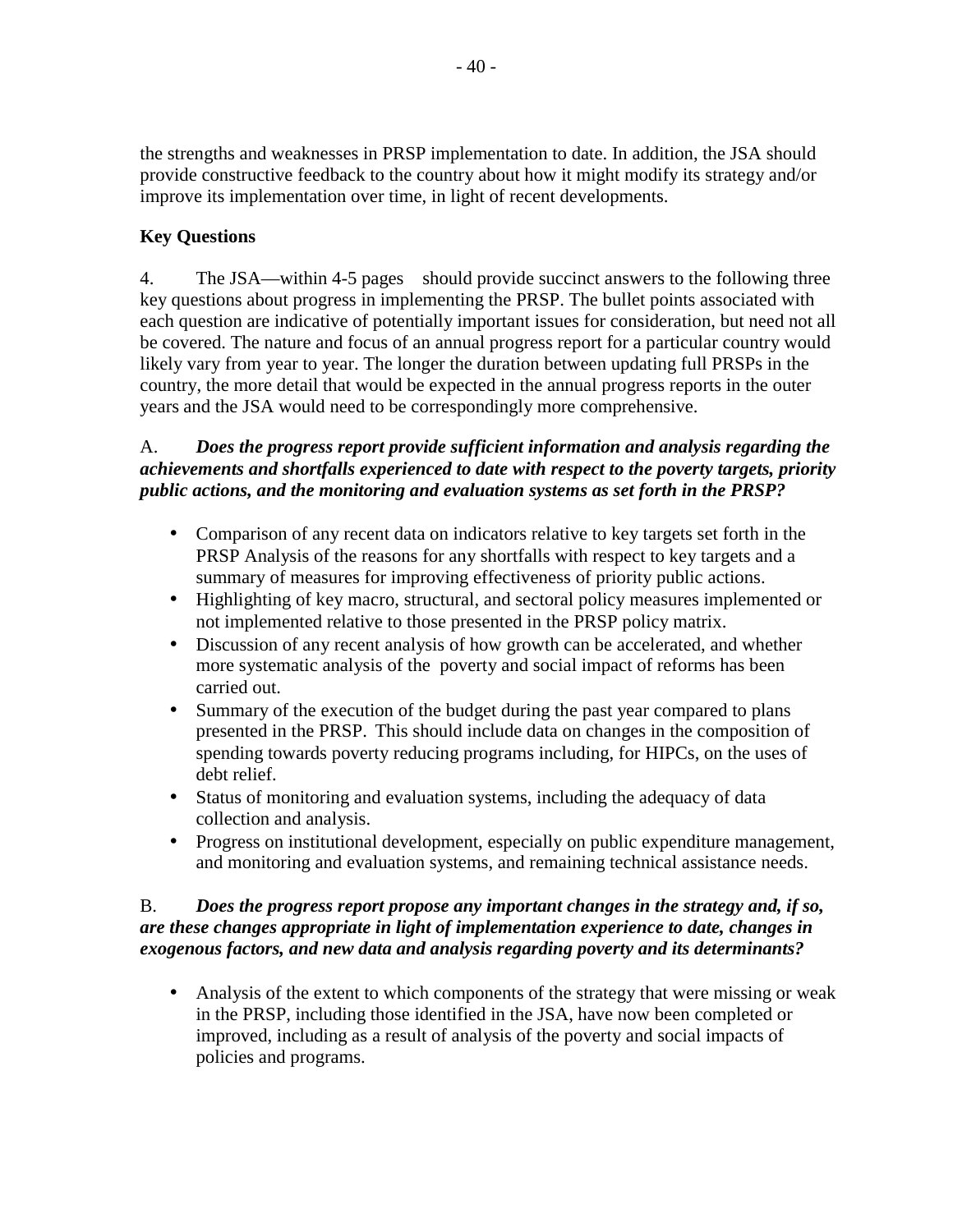- Inclusion of an updated matrix with priority policy actions for the coming year, including any revisions to the macro framework, budgetary allocations, external financing requirements, and to poverty indicators/targets and growth targets.
- Update on the risks to implementation—such as those related to growth projections, vulnerability to external shocks and from financing shortfalls—and on contingency plans.

### C. *To what extent has the government used its annual progress report to inform and/or involve domestic stakeholders and partners regarding implementation and to build support for its strategy?*

- Extent to which stakeholders (including the role of parliament and civil society organizations) were engaged in monitoring and reporting on the PRSP.
- Extent of dissemination of the annual progress report to the public and to donor fora.
- Degree of public access of key underlying data.
- Progress and constraints faced in harmonizing donor assistance.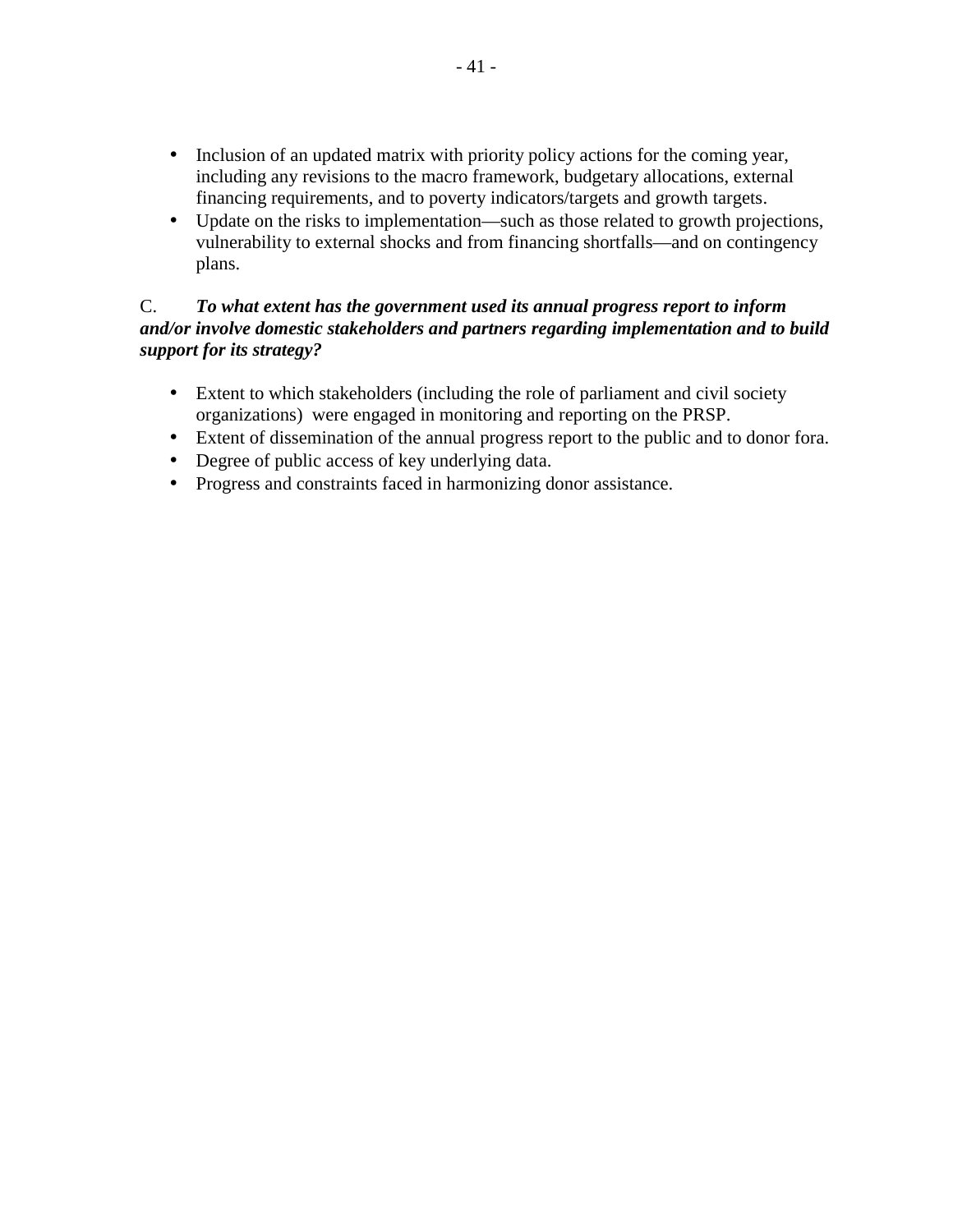### IMF and World Bank Outreach Events

January 2002 –August 2002

Over the last eight months, Fund and Bank staffs have participated in a number of outreach events to exchange views with stakeholders and other interested groups on the experience of countries undertaking PRSPs. Many of the discussions are highlighted below.

- International Conference on Poverty Reduction Strategies, Washington, D.C., January 2002.
- Strategic Partnership with Africa (SPA) Meetings, Paris, January 2002.
- Conference on *Humanizing the Global Economy* (sponsored by the Canadian Conference of Catholic Bishops, Consejo Episcopal Latinoamericano; US Conference of Catholic Bishops, Washington, D.C., January 2002.
- Commonwealth HIPC Ministers Meeting, Malawi, February 2002.
- Meeting with DFID and Her Majesty's Treasury, London, February 2002.
- Carter Center Development Cooperation Forum on "*Are We Really Attacking Poverty,*" Atlanta, Georgia, February 2002.
- DAC Partnership Forum, Paris, France, February 2002.
- Meeting with ICFTU on modalities of IMF-labor union dialogue, Washington D.C., February 2002.
- Humphrey Fellows Seminar (session on the PRSP review; role of civil society), Washington, D.C., March 2002.
- World Bank Multilateral Development Banks (MDB) Meeting on HIPC, Washington, D.C., March 2002.
- Conference on *Financing for Development*, Monterrey, Mexico, March 2002.
- The Netherlands IMF/WB Constituency Meeting, Zagreb, Croatia, March 2002.
- Joint IMF-UNECA Seminar on *Conditionality and ownership in the context of*  The New Partnership For Africa's Development (NEPAD*)*, Addis Ababa, Ethiopia, March 2002.
- National Assembly of Kenya in cooperation with the IMF: Workshop on *Managing an Economy,* Nairobi, Kenya, April 2002.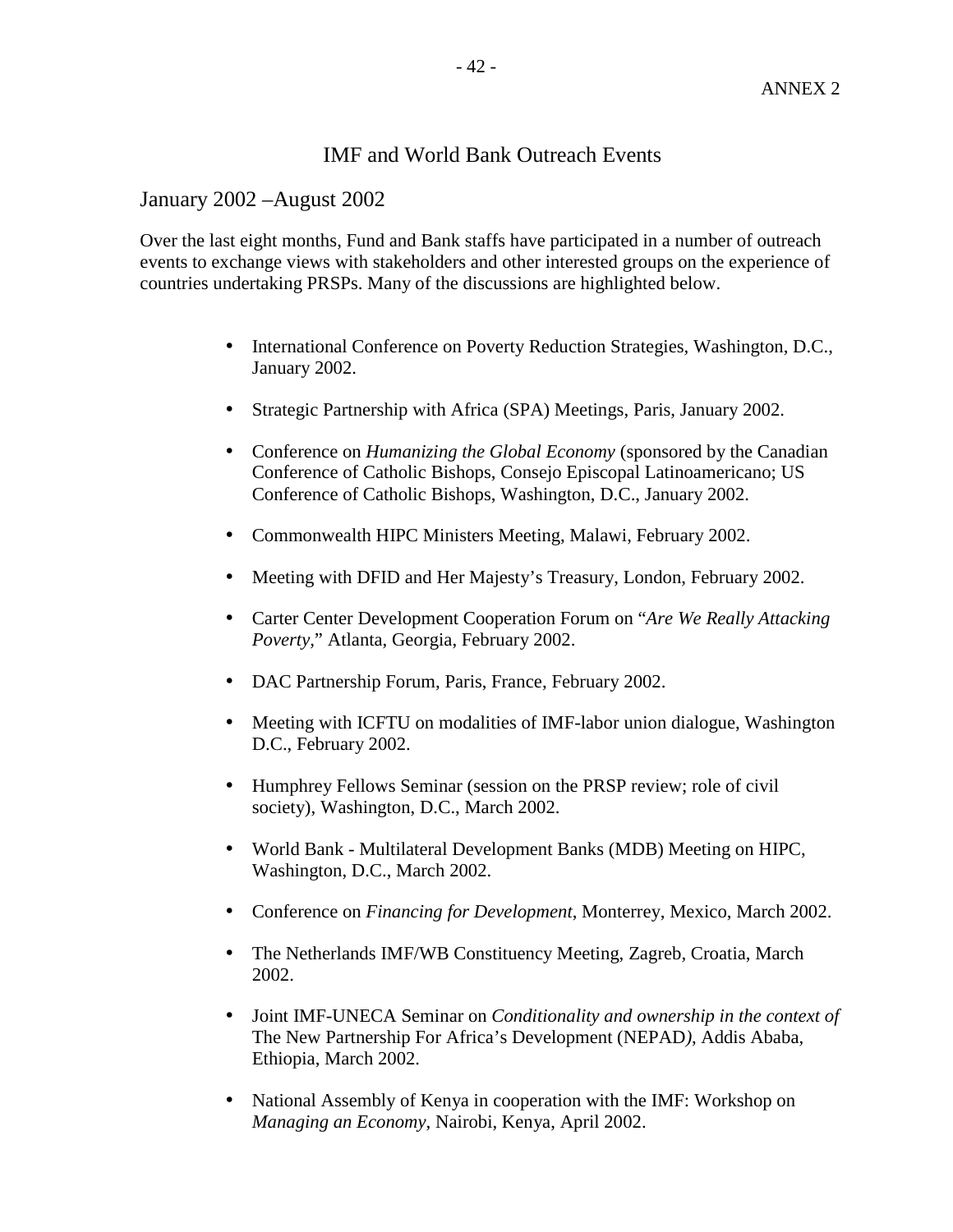- Discussion with civil society organizations at the Spring Meetings of the World Bank and IMF, Washington, D.C., April 2002.
- Meeting with Nordic Development Ministries, Oslo, Norway, May 2002.
- Meeting with the German Development Ministry, Bonn, Germany, May 2002.
- Development Assistance Committee (DAC) High Level Meeting, Paris, France, May 2002.
- Meeting with EC officials, Brussels, Belgium, May 2002.
- UN Commission on Human Rights, Economic and Social Council, Experts Meeting on Integrating a Human Rights Approach Into PRSPs, Geneva, June 2002.
- Annual Bank Conference on Development Effectiveness, "PRSPs: A Pandora's box?" Oslo, Norway, June 2002.
- IMF/German Foundation for International Development Seminar on *PRSPs in post- Conflict countries,* Berlin, Germany, July 2002*.*
- Debt Relief International (DRI)-HIPC steering Committee, London, July 2002.
- Meeting with UN officials and Ambassadors, Geneva, Switzerland, July 2002.
- Seminar on *Poverty and Social Impact Analysis*, the Hague, Netherlands, July 2002.
- Summit on *Experience of Faith-Based Organizations in PRSP* Countries, Canterbury, July 2002.
- Meetings with the Japan Ministry of Finance, the Japan Bank for International Cooperation (JBIC) and the Japan International Cooperation Agency (JICA) Study Group on PRSPs, Tokyo, July 2002.

September 2002 –November 2002

Over the next few months, Fund and Bank staffs will participate in a number of outreach events in connections with the PRSP program. These are:

> • World Summit on Sustainable Development, Johannesburg, South Africa, September 2002.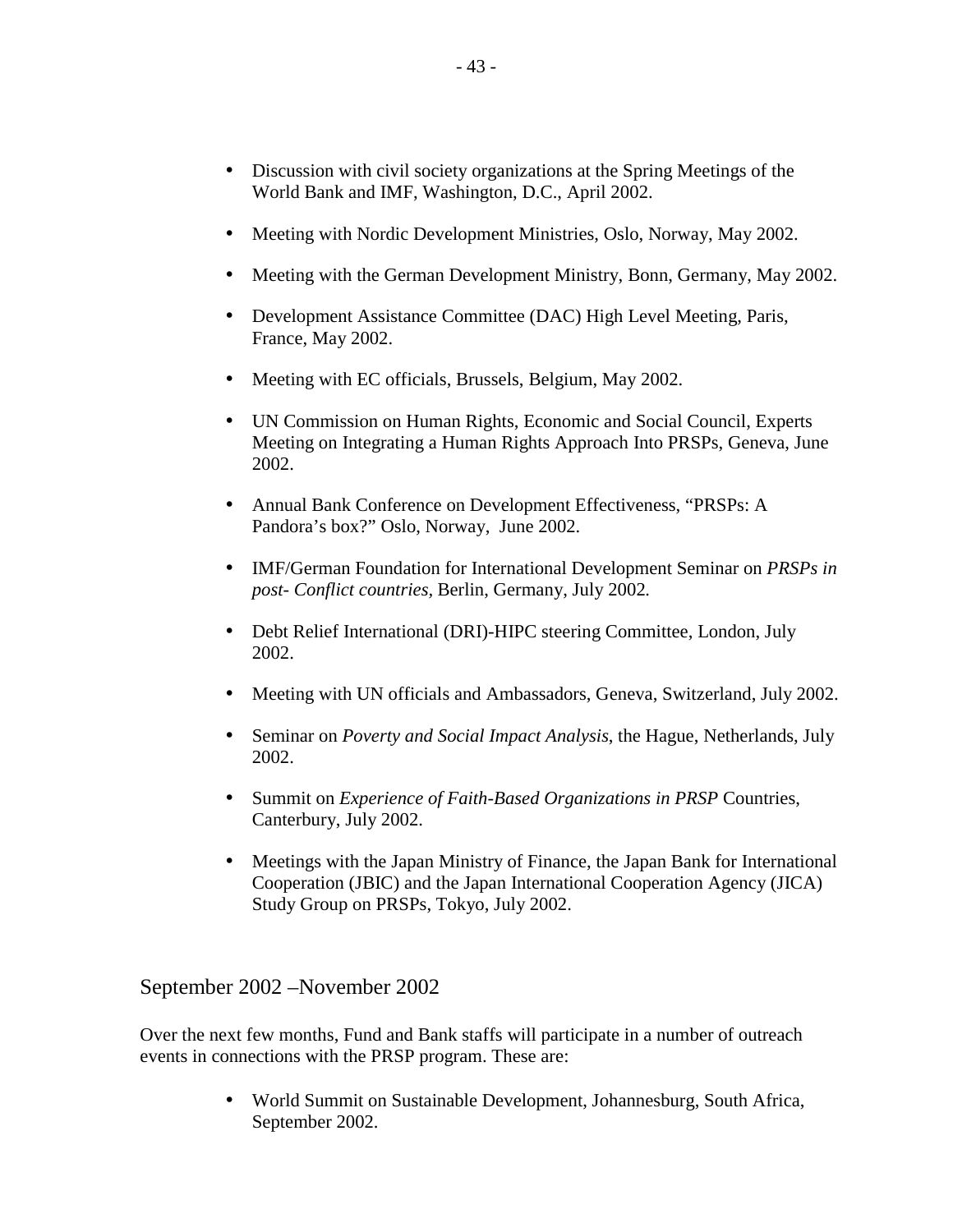- World Bank/ World Vision conference on, *Democratizing Development, Deepening social Accountability through PRSPs*, Washington, D.C., September 2002.
- Debt Management Workshop for CIS countries, Tokyo, September 2002.
- UNCTAD Debt Management meeting, Geneva, September 2002.
- Regional conference on PRSP in the Balkan regions, Vienna, Austria, October 2002.
- World Bank Multilateral Development Banks (MDB**)** Meeting on HIPC, Washington, D.C., October 2002.
- DFID/IMF/World Bank Workshop on *Poverty and Social Impact Analysis*, Washington, D.C., October 2002.
- High-level Meeting with Trade Unions Leaders, Washington, D.C., October 2002.
- DAC post-conflict network and Donors Conflict Prevention Network (CPRN) meeting, Paris/Bonn, November 2002.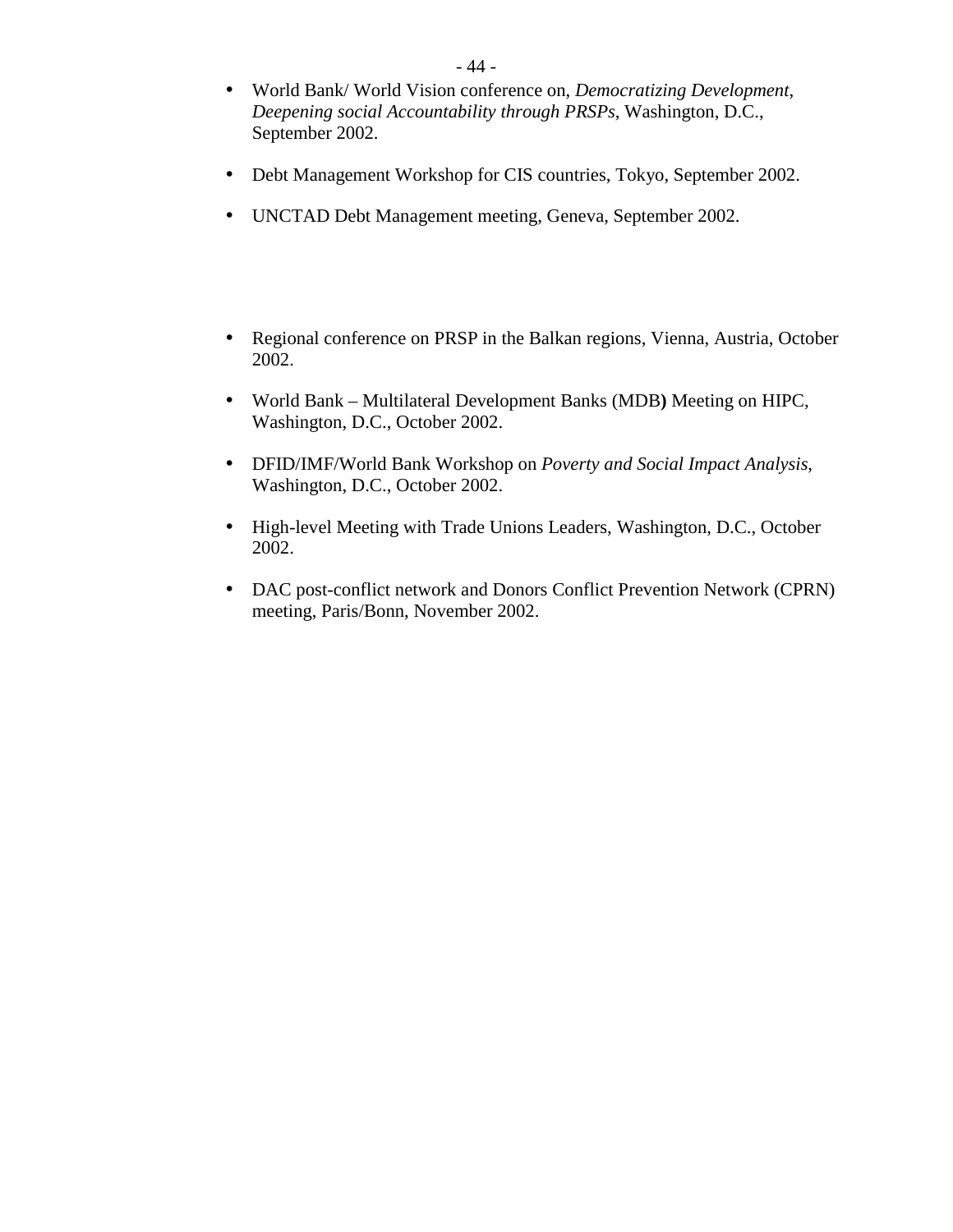### **Annex Table 1**

| Country                       | July-Sept 2002 | Oct-Dec 2002   | Jan-Mar 2003              | Apr-Jun 2003  | July-Sept 2003 |
|-------------------------------|----------------|----------------|---------------------------|---------------|----------------|
| Angola                        |                | $\cdots$       | I                         | $\cdots$      | $\cdots$       |
| Albania                       | $\ldots$       | $\cdots$       | ${\bf R}$                 | $\cdots$      | R, PP          |
| Armenia                       | R, IP          | $\cdots$       | P, R                      | $\ldots$      | $\mathbb{R}$   |
| Azerbaijan                    |                | P, R, S        |                           | R             | $\ldots$       |
| Bangladesh                    | $\cdots$       | I, F           | $\mathbf{S}^*$            | $\cdots$      | $\ldots$       |
| Benin                         | $\ddotsc$      | P, C, R        | ${\bf S}$                 | $\mathbb R$   | $\cdots$       |
| Bolivia<br>Bosnia and         | $\cdots$       | $\cdots$       | PP, F                     | S             | $\cdots$       |
| Herzegovina                   |                | $\mathbf{S}^*$ |                           | P, R          | $\cdots$       |
| Burkina Faso                  | .              | PP, R          | $\boldsymbol{\mathrm{F}}$ | $\ldots$      | $\cdots$       |
| Burundi                       |                | $\cdots$       | $\ldots$                  | I, F          | $\cdots$       |
| Cambodia                      | R              | $\ldots$       | R, P                      | S             | $\mathbf F$    |
| Cameroon                      | ${\bf R}$      | P, S           | ${\bf R}$                 | $\ldots$      | R, C           |
| Cape Verde<br>Central African | $\ldots$       | ${\bf R}$      | $\ldots$                  | R, P          | ${\bf S}$      |
| Republic                      | $\cdots$       | F, IP          | $\cdots$                  | $\ldots$      | P, R, D        |
| Chad                          | R              | $\, {\bf P}$   | R                         | S             | R, C           |
| Comoros                       | I              | $\ldots$       | $\mathbf F$               | $\cdots$      | P, D           |
| Congo, Dem. Republic of       | $\ldots$       | $\ldots$       | R, D                      | $\cdots$      | $\ldots$       |
| Congo, Republic of            | $\cdots$       | $\cdots$       | R, D, I                   | $\ldots$      | $\mathbf F$    |
| Côte d'Ivoire                 | $\cdots$       | D, R, P        | R                         | $\ldots$      | R              |
| Djibouti                      |                | R, IP          | ${\bf R}$                 | F, P          | $\cdots$       |
| Dominica                      | $\cdots$       | I              | $\ldots$                  | ${\bf P}$     | $\mathbf F$    |
| East Timor                    | $\cdots$       | $\ddotsc$      | I, F                      | $\cdots$      | $\ldots$       |
| Eritrea                       |                | $\cdots$       | $\cdots$                  | $\cdots$      | $\cdots$       |
| Ethiopia                      | $\mathbf P$    | S              |                           | $\ldots$      | $\mathbf C$    |
| Yugoslavia, Fed. Rep. of      | I              | $\ldots$       | $\cdots$                  | R             | $\, {\bf P}$   |
| Gambia, The                   | F, P           | $\mathbb{R}$   |                           | ${\bf R}$     | $\mathbf C$    |
| Georgia                       | $_{\rm IP}$    | R, P, S        |                           | $\mathbb R$   | $\ldots$       |
| Ghana                         | $\ldots$       | R, P, S        | $\ddotsc$                 | F             | $\ddotsc$      |
| Guinea                        | P, R           | ${\bf R}$      | R                         | $\mathbf C$   | PP             |
| Guinea-Bissau                 | $\ldots$       | $\cdots$       | ${\bf P}$                 | $\cdots$      | $\ldots$       |
| Guyana                        | F, P, S        | $\cdots$       | R, C                      | $\cdots$      | $\mathbb R$    |
| Haiti                         | $\cdots$       | $\cdots$       | $\ldots$                  | I             | $\, {\bf P}$   |
| Honduras                      | $\cdots$       | PP             | ${\bf S}$                 | ${\rm F,\,S}$ | $\ldots$       |
| Indonesia                     | $S^*$          | I              |                           | $\cdots$      | $\cdots$       |
| Kenya                         | $\cdots$       | $\ldots$       | $\, {\bf P}$              | S             | $\ddots$       |
| Kyrgyz Republic               | $\ldots$       | P, S           | ${\mathbb R}$             | $\mathbb R$   | $\cdots$       |
| Lao, P.D.R.                   | R, IP          | $\ldots$       | R, P, S                   | $\ldots$      | $\mathbb{R}$   |
| Lesotho                       | P, R           | $\cdots$       | ${\bf R}$                 | S             | $\cdots$       |

#### **Possible Country Timelines for I-PRSPs, PRSPs, CASs, PRGFs, and HIPC Decision & Completion points (Possible Timing of Board Discussions as estimated by Staff in Consultation with Country Authorities)1/**